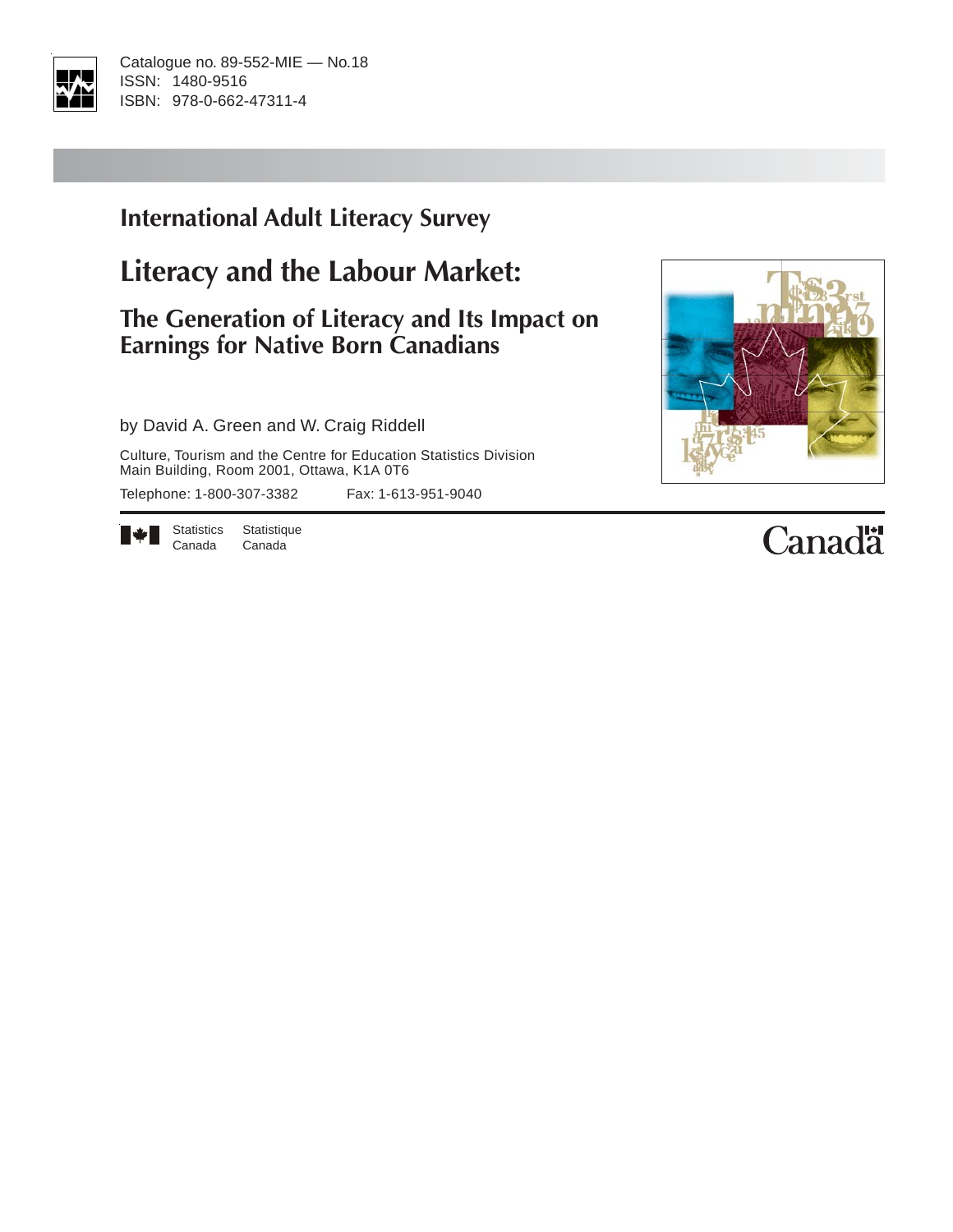#### **How to obtain more information**

For information about this product or the wide range of services and data available from Statistics Canada, visit our website at www.statcan.ca or contact us by e-mail at infostats@statcan.ca or by phone from 8:30am to 4:30pm Monday to Friday at:

| <b>Toll-free telephone</b> (Canada and the United States):  |                |
|-------------------------------------------------------------|----------------|
| Enquiries line                                              | 1-800-263-1136 |
| National telecommunications device for the hearing impaired | 1-800-363-7629 |
| Fax line                                                    | 1-877-287-4369 |
| Depository Services Program enquiries line                  | 1-800-635-7943 |
| Depository Services Program fax line                        | 1-800-565-7757 |
| <b>Statistics Canada national contact centre:</b>           | 1-613-951-8116 |
| Fax line                                                    | 1-613-951-0581 |

#### **Information to access the product**

This product, catalogue no. 81-552-MIE, is available for free in electronic format. To obtain a single issue, visit our website at www.statcan.ca and select Publications.

#### **Standards of service to the public**

Statistics Canada is committed to serving its clients in a prompt, reliable and courteous manner. To this end, the Agency has developed standards of service which its employees observe in serving its clients. To obtain a copy of these service standards, please contact Statistics Canada toll free at 1-800-263-1136. The service standards are also published on www.statcan.ca under About us > Providing services to Canadians.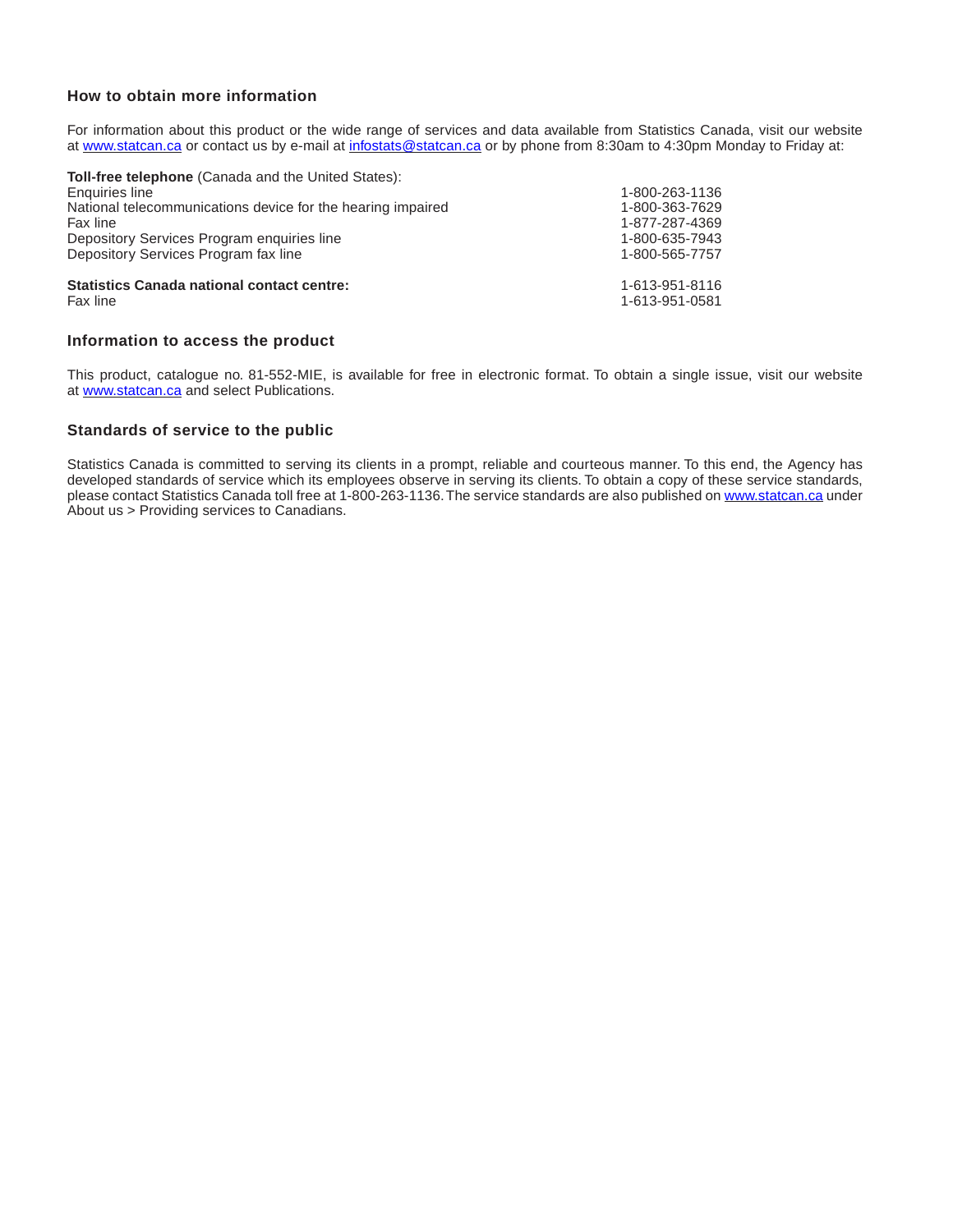### **International Adult Literacy Survey**

## **Literacy and the Labour Market:**

## **The Generation of Literacy and Its Impact on Earnings for Native Born Canadians**

**by David A. Green and W. Craig Riddell**

Department of Economics, University of British Columbia

Published by authority of the Minister responsible for Statistics Canada

© Minister of Industry, 2007

All rights reserved. The content of this electronic publication may be reproduced, in whole or in part, and by any means, without further permission from Statistics Canada, subject to the following conditions: that it be done solely for the purposes of private study, research, criticism, review or newspaper summary, and/or for non-commercial purposes; and that Statistics Canada be fully acknowledged as follows: Source (or "Adapted from", if appropriate): Statistics Canada, year of publication, name of product, catalogue number, volume and issue numbers, reference period and page(s). Otherwise, no part of this publication may be reproduced, stored in a retrieval system or transmitted in any form, by any means—electronic, mechanical or photocopy—or for any purposes without prior written permission of Licensing Services, Client Services Division, Statistics Canada, Ottawa, Ontario, Canada K1A 0T6.

November 2007

Catalogue no. 89-552-XIE, no. 18 ISSN 1480-9516 ISBN 978-0-662-47311-4 Frequency: Irregular Ottawa

Cette publication est disponible en français ( $N^{\circ}$  89-552-MIF au catalogue, n° 18)

Statistics Canada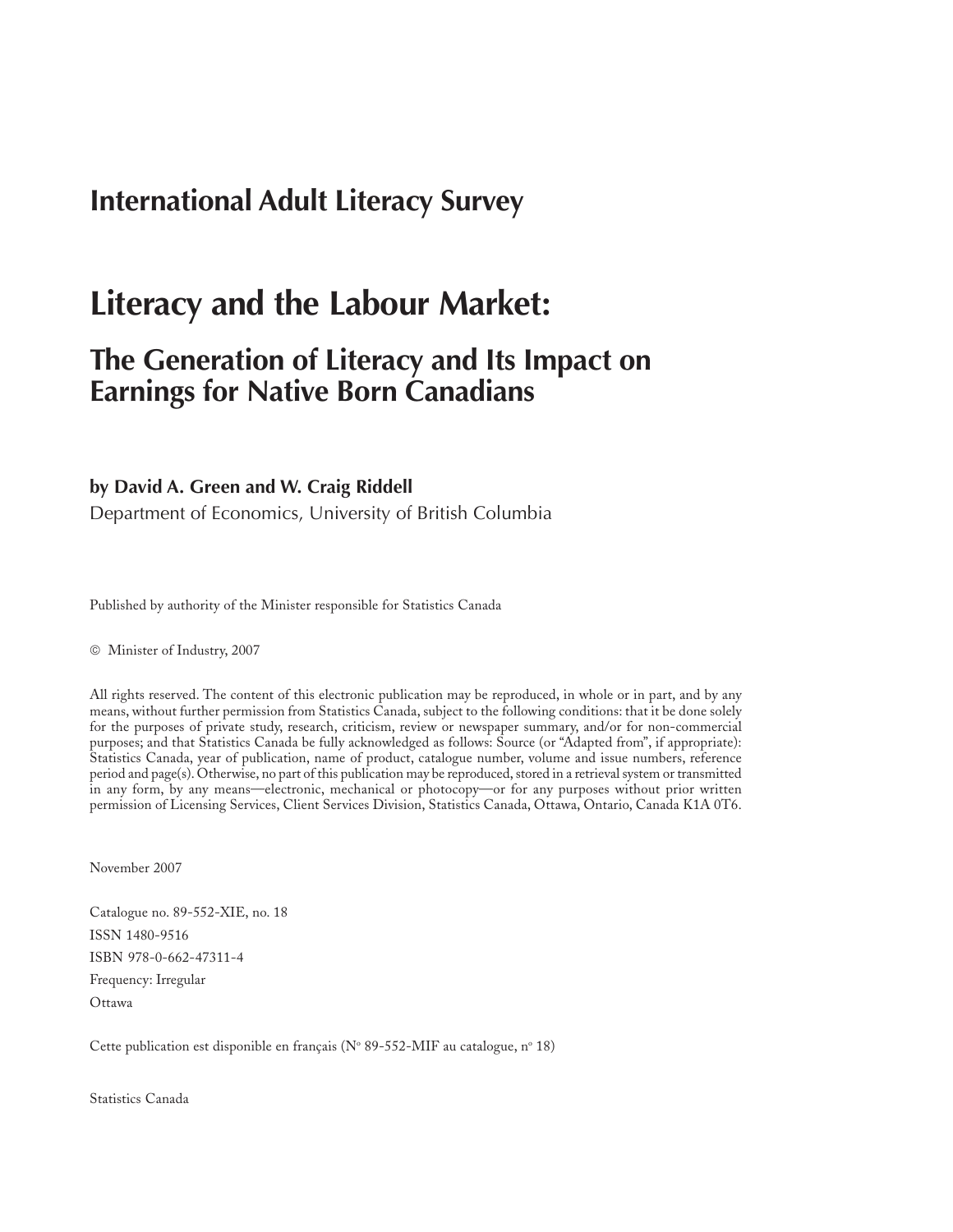## <span id="page-3-0"></span>**Acronyms**

| <b>BA</b>    | Bachelor of arts                                   |
|--------------|----------------------------------------------------|
| <b>IALS</b>  | <b>International Adult Literacy Survey</b>         |
| <b>IALSS</b> | International Adult Literacy and Skills Survey     |
| <b>LFS</b>   | Labour Force Survey                                |
| <b>NLSCY</b> | National Longitudinal Survey of Children and Youth |
| <b>OLS</b>   | <b>Ordinary Least Squares</b>                      |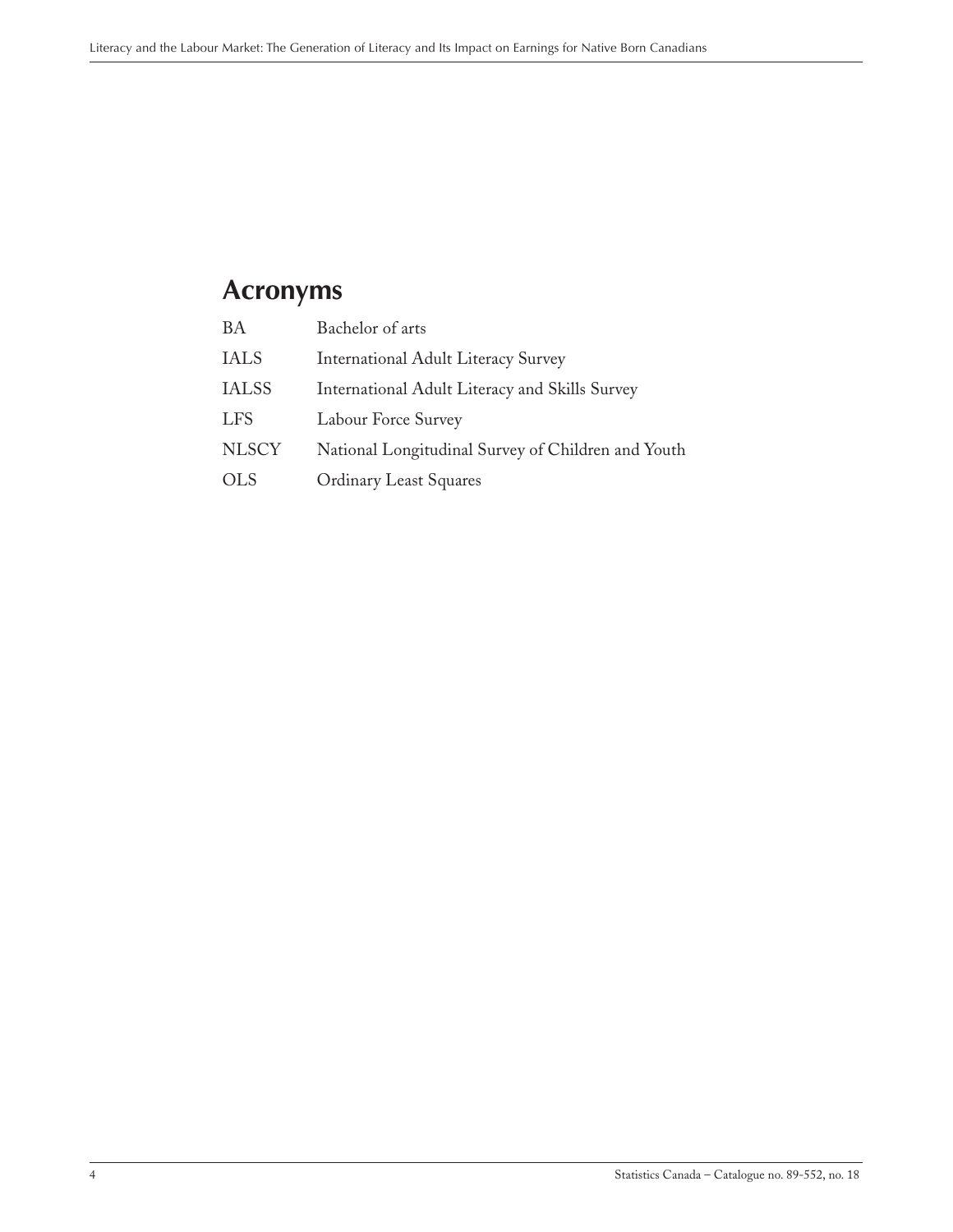## <span id="page-4-0"></span>**Acknowledgements**

This report was made possible by the financial support of Statistics Canada. We are grateful to Scott Murray for encouraging us to undertake this project, and to a number of reviewers for their comments: Yvan Clermont and Scott Murray of Statistics Canada; Urvashi Dhawan-Biswal and Chris Li of the National Policy Research Team at Human Resources and Social Development Canada; and reviewers at Citizenship and Immigration Canada. We also thank Danielle Baum of Statistics Canada for her work in preparing the report.

## **Note of appreciation**

Canada owes the success of its statistical system to a long-standing partnership between Statistics Canada, the citizens of Canada, its businesses, governments and other institutions. Accurate and timely statistical information could not be produced without their continued cooperation and goodwill.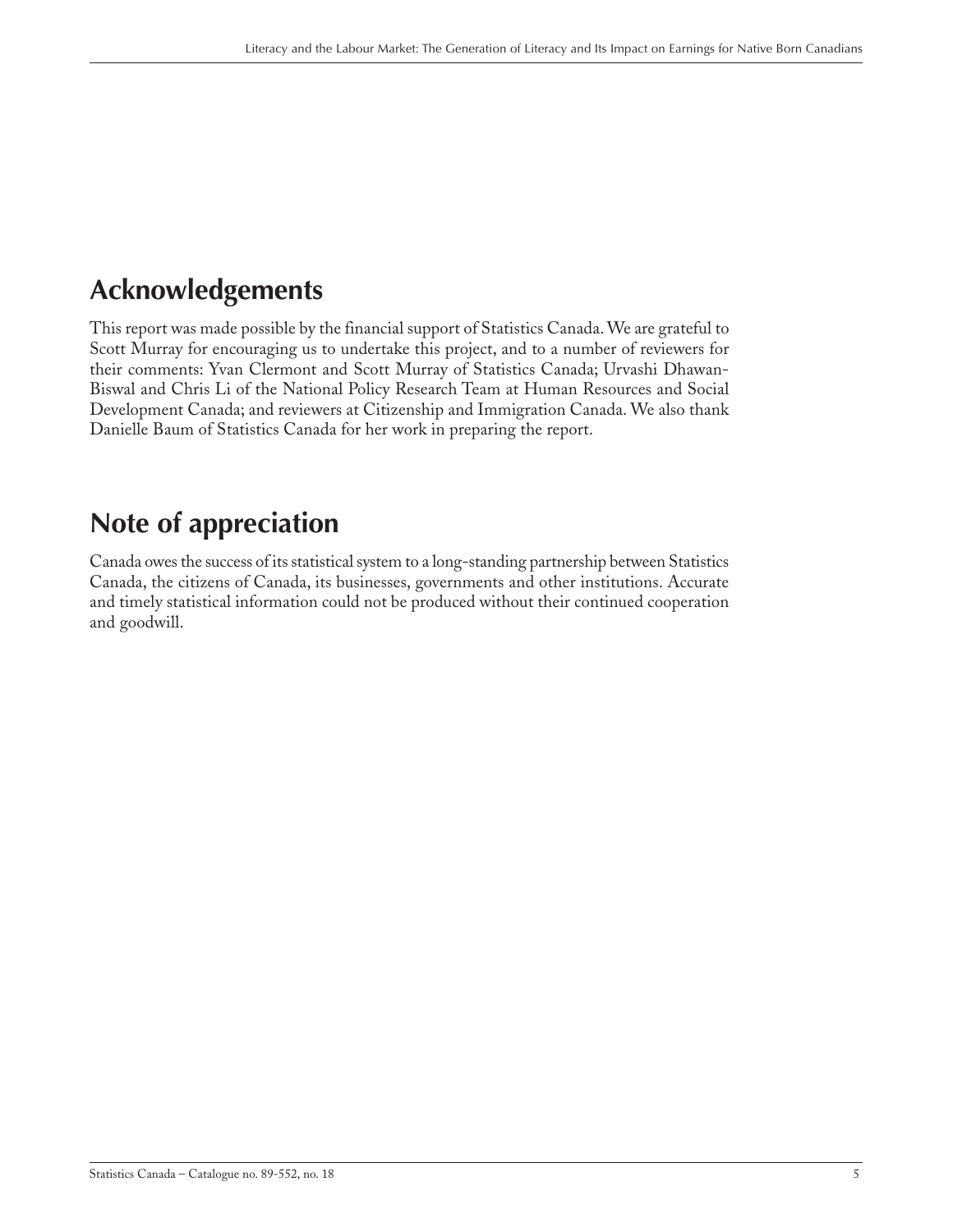## **Table of contents**

|                | <b>Acronyms</b>                                                     | $\overline{4}$ |
|----------------|---------------------------------------------------------------------|----------------|
|                | Acknowledgements                                                    | 5              |
| $\mathbf{1}$ . | Introduction                                                        | 8              |
| 2.             | Data                                                                | 10             |
| 3.             | The distribution of literacy                                        | 12             |
| 4.             | The generation of literacy skills                                   | 15             |
|                | Schooling and background effects<br>4.1                             | 15             |
|                | Age and generational effects<br>4.2                                 | 19             |
|                | Post-school, work related literacy acquisition<br>4.3               | 32             |
| 5.             | The impact of literacy on earnings                                  | 35             |
|                | A simple theoretical framework<br>5.1                               | 35             |
|                | <b>Estimation results</b><br>5.2                                    | 37             |
| 6.             | Conclusion                                                          | 41             |
|                | References                                                          | 42             |
|                | Education definitions in the IALS94, IALSS03, and LFS<br>Appendix A | 43             |
|                | Appendix B<br>First stage results for years of schooling            | 45             |
|                | Endnotes                                                            | 46             |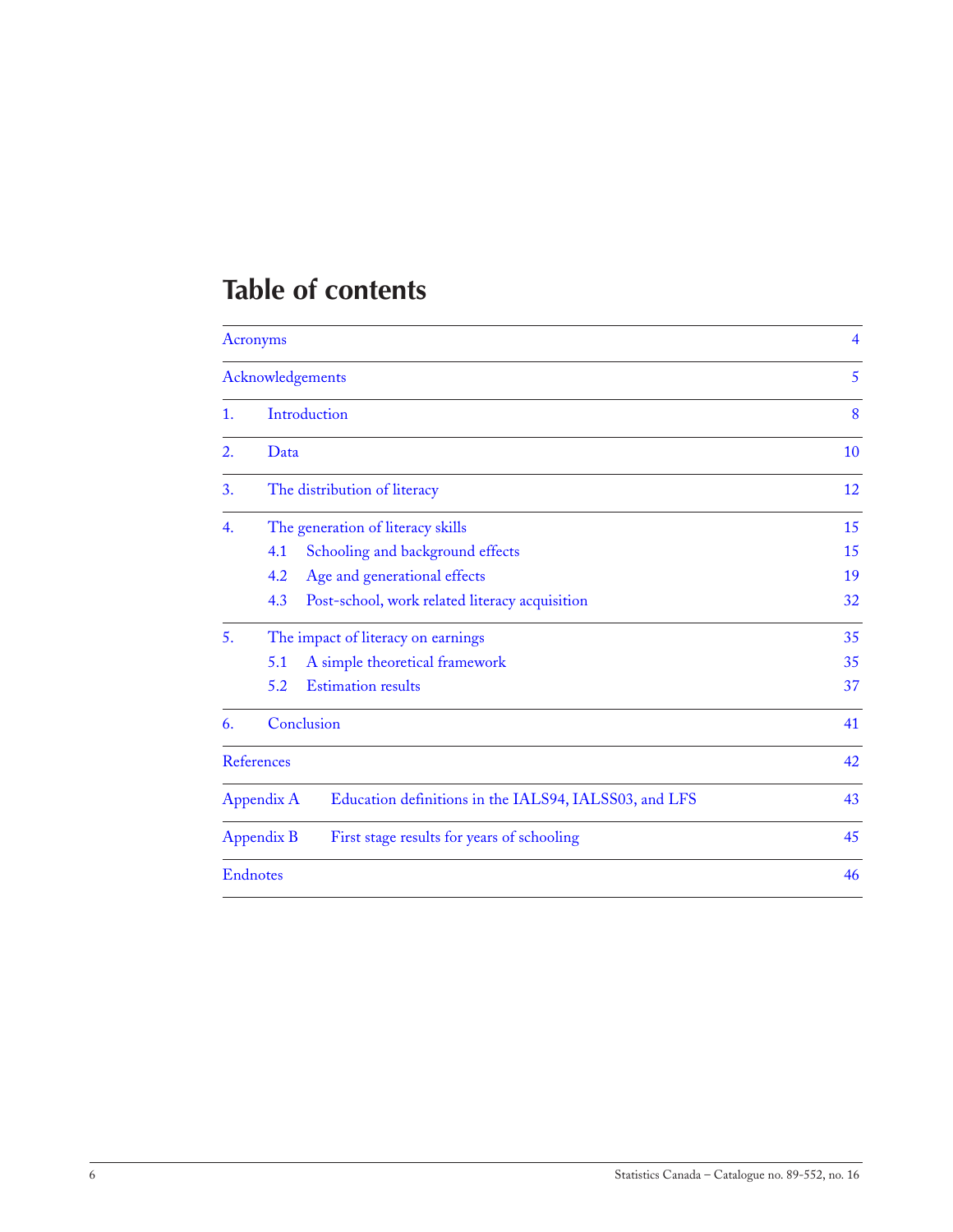## **Table of contents**

### **Charts**

| Chart 1  | Document literacy scores, 2003                                 | 12 |
|----------|----------------------------------------------------------------|----|
| Chart 2  | Document literacy, age 26 to 35                                | 20 |
| Chart 3  | Document literacy, age 36 to 45                                | 21 |
| Chart 4  | Document literacy, age 46 to 55                                | 21 |
| Chart 5  | Document literacy, age 56 to 65                                | 22 |
| Chart 6  | Document literacy, less than high school                       | 22 |
| Chart 7  | Document literacy, high school                                 | 23 |
| Chart 8  | Document literacy, post-secondary non-university               | 23 |
| Chart 9  | Document literacy, university                                  | 24 |
| Chart 10 | Document literacy, age 26 to 35 in 1994                        | 25 |
| Chart 11 | Document literacy, age 36 to 45 in 1994                        | 25 |
| Chart 12 | Document literacy, age 46 to 55 in 1994                        | 26 |
| Chart 13 | Document literacy, age 56 to 65 in 1994                        | 26 |
| Chart 14 | Document literacy, less than high school, age 26 to 45 in 1994 | 27 |
| Chart 15 | Document literacy, high school, age 26 to 45 in 1994           | 28 |
| Chart 16 | Document literacy, university, age 26 to 45 in 1994            | 28 |
|          |                                                                |    |

### **Tables**

| Table 1   | The joint distribution of literacy and income                       | 13 |
|-----------|---------------------------------------------------------------------|----|
| Table 2   | Characteristics associated with low and high literacy               | 14 |
| Table 3   | Log of document literacy regressions                                | 17 |
| Table 4   | Pooled regressions including cohort effects                         | 29 |
| Table 5   | Pooled quantile regressions with cohort effects, by education group | 31 |
| Table 6   | Regressions including literacy use at work and occupation variables | 33 |
| Table 7   | Earnings regressions                                                | 38 |
| Table 8   | Quantile earnings regressions                                       | 39 |
| Table A.1 | Education category comparisons: IALS and IALSS                      | 44 |
| Table A.2 | Education category comparisons: LFS                                 | 44 |
| Table B.1 | Log literacy regressions                                            | 45 |
|           |                                                                     |    |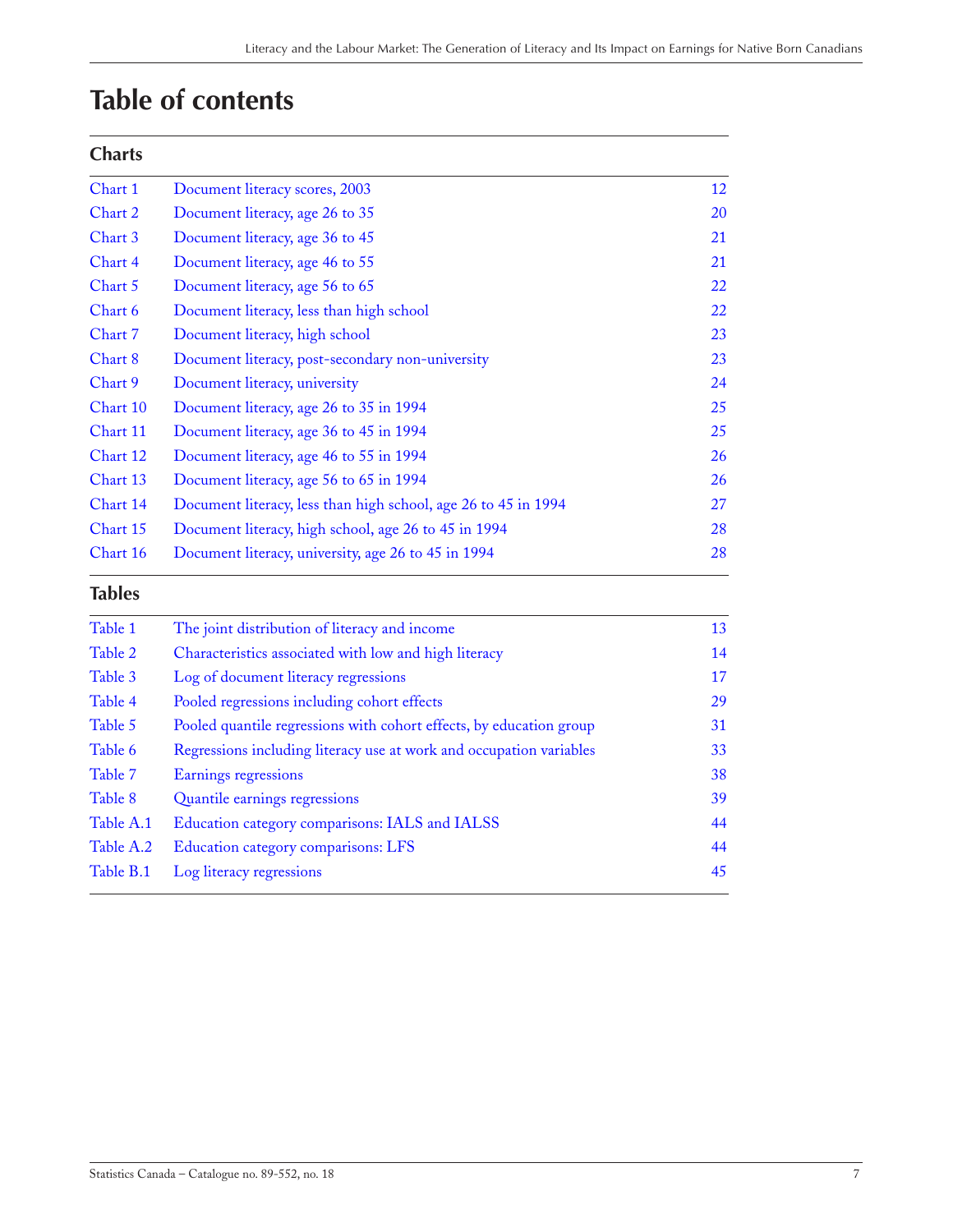## <span id="page-7-0"></span>**1. Introduction**

Adult literacy skills are of both fundamental and instrumental importance. Sen (1999) argues that we should aim for a society in which every person has the capability to pursue any reasonable version of what they perceive to be good. To do so requires both access to at least minimal levels of resources and possession of characteristics that Sen calls "functionings". One of the most important of these functionings is literacy. Without literacy, individuals cannot take a full and equal role in social and political discourse: they become less than equal members of society without the basic tools required to pursue their goals (Sen (1999)). Thus, in any attempt to build a better society, the distribution and generation of literacy is of fundamental importance. Literacy is also potentially important for instrumental reasons. An individual who improved his or her literacy might plausibly be expected to have better employment opportunities and command higher earnings, leading to a higher level of well being. From a societal point of view, a more literate workforce may be better positioned to adjust to change and to adopt new technologies. Thus, improving literacy for individuals may have spill-over effects on the productivity of the economy as a whole.

In this paper, we first examine the distribution of literacy skills in the Canadian economy and how they are generated. In large part, the generation of those skills must have to do with formal schooling and parental inputs into their children's education. We examine those issues, though not as completely as would be possible with a longitudinal dataset that includes literacy type questions, such as the NLSCY. We also investigate the nature of literacy generation in the years after individuals have left formal schooling and are in the labour market. Once we have established the core facts about literacy in the economy, we turn to examining the impact of increased literacy on individual earnings. We investigate both the causal impact of literacy on earnings and the joint distribution of literacy and income, arguing that the latter provides a more complete measure of Sen's notion of how well an individual is able to function in society. Thus, we discuss literacy's role in Canadian society both in the fundamental and the instrumental sense.

The key to our investigations, of course, is the data. We make use of two versions of a remarkable dataset that combines answers to demographic and labour market questions with literacy test scores. The main data we focus on is from the Canadian component of the 2003 International Adult Literacy and Skills Survey (IALSS). This is a very large survey with over 22,000 respondents, including an over-sample of people with a First Nations background. We examine the latter group in detail in another paper, excluding both them and immigrants from the analysis here. We also make use of the Canadian component of the 1994 International Adult Literacy Survey (IALS) in order to obtain a more complete picture of how literacy changes with age and across birth cohorts. To avoid confusion, we will refer to the 2003 dataset as IALSS 2003 and the 1994 dataset as IALS 1994.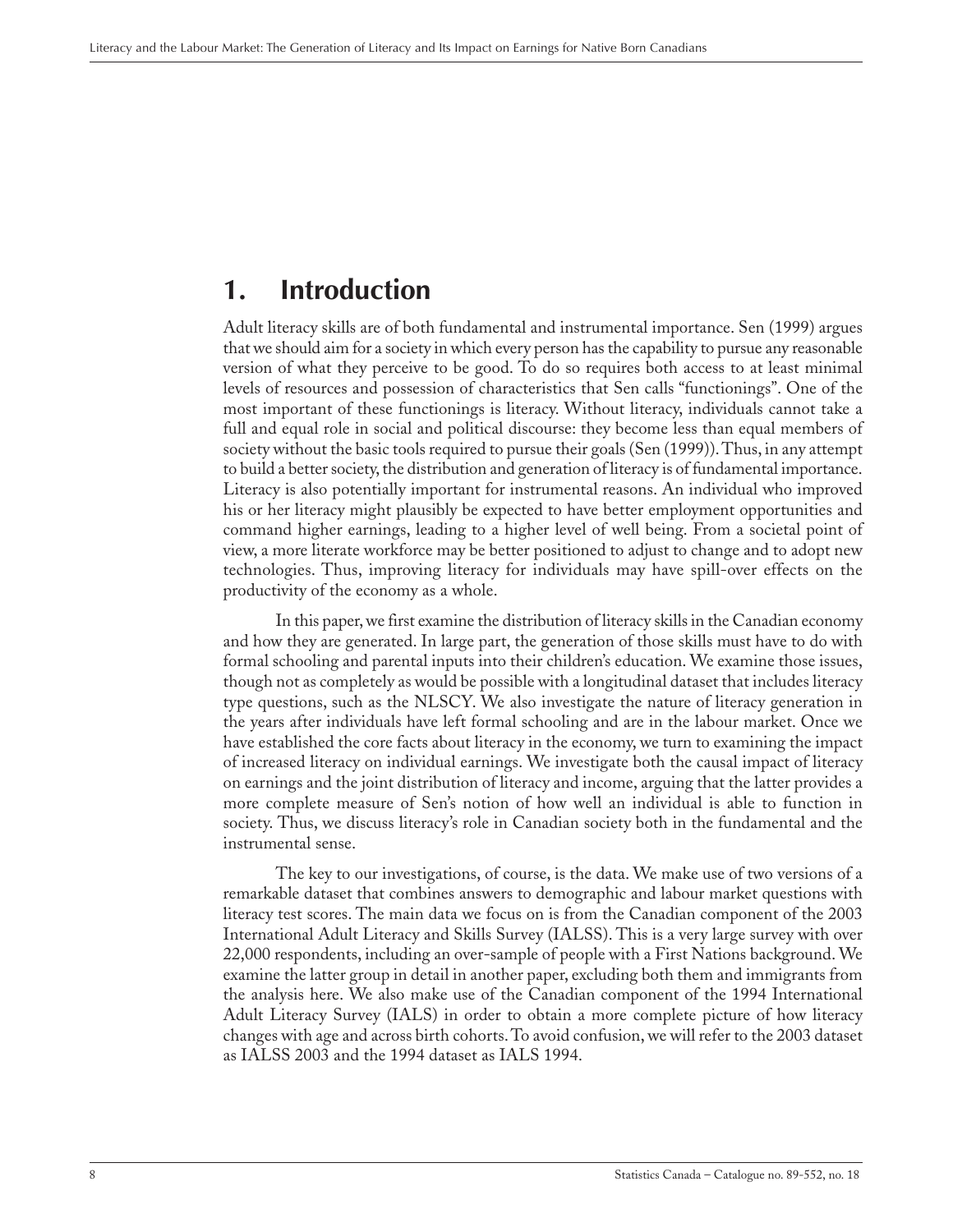Our investigations of literacy using IALSS 2003 yield several strong results. Literacy increases strongly (though at a decreasing rate) with years of schooling. Parental education levels also have a strong positive impact on literacy, with mother's education being particularly important. On the other hand, parental occupations do not have either an economically substantial or a statistically significant impact on literacy once we control for parents' education. Moreover, whether a respondent's mother worked when the respondent was 16 has no impact on the respondent's literacy level. Perhaps most interestingly, we find little relation between age or labour market experience and literacy. We found the same, strong result in earlier work with IALS 1994 (Green and Riddell (2003)). At first glance, this result appears to imply that individuals acquire their literacy through formal schooling and through the efforts of their parents but that their literacy levels are essentially "locked in" upon leaving school. However, using a combination of IALS 1994 and IALSS 2003, we show that the flatness of literacy relative to age in the cross-sectional datasets actually arises from a combination of offsetting ageing and cohort effects. In particular, individuals from a given birth cohort actually lose literacy skills in the years after they leave school. At the same time, we find strong evidence that more recent birth cohorts have lower levels of literacy. This is particularly true for more highly educated individuals and shows up mainly in a thinner right tail of the literacy distribution (i.e., in fewer people attaining high literacy scores). Thus, a 35 year old in IALSS 2003 has approximately the same average literacy score as a 25 year old in the same survey not because that 25 year old should expect to be at the same literacy level in 10 years but because the 35 year old started from a higher literacy level at age 25 (i.e., comes from a more literate cohort) but lost some of their initial literacy skills during the time since they left school. These results suggest, on the one hand, a tendency for literacy skills to decline over time and on the other that we are doing a poorer and poorer job of educating successive generations. By taking into account use of reading, writing and mathematical skills in the workplace, we also investigate whether literacy skills display a "use it or lose it" feature.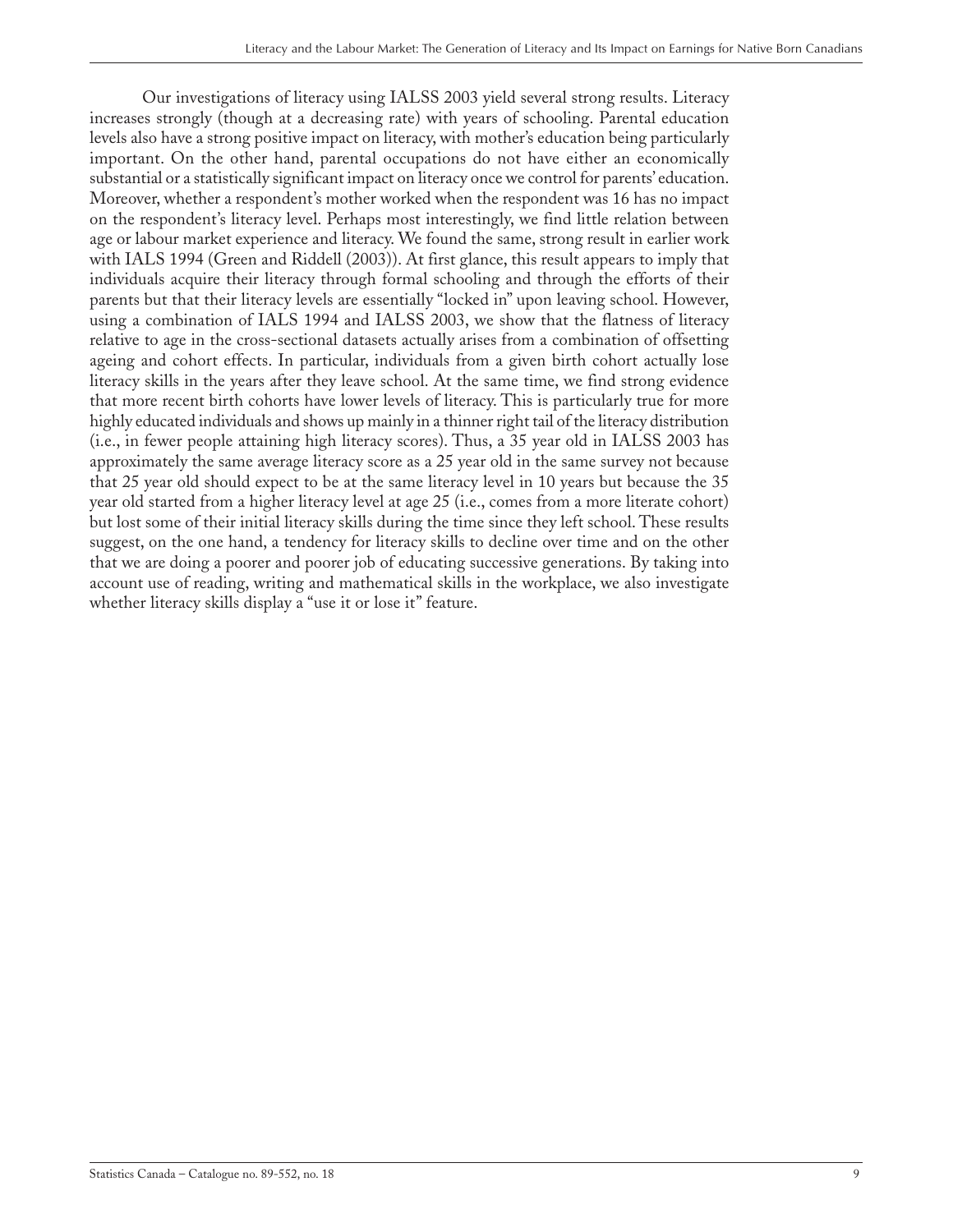### <span id="page-9-0"></span>**2. Data**

Our data comes from the International Adult Literacy and Skills Survey (IALSS 2003): a fascinating survey carried out in several countries in 2003.<sup>1</sup> We also make use of the International Adult Literacy Survey (IALS 1994), an earlier survey of literacy skills carried out, for Canada, in 1994. The IALSS 2003 includes standard questions on demographics, labour force status and earnings, but it also attempts to measure literacy and related cognitive skills in four broad areas: Prose, Document, Numeracy, and Problem Solving (the latter is not included in the earlier IALS 1994). Perhaps of most importance for our discussion, the IALSS 2003 and the IALS 1994 did not attempt to just measure abilities in math and reading but tried to assess capabilities in applying skills to situations found in everyday life. Thus, the Prose questions in the surveys assess skills ranging from items such as identifying recommended dosages of aspirin from the instructions on an aspirin bottle to using an announcement from a personnel department to answer a question that uses different phrasing from that used in the text. The Document questions, which are intended to assess capabilities to locate and use information in various forms, range from identifying percentages in categories in a pictorial graph to assessing an average price by combining several pieces of information. The Numeracy component ranges from simple addition of pieces of information on an order form to calculating the percentage of calories coming from fat in a Big Mac based on a table. It is important for the work that follows that the Numeracy component changed substantially between the 1994 and 2003 surveys in response, in part, to concerns that the way the questions were stated in 1994 meant that math skills could not be separated from reading skills. In contrast, the Document and Prose tests have substantial overlap in the two survey years, with approximately 45% of the questions being identical across years. Statistics Canada also renormalized test results from the remaining 55% of the questions in 2003 so that the overall average test scores from 2003 bore the same relationship to the overall average in 1994 as do the averages on the questions that are identical between the two years. Based on this, in the analysis that follows, we treat the Prose and Document test scores as perfectly comparable between the two survey years. We subsequently discuss this assumption and evidence in favour of it.

The IALS 1994 sample contains observations on 5,660 individuals while IALSS 2003 is substantially larger at 23,038 individuals. Our goal is to focus on literacy generation in the Canadian economy and, as a result, we exclude from our sample anyone born outside of Canada from both samples in order to focus attention on the Canadian educational system. We also drop the over-sampled First Nations observations from the 2003 survey, reserving a more careful examination of those individuals for another paper. The surveys cover individuals over age 16 but we exclude individuals who list their main activity as student in order to highlight the effect of completed schooling and what happens to literacy afterwards. The result is samples of size 3,964 for the IALS 1994 and 14,666 for the IALSS 2003, which form the basis of our initial analysis of the distribution of literacy skills in Canadian society. However, when we turn to our investigation of the generation of literacy after leaving school and to the impact of literacy on earnings, we restrict ourselves to a sample of individuals in which we eliminate the self-employed and workers with weekly earnings that are less than \$50 and over \$20,000. The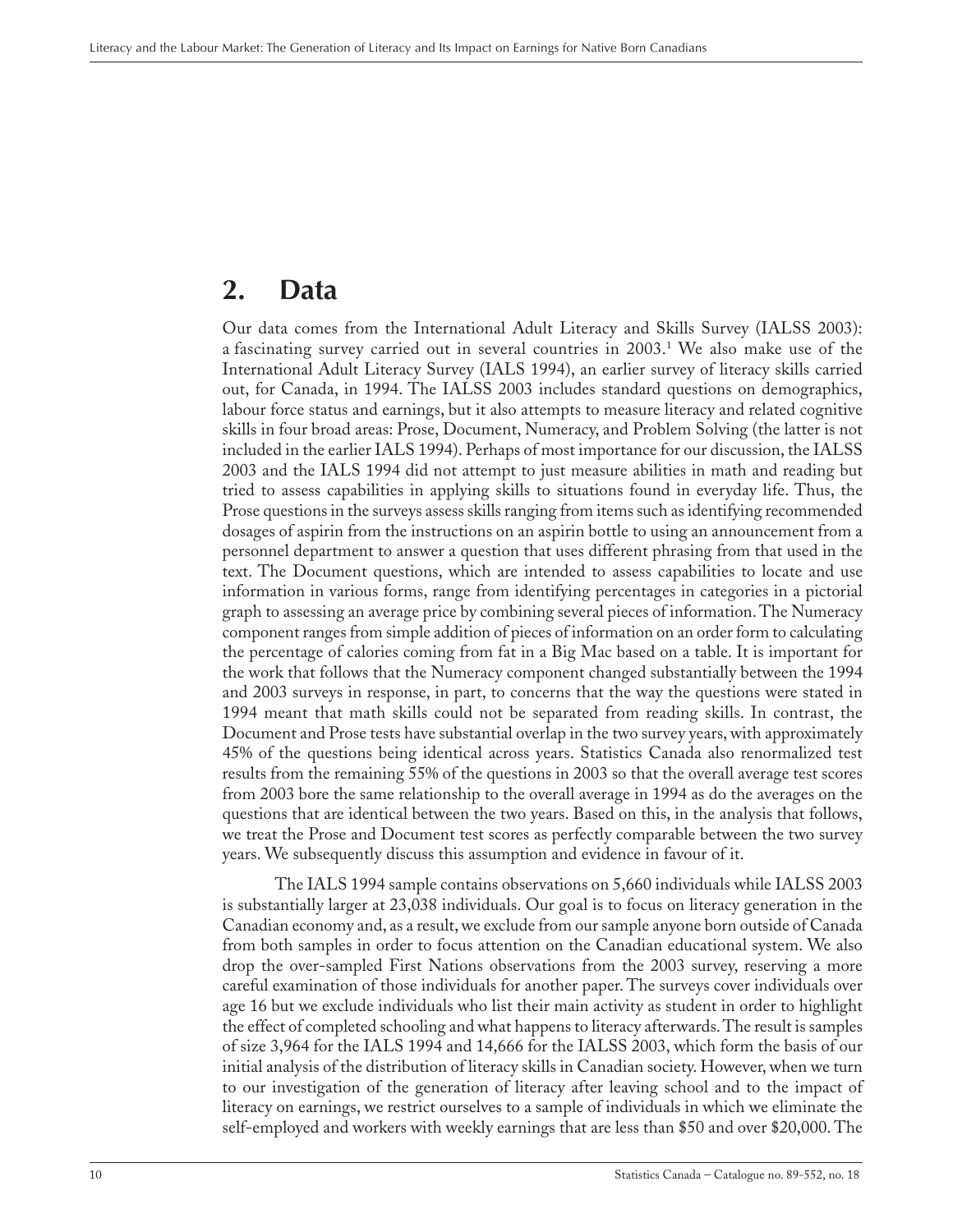latter restriction eliminates retired people, the unemployed and others who are not in the labour force. It also cuts out a small number of individuals with earnings that are substantial outliers relative to the rest of the sample. We drop the self employed because we wish to examine the remuneration of skills in the labour market, and self employed earnings reflect both that remuneration and returns to capital. We include both males and females throughout, dividing the analysis on gender lines in some places. Finally, we use the sample weights provided with the data in all tables and estimation.

In the earnings analysis, we use a constructed weekly earnings variable. In the IALSS 2003, respondents are first asked about their standard pay period and then asked about typical earnings in that pay period. From those answers, we construct a weekly earnings variable for each person. Thus, for individuals who report that they are paid monthly, we divide their reported earnings by 4.333.

One defining feature of this data is the strong correlation among the various literacy scores. Thus, the correlation between the Prose and Document scores in the IALS 2003 is 0.96, the correlation between Document and Numeracy is 0.92, and the correlation between the Document and Problem Solving scores is 0.92. Further, a principal components analysis indicated essentially one principal component placing equal weight on all four scores. Thus, a simple average of the scores captures much of the information available in the four scores. Because the scores are so highly correlated, we will work with one specific score in our description of the literacy distribution and generation. We prefer to focus on a single meaningful variable rather than an amalgam of scores in this part of the analysis because it makes cleaner the discussion of how the score is generated. More specifically, we focus on the Document Score. We need to choose either the Document or Prose scores because they are the ones that are common across IALS 1994 and IALSS 2003, and the Document score also happens to be the one with the highest associated factor loading in the factor analysis. None of the conclusions we present below would change if we presented the discussion in terms of one of the other scores. When we turn to the earnings analysis, where we investigate the overall effect of literacy we use a simple average of the four scores. This also allows a clearer comparison with our earlier work.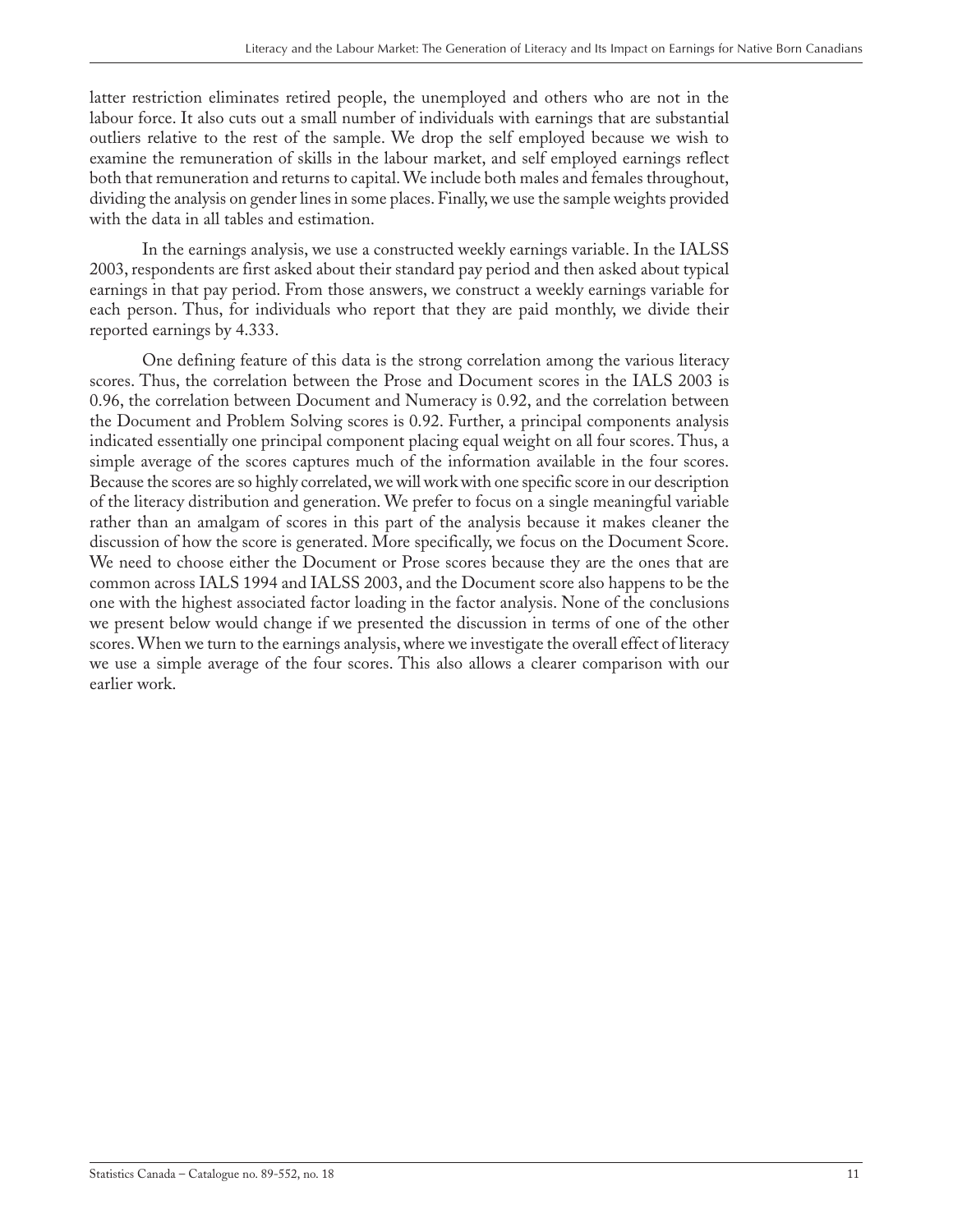## <span id="page-11-0"></span>**3. The distribution of literacy**

We begin with a simple description of the distribution of Document literacy based on the IALSS 2003. In Chart 1, we present a kernel density plot for Document literacy for our sample. The density is slightly negatively skewed with a mean of 280, a median of 287 and a standard deviation of 50. The fact that the distribution is negatively skewed when ability is typically thought of as distributed according to a positively skewed distribution such as the log normal may be a reflection of a lack of sufficient questions to differentiate among highly literate respondents. The minimum Document score in the sample is 84, representing extremely low proficiency at the Document test tasks, while the highest is 436. $^2$  Inequality in the distribution is reflected in an associated Gini coefficient value of 0.107 and a value for the log of the ratio of the 90th percentile to the 10th percentile of 0.513. To put this in perspective, the Gini for pre-tax and transfer family income from the 2001 Canadian Census is 0.438 and the log of the 90 : 10 ratio is 3.48 (Frenette et al, 2006). Thus, the distribution of literacy is much less unequal than that of market income. This is not surprising since literacy skills are only one of the components playing a role in earnings generation.



#### **Chart 1 Document literacy scores, 2003**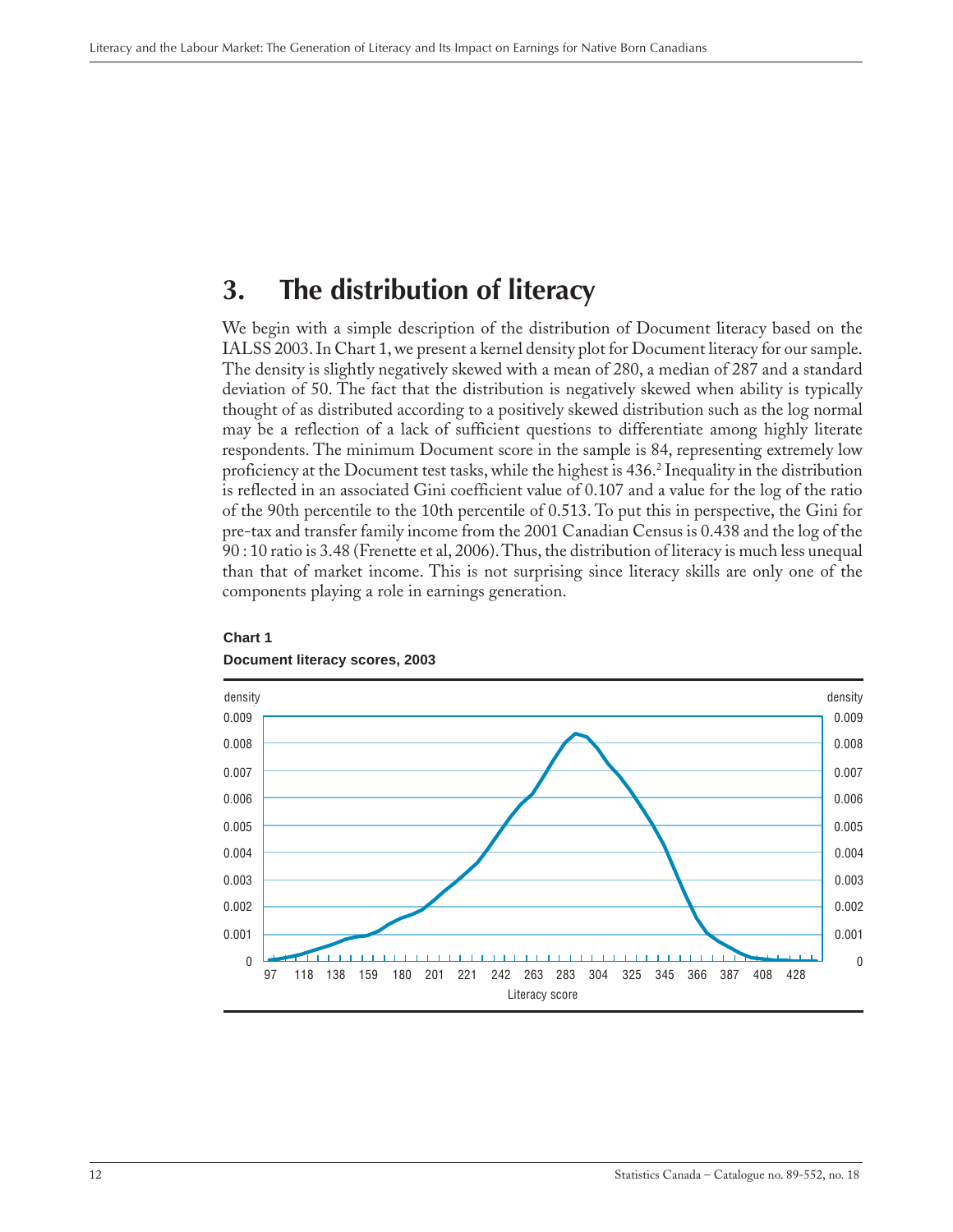<span id="page-12-0"></span>The other comparison we can make with this data is with the extent of inequality in the 1994 literacy distribution. The Gini for that distribution is 0.151 and the log of the 90 : 10 ratio is 0.76. Thus, the Document literacy distribution became substantially less unequal in the nine years between the surveys. In part, this occurred because of an improvement at the low end of the literacy distribution. The 10th percentile of the 1994 literacy distribution was 160, compared to a value of 197 in 2003. The news is not unambiguously good, however, since the 95th percentile of the distribution actually fell from a value of 359 in 1994 to 351 in 2003. Thus, the decline in literacy inequality reflects both substantial improvements at the low end of the distribution and some deterioration at the top end. We will return to discussing these differences below, but for the moment we will focus on characterizing the 2003 distribution.

In Table 1, we present a depiction of the joint distribution of literacy and family income, showing the percentage of observations in each cell in a grid defined by the 5 quintiles of the Document literacy distribution and the five quintiles of the household (pre-tax and transfer) income distribution. The correlation between household income and literacy equals 0.31, indicating that the two variables are positively correlated, but not strongly so. This is seen in Table 1 from the fact that cells on the main diagonal are not overly large relative to the other entries. Perhaps the most interesting cell is the one corresponding to individuals in the bottom quintile of both the literacy and income distributions – a cell which contains just over 8% of the population. These individuals could be viewed as suffering from a double poverty – both in terms of literacy and income. Everyone in this cell is what Crompton (1996) describes as "marginally literate". In terms of document literacy, Crompton describes the marginally literate as unlikely to be able to complete tasks such as using a bus schedule to chart out what time the last bus leaves a particular stop on Saturday night (Crompton (1996)). Thus, they are severely disadvantaged in terms of their ability to function in society. Perhaps not surprisingly, these doubly poor individuals have extremely low education levels, with 80% of them being high school drop outs. The same pattern can be seen in their family background, with over 90% of them having fathers who were also drop outs. In contrast, the 7.4% of individuals who are in both the top quintile for literacy and the top quintile for income are very highly educated and come from high education backgrounds. Fully 30% of this group are university graduates and an additional 21% have post-graduate education. One-quarter of their fathers also completed university, which is much higher than for the population as a whole, in which just over 9% of fathers had a university degree.

#### **Table 1**

#### **The joint distribution of literacy and income**

| Literacy quintile | Income quintile |     |         |     |     |  |  |  |
|-------------------|-----------------|-----|---------|-----|-----|--|--|--|
|                   | 1st             | 2nd | 3rd     | 4th | 5th |  |  |  |
|                   |                 |     | percent |     |     |  |  |  |
| 1st               | 8.3             | 5.8 | 3.4     | . 6 | 0.8 |  |  |  |
| 2nd               | 4.4             | 5.3 | 4.4     | 3.4 | 2.4 |  |  |  |
| 3rd               | 2.5             | 3.9 | 4.8     | 4.9 |     |  |  |  |
| 4th               | .9              | 3.2 | 4.4     | 5.2 | 5.4 |  |  |  |
| 5th               | 1.3             | 2.4 | 4.2     | 4.9 | 7.4 |  |  |  |

**Note:** Based on calculations from IALS 2003. Literacy refers to Document Literacy. Income refers to household pre-tax and transfer income. Cell entries correspond to percentage of total observations in the given cell, defined by quintiles of the literacy and income distributions. Numbers in each row and column may not add up to 20 due to rounding.

To provide a further perspective on potential difficulties associated with low literacy, in Table 2 we present measures of societal participation and individual well-being for low and high literacy individuals. We define a low literacy group as a set of people who were recorded as level 1 when we use all five plausible Document test scores. In terms of literacy skills, this is an extremely disadvantaged group of individuals who are unlikely to be able to do tasks such as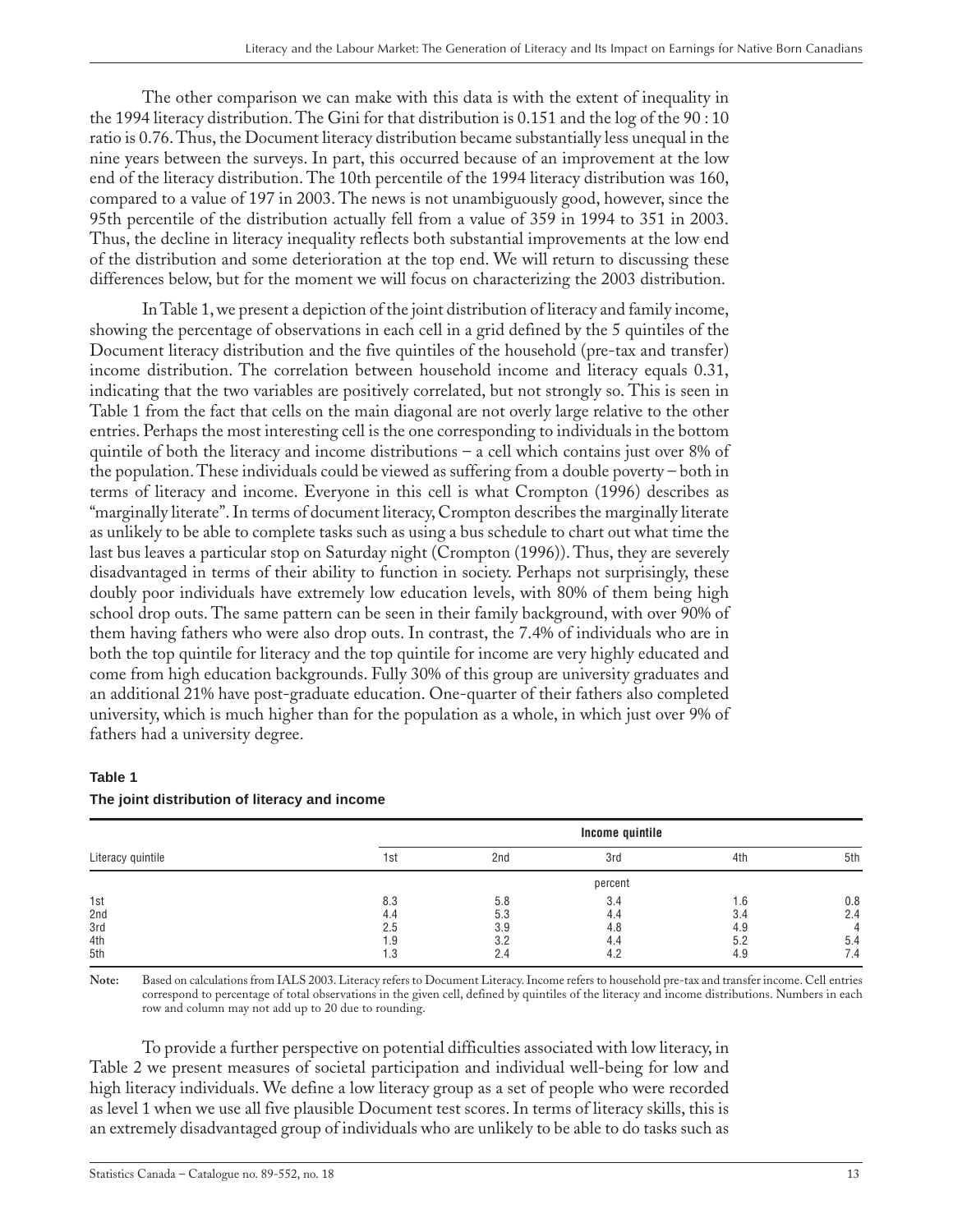<span id="page-13-0"></span>process patterns in more than one chart (Crompton ,1996). Our high literacy group consists of individuals scoring in either of the top two literacy levels. The low literacy group claims to have been more likely to have voted in a municipal election than the high literacy group, though this is the only measure of participation in which they lead. Indeed, the high literacy group was more likely to have voted in a federal or provincial election, though the difference is not large. Differences are large, however, in participation in political organizations and in community and school groups, with the high literacy group being at least twice as likely to participate in either of these groups. We are not claiming that the link between literacy and participation is causal (i.e., that increasing a group's literacy would result in an increase in their participation) but the strong correlation does emphasize a point made by Sen (1999) that literacy bears an important relationship to full participation in society. This is evident as well in the fact that nearly 11% of low literacy individuals stated that having to make basic calculations such as calculating a tip makes them anxious. The strongest association, though, is in terms of self-assessed health. Approximately 76% of high literacy individuals rated themselves as being in either excellent or very good health compared to only 30% among the low literacy group. To make sure this is not just a reflection of poor health causing individuals to have trouble completing the tests, these percentages are calculated after dropping individuals who were listed as not completing the basic questionnaire for reasons related to health or disability. In part, the health-literacy differential reflects the fact that the low literacy group is much older, revealing generational differences in literacy to which we return below. However, even if we drop individuals over age 65 and estimate a linear probability regression of a dummy variable equalling one if an individual rated herself as in very good or excellent health on age, years of schooling, family income and a dummy variable corresponding to people in the low literacy category, the latter variable has a coefficient of -0.16 and is highly statistically significant (with an associated standard error of 0.041). Thus, low literacy individuals are approximately 16% less likely to claim they are in good health than everyone else, even after controlling for age, years of schooling and family income. Again, whether this is causal is not clear but it does raise serious concerns about the functioning of low literacy individuals in Canadian society.

### **Table 2 Characteristics associated with low and high literacy**

| Variable                               | Low literacy group | High literacy group |
|----------------------------------------|--------------------|---------------------|
|                                        |                    | percent             |
| Voted municipal                        | 67.9               | 61.7                |
| Voted federal                          | 79.5               | 84.2                |
| Participation – political organization | 2.6                | 6.7                 |
| Participation – community / school     | 11.4               | 47.4                |
| Satisfied with life                    | 78.3               | 82.5                |
| Good health                            | 29.9               | 75.7                |
| Anxious about numbers                  | 10.7               | 3.8                 |
| Household income (Median)              | 30,000             | 90,000              |

**Notes:** Calculations from IALS 2003. All entries are percentages except for household income which is in dollars. Low literacy group are individuals who scored in level 1 in all 5 Document Literacy tests. High literacy group are individuals who scored in levels 4 or 5 in all 5 Document Literacy tests.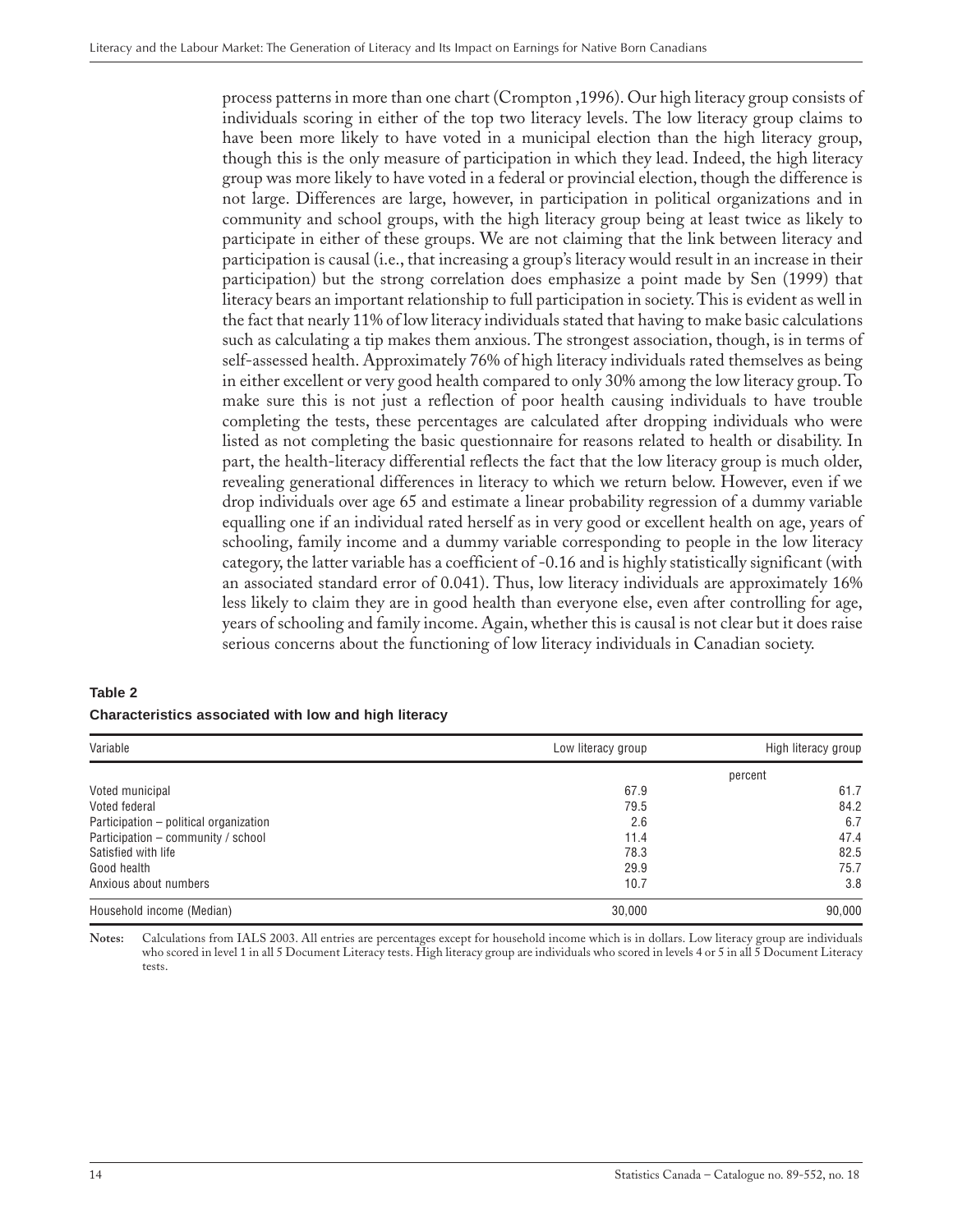## <span id="page-14-0"></span>**4. The generation of literacy skills**

### **4.1 Schooling and background effects**

We turn now to using both IALS 1994 and IALSS 2003 to examine the sources of literacy. We do this using a series of regressions, where we again focus on Document literacy as our representative measure. More specifically, we use the log of the Document literacy score as our dependent variable so our estimated coefficients can be interpreted as showing impacts in terms of percentage changes in literacy. We begin with the much larger IALSS 2003, examining the impacts of family background and schooling on individuals' literacy scores.

Before presenting the estimation results, we begin by setting out a brief, heuristic model of literacy generation. The model will help to put our estimates in context as well as providing guidance in thinking about identification issues. Consider a simple model in which individuals start out at birth endowed with two key characteristics: their ability and parental resources. By parental resources, we mean something quite broad, incorporating both parental income and parental willingness and ability to support their children's education and literacy acquisition. Pre-school children begin to acquire literacy based on these fundamental characteristics (ability and parental resources). Once they enter school, these characteristics interact with characteristics of the school such as teacher quality, class size and the attitudes and abilities of peers. New additions to literacy with each year of schooling are then functions of ability, parental resources, school characteristics and the literacy level at the beginning of the period. These influences may interact in complicated ways. These additions continue until the legal school leaving age. After that point until the end of high school, students make a decision each year on whether to continue in school. That decision will be a function of ability, parental resources and school characteristics, again, but it is also likely to be a function of literacy acquired to that point. The more literate a student is, the less onerous they are likely to find school and, thus, the more likely they are to choose to stay an extra year. Finally, after high school, whether an individual continues to go to school will be determined by a combination of their own decision to apply to continue and the decision of the college or university on whether to admit them. The latter decision will likely be a function of the student's literacy as reflected in her grades. Thus, schooling and literacy are co-determined with extra years of schooling leading to increased literacy but increased literacy also leading to more years of schooling, especially after the legal school leaving age. Indeed, once we account for expectations, the inter-relation between the two may be even tighter. Individuals who do not expect to continue with school past the legal minimum may rationally under-invest in acquiring literacy skills while they are in school.

Once individuals leave school, literacy acquisition is likely more difficult. Literacy skills may be acquired on the job if they are needed for carrying out tasks at work but otherwise further acquisition would require active investment in non-work hours. Indeed, it seems quite possible that individuals could lose literacy skills after they leave formal schooling if those skills depreciate when they are not used.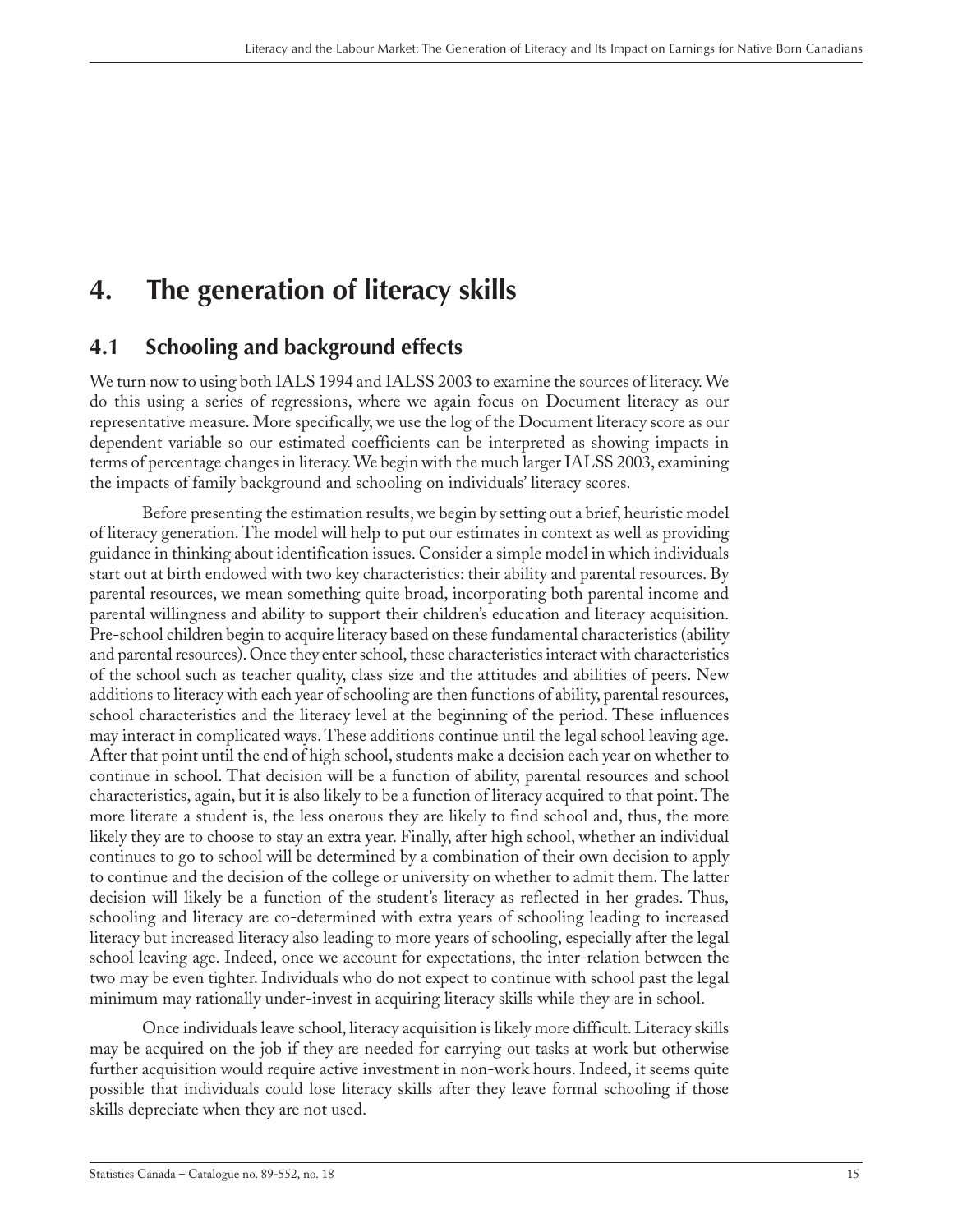We are interested in characterizing as many of the components of literacy generation as possible. In particular, we are interested in the relationship of literacy to parental resources since that relationship is fundamentally linked to notions of equity: to the extent that one generation's literacy hinges on the resources of the previous generation, differences in literacy can be seen as arising from characteristics beyond the control of the people involved. This is a paradigmatic case for redistributional policy in the views of philosophers such as Dworkin and Rawls. We are also interested in the relationship between formal schooling and literacy since this is a main channel through which we could hope to affect the literacy distribution. Finally, we are interested in whether literacy declines or improves after leaving school and how this process is related to characteristics of an individual's job. If literacy has a "use it or lose it" form then there may be good reason to adopt policies such as subsidizing firms to provide access to literacy maintenance activities such as allowing employees to return to school. Many of these parameters of interest reflect causal relationships that are difficult to establish definitively. We will make efforts to estimate the causal parameters where the data permit but much of what we will discuss is necessarily in the form of correlations rather than clear causal impacts.

In the OLS 1 column of Table 3, we present our simplest OLS regression: one in which the dependent variable is the log of individual Document literacy and the independent variables are age, age squared, years of schooling, years of schooling squared, and a gender dummy. Thanks to the substantial sample size, all the variables are statistically significantly different from zero at either the 1% or 5% level but this does not mean their actual impacts are sizeable. Thus, the estimates show that women have lower literacy than men (conditional on school and age) but only by 1.4%. Similarly, the age and age squared coefficients are highly statistically significant but together they imply that the impact of an extra year of age on literacy is actually -0.1% at age 30.3 This finding that there is essentially no relationship between literacy and either age or experience is a key part of the discussion in Green and Riddell (2003). The one relationship that is economically substantial is the one between literacy and schooling. One extra year of schooling, evaluated when the individual already has 12 years of education, increases literacy by 3.2%. This is very similar to what Green and Riddell (2003) calculated using the IALS 1994.4

In the OLS 2 column of Table 3 we add variables on parental education and immigrant status to our OLS regression. Introducing these variables has virtually no impact on either the gender or schooling variable effects. However, including them leads to a near doubling in the age coefficient. Given that the coefficient on the age squared variable also becomes more negative, the net effect of age is still quite small. The parental education variables are jointly highly significantly different from zero but, perhaps surprisingly, the effect is found almost entirely at low levels of parental education. Having a parent (either mother or father) who is a high school drop out, decreases average literacy by between 3% and 4%. However, parental education beyond high school graduation has no further impact on literacy. Interestingly, not knowing a parent's education level (which is the case for approximately 8% of the sample) has a strong effect, being associated with approximately 6% lower literacy. While we just included this variable in order to allow us to keep the observations for which parental education is missing, it seems possible it is actually proxying for something real. For example, children who do not know a parent's education likely did not have a close relationship with that parent. Thus, the estimated coefficient may reflect the extent to which literacy is generated through direct parental involvement. Finally, having a father who is an immigrant has a mild association with literacy (increasing literacy by 1.5%), while having a mother who is an immigrant has no impact. We also tested specifications in which we included a set of parental occupation dummy variables, but these were never jointly statistically significant. In particular, a test of the hypothesis that the set of father's occupation dummy variables jointly had zero effects has an associated Pvalue of 0.13. The same test for mother's occupation has a P-value of 0.79. We also find that a dummy variable representing whether the individual's mother was working when the individual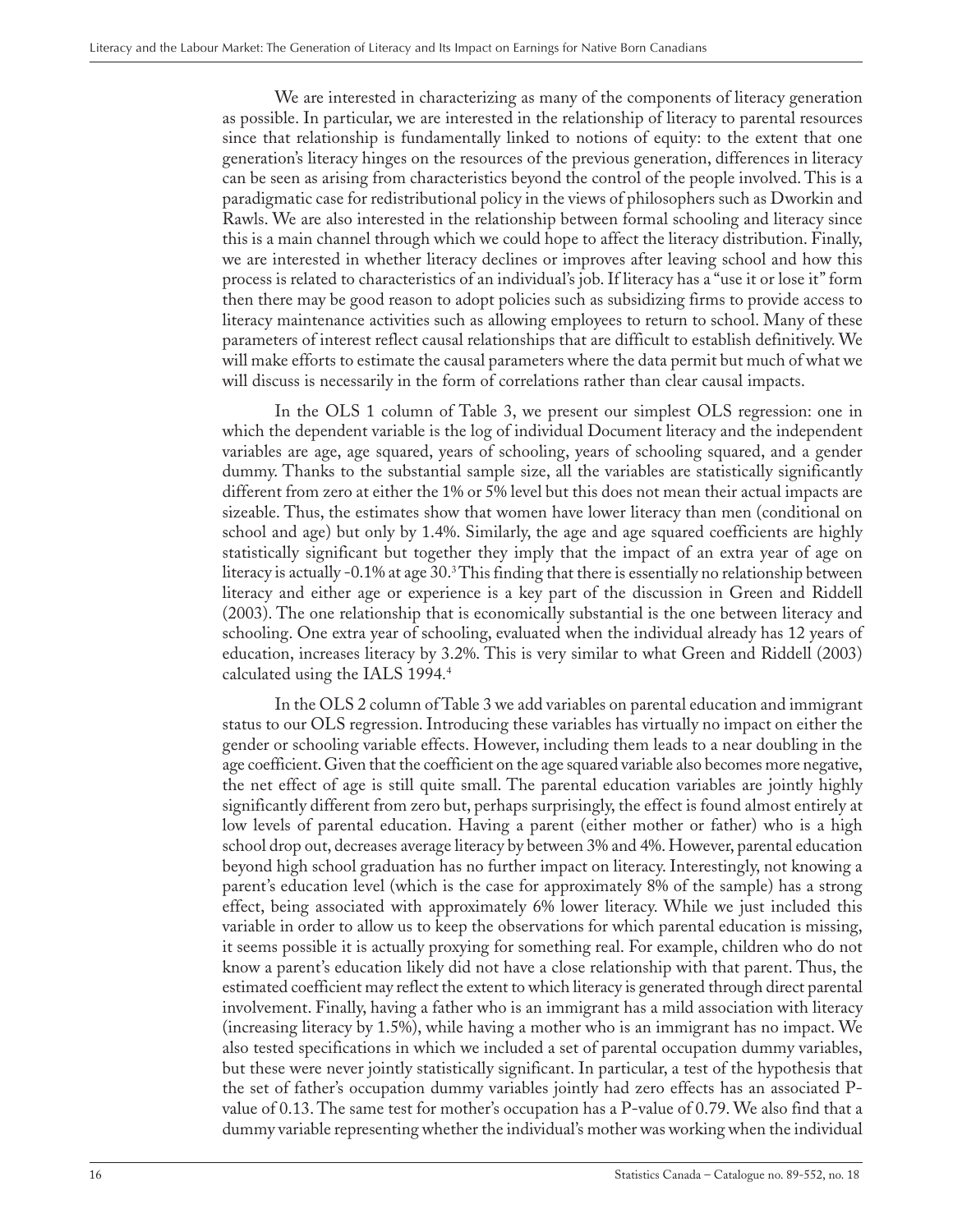<span id="page-16-0"></span>was 16 does not have a statistically significant effect. Overall, the results point to a surprisingly weak association between literacy and parental background. Only schooling seems to have a substantial impact on literacy generation.

#### **Table 3**

#### **Log of document literacy regressions**

| Variable                                                                                                        | OLS <sub>1</sub>                                                       | Standard<br>error                                        | OLS <sub>2</sub>                                                       | Standard<br>error                                        | OLS <sub>3</sub>                                                      | Standard<br>error                                        | OLS <sub>4</sub>                                                    | Standard<br>error                                        | IV                                                             | Standard<br>error                           |
|-----------------------------------------------------------------------------------------------------------------|------------------------------------------------------------------------|----------------------------------------------------------|------------------------------------------------------------------------|----------------------------------------------------------|-----------------------------------------------------------------------|----------------------------------------------------------|---------------------------------------------------------------------|----------------------------------------------------------|----------------------------------------------------------------|---------------------------------------------|
| Female<br>Years of schooling<br>Schooling squared<br>Age<br>Age squared                                         | $-0.014**$<br>$0.058**$<br>$-0.0011***$<br>$0.0035***$<br>$-0.0076***$ | (0.0046)<br>(0.0053)<br>(0.0002)<br>(0.0008)<br>(0.0009) | $-0.012**$<br>$0.054**$<br>$-0.0011***$<br>$0.0064***$<br>$-0.0099***$ | (0.0045)<br>(0.0049)<br>(0.0002)<br>(0.0008)<br>(0.0009) | $-0.0083*$<br>$0.053**$<br>$-0.0011***$<br>$0.0066***$<br>$-0.011***$ | (0.0045)<br>(0.0048)<br>(0.0002)<br>(0.0008)<br>(0.0009) | $-0.012**$<br>$0.024***$<br>$\cdots$<br>$-0.0068***$<br>$-0.011***$ | (0.0044)<br>(0.0008)<br>$\cdots$<br>(0.0008)<br>(0.0009) | $-0.016**$<br>$0.052***$<br>$\cdots$<br>$-0.0003$<br>$-0.0029$ | (0.0051)<br>(0.013)<br>(0.0036)<br>(0.0039) |
| <b>Mother's education</b><br>Less than high school<br>Some post secondary<br><b>BA</b> or more<br>None reported | $\cdots$<br><br>$\cdots$<br>                                           | $\cdots$<br>$\cdots$<br>$\cdots$<br>$\cdots$             | $-0.037***$<br>$-0.0077$<br>0.0094<br>$-0.067***$                      | (0.0059)<br>(0.0067)<br>(0.0102)<br>(0.0123)             | $-0.038***$<br>$-0.0084$<br>0.0075<br>$-0.069***$                     | (0.0058)<br>(0.0066)<br>(0.0098)<br>(0.0122)             | $-0.028***$<br>$-0.0046$<br>0.0076<br>$-0.048***$                   | (0.0058)<br>(0.0065)<br>(0.01)<br>(0.011)                | 0.0007<br>$-0.020*$<br>$-0.0050$<br>$-0.0047$                  | (0.016)<br>(0.011)<br>(0.016)<br>(0.024)    |
| <b>Father's education</b><br>Less than high school<br>Some post secondary<br><b>BA</b> or more<br>None reported | $\cdots$<br>$\cdots$<br>$\cdots$<br>                                   | $\cdots$<br>$\cdots$<br>$\cdots$<br>$\cdots$             | $-0.032*$<br>0.0055<br>0.0126<br>$-0.056***$                           | (0.0067)<br>(0.0073)<br>(0.0083)<br>(0.012)              | $-0.03***$<br>0.006<br>$0.0154*$<br>$-0.055***$                       | (0.0067)<br>(0.0071)<br>(0.0082)<br>(0.012)              | $-0.029$<br>0.0062<br>0.011<br>$-0.065***$                          | (0.0067)<br>(0.0073)<br>(0.0082)<br>(0.011)              | $-0.008$<br>$-0.008$<br>$-0.025$<br>$-0.021$                   | (0.012)<br>(0.012)<br>(0.02)<br>(0.023)     |
| Immigrant mother<br>Immigrant father<br>Good math grades<br>Teachers too fast<br>Constant                       | $\cdots$<br>$\cdots$<br>$\cdots$<br>$\cdots$<br>$5.08***$              | $\cdots$<br>$\cdots$<br>$\cdots$<br>$\cdots$<br>(0.04)   | 0.0056<br>$0.015**$<br>$\cdots$<br>$\cdots$<br>$5.09***$               | (0.0077)<br>(0.0071)<br>$\cdots$<br>$\cdots$<br>(0.038)  | 0.0053<br>$0.016**$<br>$0.027***$<br>$-0.026***$<br>$5.09***$         | (0.0076)<br>(0.007)<br>(0.0055)<br>(0.0057)<br>(0.038)   | $-0.0009$<br>0.0054<br>$\cdots$<br>$\cdots$<br>$5.29***$            | (0.0077)<br>(0.0071)<br><br>$\cdots$<br>(0.02)           | $-0.013$<br>$-0.0084$<br>$\cdots$<br>$\cdots$<br>$5.04***$     | (0.011)<br>(0.011)<br>$\cdots$<br>(0.12)    |
| Observations                                                                                                    | 14,527                                                                 | $\cdots$                                                 | 14,527                                                                 | $\cdots$                                                 | 14,527                                                                | $\cdots$                                                 | 13,868                                                              |                                                          | 13,868                                                         | $\cdots$                                    |
| R-squared                                                                                                       | 0.49                                                                   | $\cdots$                                                 | 0.51                                                                   | $\cdots$                                                 | 0.52                                                                  | $\cdots$                                                 | 0.47                                                                |                                                          | 0.310                                                          | $\cdots$                                    |

not applicable

Statistically significant at 10% level.

Statistically significant at 5% level.

\*\*\* Statistically significant at 1% level.

**Note:** The instruments for schooling in the last column are province of high school attendance dummy variables and the latter variables interacted with age.

As we discussed earlier, literacy and years of schooling are likely to be jointly determined. In that case, our OLS coefficient on schooling provides a biased estimate of the impact of schooling on literacy. We attempt to address this in two ways. First, biases may arise because of a correlation between literacy and schooling arising from unobserved ability. If high ability people do not view it as particularly costly to either acquire literacy or go to school then we could observe a strong, positive coefficient on schooling in our regression because years of schooling is proxying for ability rather than as a reflection of a causal impact of schooling on literacy. This problem can be addressed if we have a measure of ability since once we control for ability, any relationship between schooling and literacy cannot be due to an omitted ability term. Note, though, that many studies that try to control for ability (in, for example, earnings regressions) actually use scores on tests much like our literacy tests. What we would require is a test score from a very young age – before the process we are trying to study really begins. Since we don't have that, we instead try to proxy for ability using two variables that are plausibly related to it. In particular, in the third regression, we include a dummy variable equalling one if the person agreed or strongly agreed with the statement that they got good grades in math when they were in school and another dummy variable equalling one if the respondent agreed or strongly agreed with the statement that teachers often went too fast and the person often got lost. Either of these could plausibly be seen as proxies for innate ability. Both of these variables enter significantly, with people who claimed to have gotten good grades in math having 2.7% higher literacy and those who thought teachers went too fast having 2.6% lower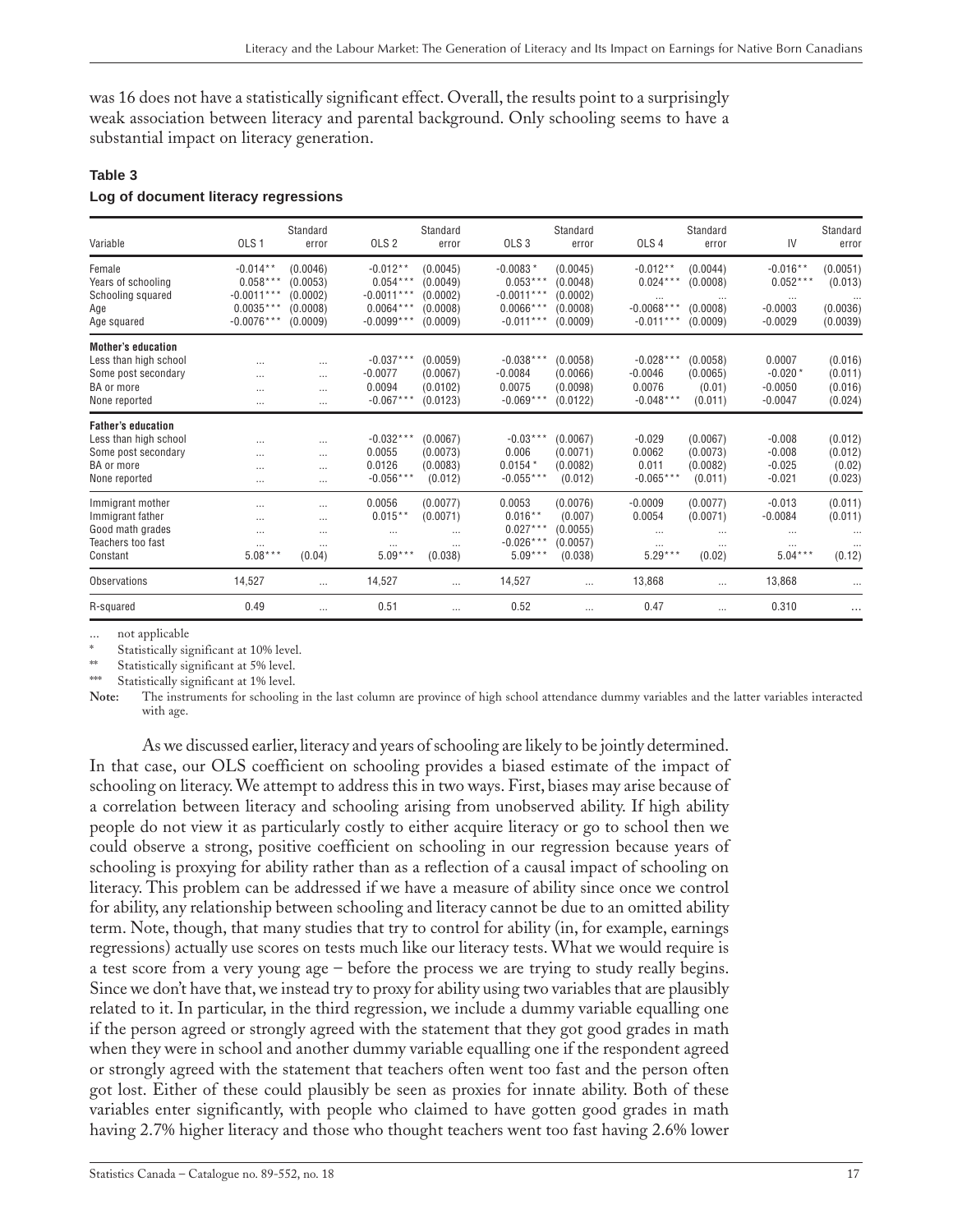literacy. However, including these variables has almost no impact on the other estimated coefficients. Most notably, their inclusion does not change the impact of schooling on literacy at all.

An alternative approach to the problem of identifying a causal effect is to find an instrumental variable for schooling and estimate our regression using two-stage least squares. An instrument is a variable which plausibly affects the right hand side endogenous variable directly but affects our dependent variable only through its relationship to the right hand side endogenous variable. Essentially, it allows us to get estimate effects based on the part of the variation in the right hand side endogenous variable that is correlated with the instrument and, hence, uncorrelated with the error term. In our case, this permits consistent estimates of the true impact of schooling on literacy providing two conditions are met: 1) the instrument truly does affect education; and 2) the instrument does not belong in the regression determining our dependent variable in its own right. We use the province where the individual resided when he or she was last in high school or primary school fully interacted with age as an instrument for schooling. The idea behind the instrument is that different levels of public resources applied to schooling in different provinces for different generations will lead to different schooling outcomes for otherwise identical individuals. On the other hand, we cannot see a reason for province of residence having an impact on literacy other than through changing schooling outcomes. In implementing this approach it is important that we also control for current province of residence in both the first stage (schooling regression) and the second stage (literacy regression). Province of current residence may be related to literacy if more literate individuals choose to migrate to provinces with a higher proportion of high literacy jobs and low literacy individuals chose to move to, for example, provinces with large numbers of resource jobs. In that case, to the extent that province of residence during high school and current province of residence are correlated, the province of residence would pick up this migration effect rather than the schooling effect we want it to capture. Controlling for province of current residence addresses this problem and means that we are really identifying the schooling effect from people who currently reside in the same province but were schooled in different provinces at different times.

The results from our two stage least squares estimation using province of residence during high school as an instrument is given in the IV column. We are unable to come up with a separate instrument for schooling squared. A standard approach to instrumenting for a squared term would be to use higher order terms in the instrument as instruments for the squared term. However, since our instrument is a dummy variable (or, more specifically, a set of dummy variables), the higher order terms equal the dummy variable itself and we are left without a separate instrument for the squared term. As a result, we estimate a specification that just includes the linear schooling variable. In the OLS 4 column, we present estimates from an OLS regression using the same specification for comparison.<sup>5</sup>

In the first stage (reduced form) regression, in which years of schooling is the dependent variable, the set of covariates include the full set of covariates from our main literacy regression: age, age squared, parental education, parental immigrant status and province of current residence. It also includes the set of dummies representing the province at time of high school. As expected, parental education is strongly positively related to years of schooling. Having parents who are immigrants also corresponds to having more years of schooling. The set of provinces at time of high school variables and their interactions with age are jointly highly statistically significant, indicating that the requirement that the instrument is a significant determinant of the endogenous variable is satisfied.<sup>6</sup> The first stage estimates are presented in Appendix B.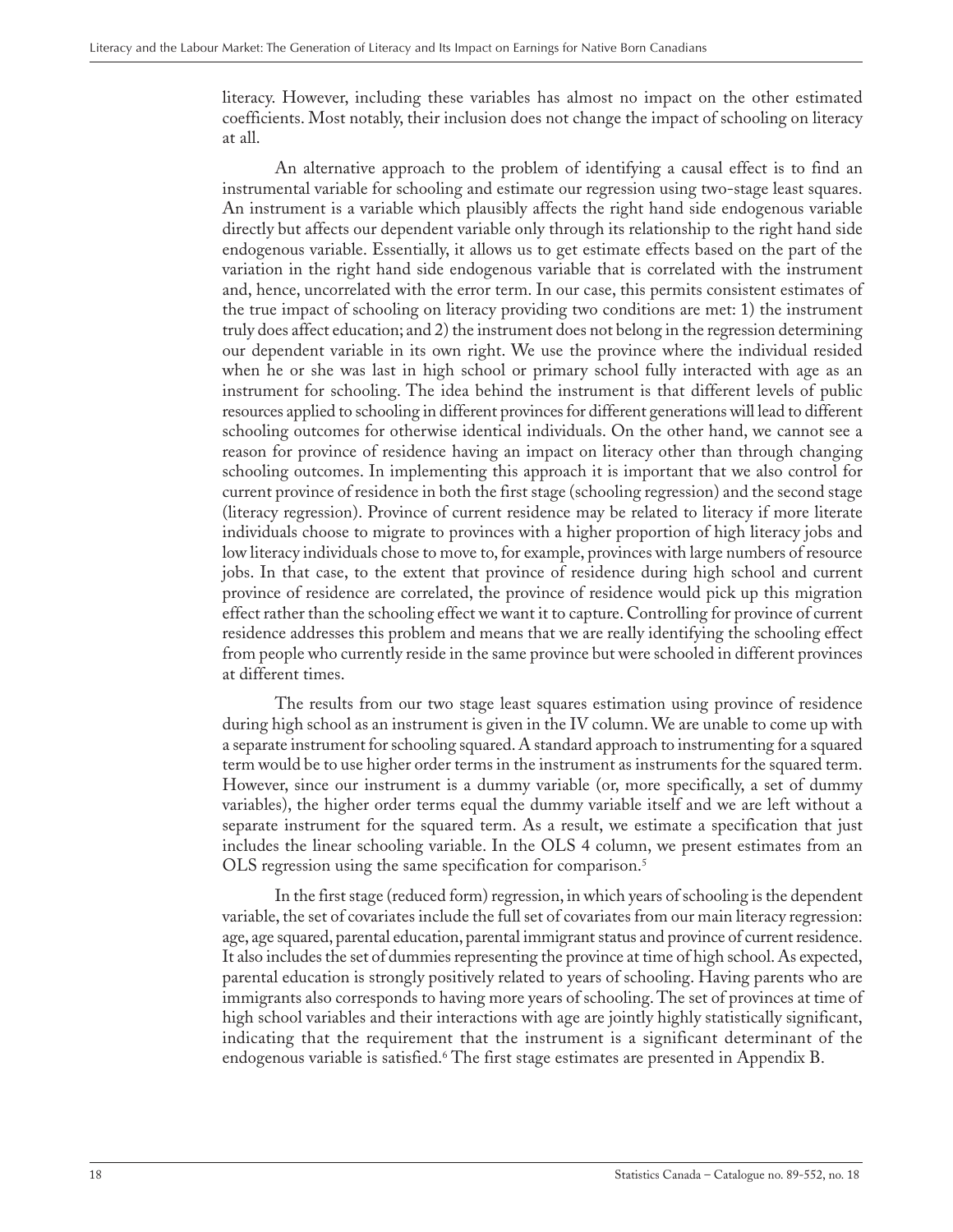<span id="page-18-0"></span>In the OLS 4 column results, the estimated schooling effect is highly significant and of the order of magnitude we reported as the percentage impact of an added year of schooling on literacy when the individual has 12 years of schooling based on the quadratic specification. The estimate of the schooling effect presented in column IV, however, is approximately twice as large, implying even stronger schooling effects than we have estimated with OLS specifications. Interestingly, once we instrument for schooling, the parental background variables all become smaller in magnitude and lose statistical significance. This may indicate that the parental background effects we estimated earlier were actually disguised place-of-schooling effects or, at least, that the parental background and place-of-schooling variables are highly collinear. As in earlier specifications, gender and age continue to have small impacts on literacy. We do not present the coefficients corresponding to the provincial dummy variables for the sake of brevity but they show that the Atlantic provinces and Ontario have essentially similar literacy levels, Quebec has significantly lower literacy levels and the Prairies and BC all have significantly higher levels. Our main conclusion is that, if the assumptions underlying our instrument are correct, these results indicate that education has a strong causal effect on literacy and that schooling is the dominant determinant of literacy.7 To put the estimated effect in perspective, completing four extra years of schooling (e.g., moving from being a high school graduate to a university graduate) implies a 21% increase in literacy, based on the IV estimates. This would be enough to move the individual from the median to approximately the 90th percentile of the literacy distribution in 2003.

### **4.2 Age and generational effects**

One of the most striking results from our initial regressions is the lack of significance of the age variable. Taken at face value, this suggests that individuals neither lose nor acquire new literacy skills after they finish schooling. Essentially, literacy is acquired at school and then simply maintained thereafter. This finding is reinforced if we replace age and age squared by experience and experience squared in the first regression specification from Table 3.8 The coefficients on schooling, schooling squared and the female dummy are virtually identical to those presented in Table 3. The coefficient on experience is very small: 0.00051 with a standard error of 0.00045.

Interpreting the coefficient on age in a cross-sectional regression requires some care, however. As has been extensively studied in the literature on immigrant earnings, differentials between two age groups in a cross section could reflect a variety of possible combinations of true age and generational effects. Thus, while we are tempted to view the literacy level of 35 year olds in the IALS 2003 as a reflection of the literacy level the 25 year olds are likely to be at in 10 years time, we need to bear in mind that the 35 year olds come from an older generation and their observed literacy reflects a combination of any generational differential as well as any ageing effect. Only if there are no systematic differences across generations does the cross-sectional literacy–age profile reflect the true impact of ageing on literacy.

A more complete investigation of generational effects (often called cohort effects) and ageing effects requires the use either of true panel data or of at least two cross-sectional datasets constructed in such a way that we can follow "synthetic" cohorts through time. We make use of the IALS 1994 and the IALSS 2003 for this purpose. More specifically, in the public use version of the IALS 1994, we can observe a set of 10 year wide age groups for the respondents (i.e., ages 26 to 35, 36 to 45, 46 to 55, 56 to 65, and 65and over). Since we have a continuous age variable in the IALS 2003, we can construct age groups that correspond to the age people in these initial groups would be 9 years after IALS 1994 (i.e., 35 to 44, 45 to 54, 55 to 64, 65 to 74, and 75 and over). We call the set of people who were age 26 to 35 in 1994 and 35 to 44 in 2003, cohort 1 and number the remaining cohorts in ascending order from there. If both surveys provide random samples then each provides an unbiased estimate of the literacy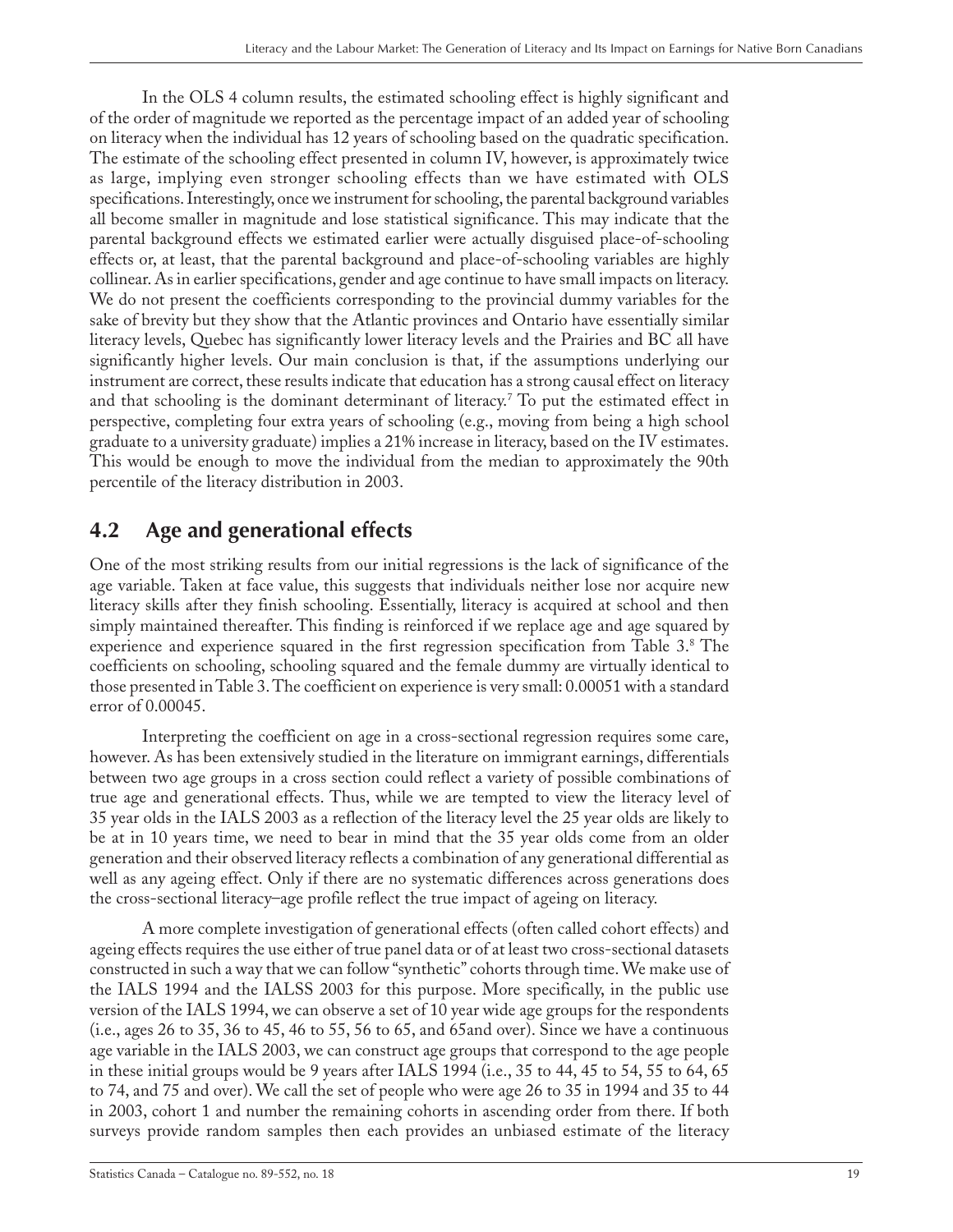<span id="page-19-0"></span>distribution for the cohort at two different points in time and we can follow the progress of a given cohort over time. In part of our examination, we will further break the cohorts down by education. Linking across surveys would not provide unbiased estimates of the progress of cohort–education groups in this case if the educational composition of the groups being studied changes over time. Thus, we cannot say that the average literacy of 35 to 44 year old high school graduates in IALSS 2003 provides a consistent estimate of what happened to the 26 to 35 year old high school graduates we observe in IALS 1994 over the intervening 9 years if some of the initial high school graduates would be expected to have increased their education level. In that case, the average literacy in 2003 would reflect a combination of ageing effects and the systematic selection of people out of the high school graduates group. To avoid this problem, we focus on individuals over age 25, after which point changes in formal education across our broad categories are rare. It is also worth noting that the oldest cohort (made up of those over age 65 in 1994) is special in that its composition is likely to change over time because of deaths. As a result, while we include it in our analysis, we do not place much weight on results related to that cohort in our conclusions.

We begin with plots of the Document literacy densities from the IALS 1994 and IALSS 2003 broken down by age, education and cohort groups. Thus, in Chart 2, we present the density plots for individuals who are age 26 to 35 in 1994 and the individuals who are the same age in 2003. These densities correspond to the literacy for the youngest cohort we examine in 2003 and for the cohort just before them at the same age (observed in 1994). The density for the younger cohort (observed in 2003) has noticeably less spread, with both the left and right tails being thinner. In other words, the younger cohort experiences an improvement in literacy at the low end of the distribution but a worsening at the top end. This pattern is reflected in a 10th percentile of 223 and a 90th percentile of 363 in 1994 compared to values of 248 and 354, respectively, in 2003. The reductions in inequality in both tails nearly cancel out, as reflected in a median value of 299 in 1994 as compared to 306 in 2003. Thus, one might conclude from a measure of central tendency that little has changed, whereas the tails reflect more substantial differences.

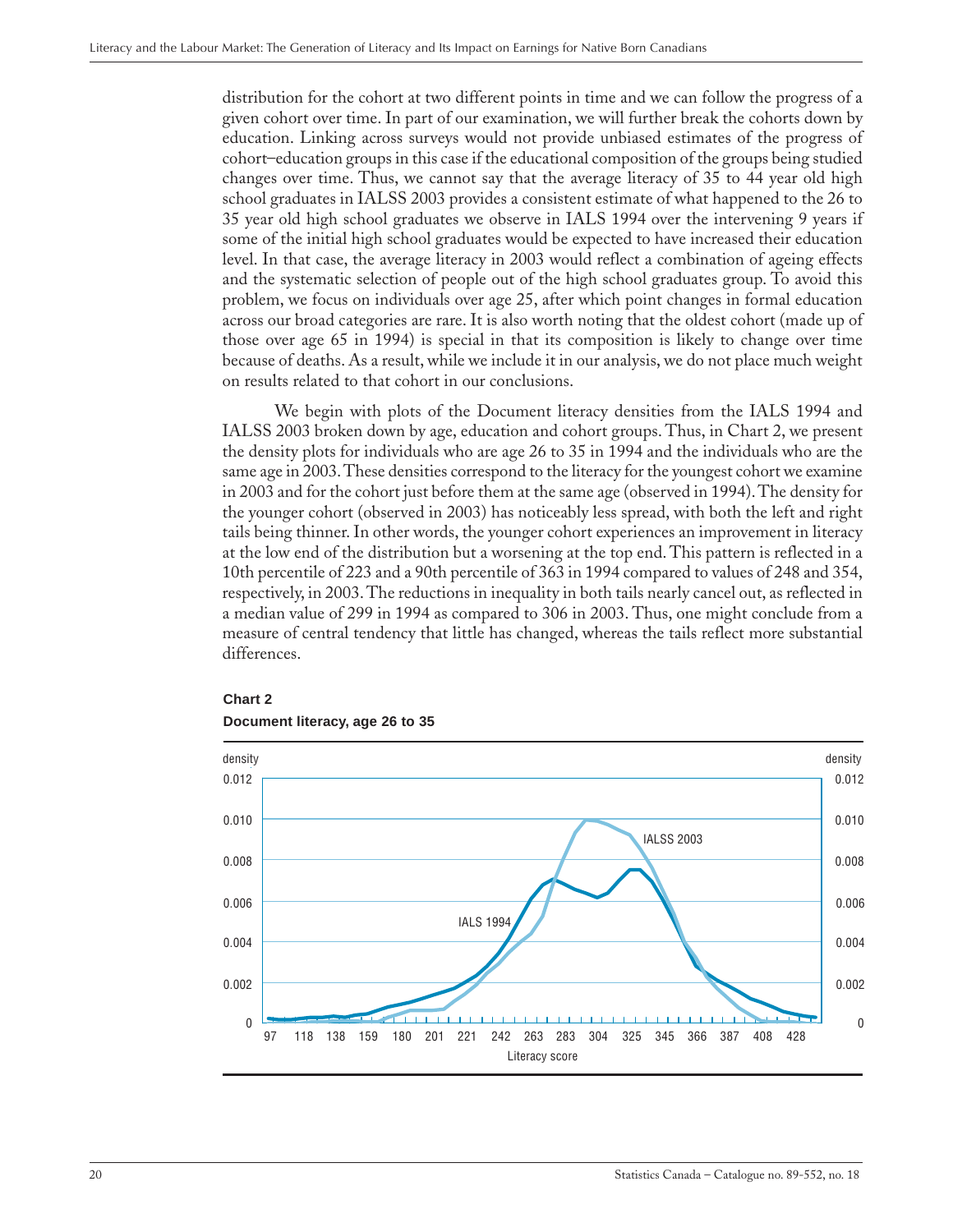<span id="page-20-0"></span>In Chart 3, we present the same kind of density comparison but for individuals aged 36 to 45. The outcome is much the same as in Chart 2 except that the relative improvement in the lower end of the distribution is not as great and the relative decrease at the top is decidedly larger than what we observed in Chart 2. In contrast, Chart 4 shows that for the 46 to 55 year olds, the results in 2003 are better across the distribution. This is important, in part, because observing different relative changes between 1994 and 2003 for different groups suggests that we are witnessing something real rather than just a difference in the tests in the two years. If all plots for all groups showed improvements at the bottom and declines at the top between 1994 and 2003 then the simplest explanation for the patterns would be that the test changed in such a way that it generated better results on the easy questions that will constitute most of the scores at the bottom but worse results on the harder tests that will define the shape of the top of the distribution. Finally, Chart 5 also shows improvements in 2003 for the 56 to 65 age group, though the 1994 and 2003 densities are very similar at the very top end.





**Chart 4 Document literacy, age 46 to 55**

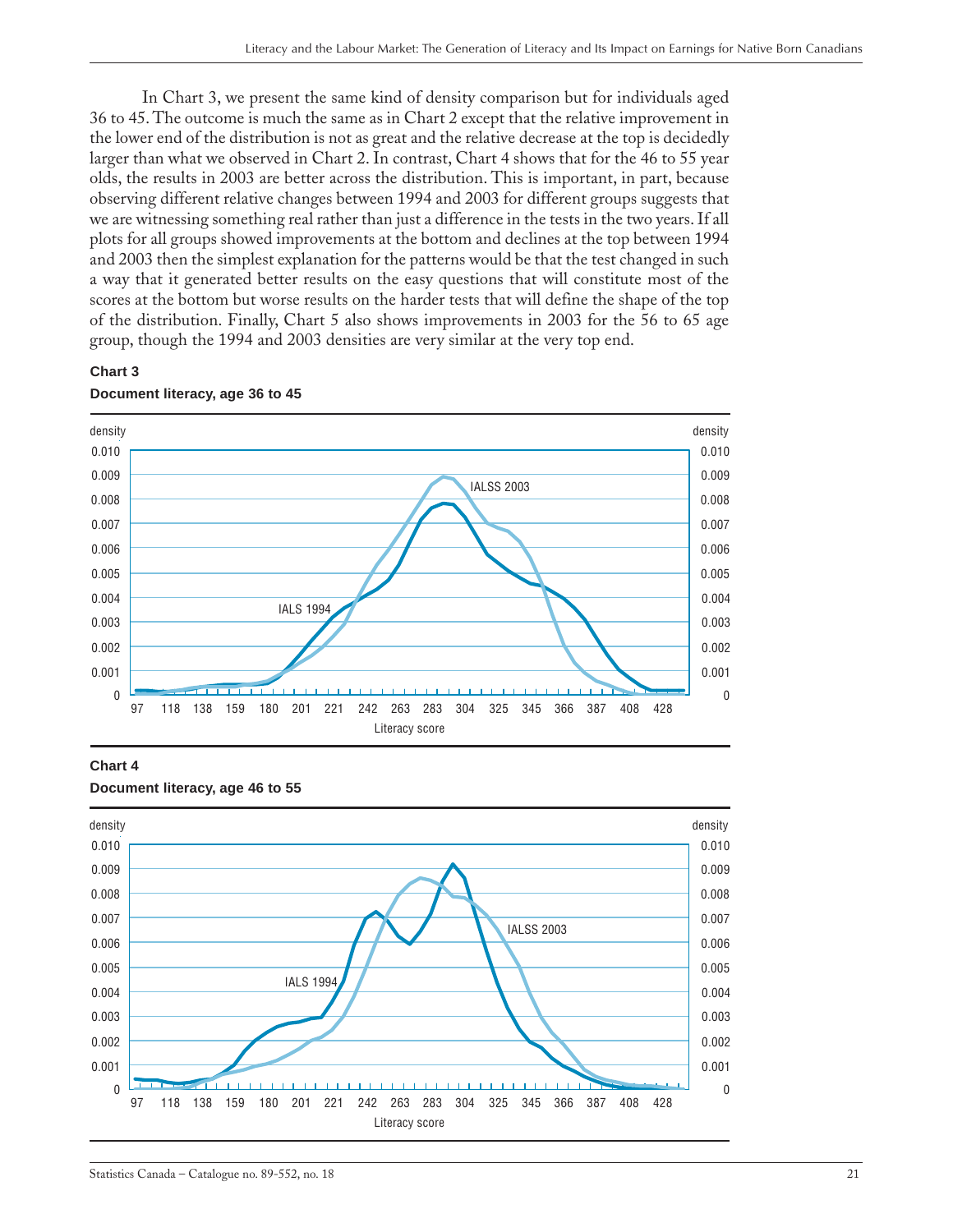

<span id="page-21-0"></span>**Chart 5 Document literacy, age 56 to 65**

We next examine the changes between the two years broken down by education group. Thus, in Chart 6, we plot the Document literacy densities in 1994 and 2003 for people with less than a high school diploma. The improvement at the bottom end of the overall distribution is also evident at the bottom of this distribution and is quite large. The 10th percentile for this drop-out group rises from 145 in 1994 to 175 in 2003. At the other end, the differences are smaller. While the 95th percentile declines between 1994 and 2003, the 90th percentiles are actually identical in the two years. Of course, the 90th percentile of their distribution is relatively low – being around the 70th percentile of the overall distribution.

Even by the time we turn, in Chart 7, to high school graduates, however, there is clearer evidence of a worsening in the right tail of the distribution with a much smaller improvement in the left tail than was evident with the high school drop-outs.



**Document literacy, less than high school**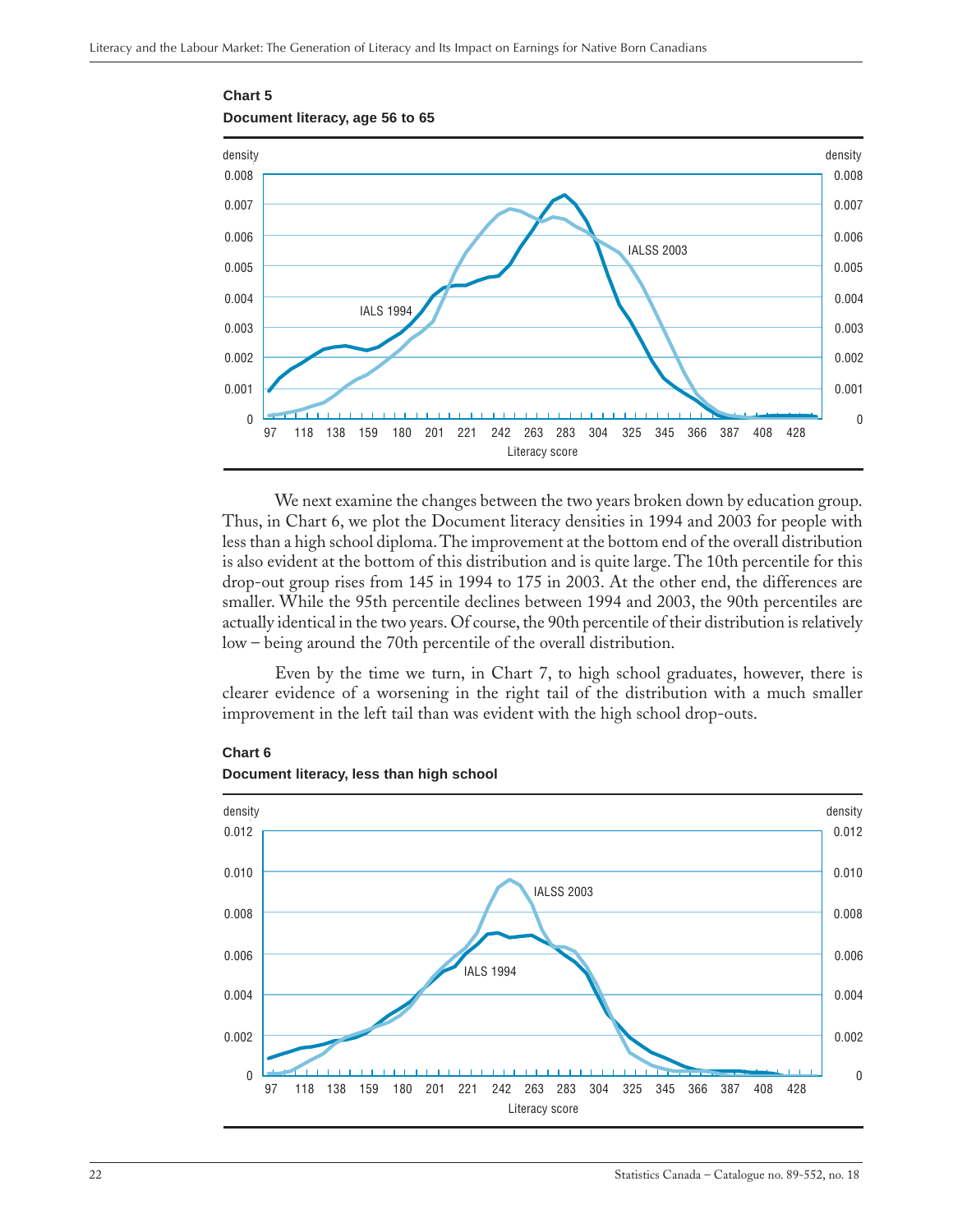<span id="page-22-0"></span>



Both the Non-university Post-Secondary and the University groups show, in Charts 8 and 9 respectively, declines in the upper part of their distributions, with the former group also showing some declines lower in the distribution as well. Both the Some Post-Secondary and the University groups register approximately 10% declines in their 90th percentiles between the two years (from 373 to 338 for the Post Secondary and from 392 to 359 for the University group). Thus, in terms of within education group movements, the improvements at the bottom of the overall distribution are really only clearly evident in the high school drop-outs distribution while the declines at the top are mainly observed in the distributions for the top two groups.

### **Chart 8 Document literacy, post-secondary non-university**

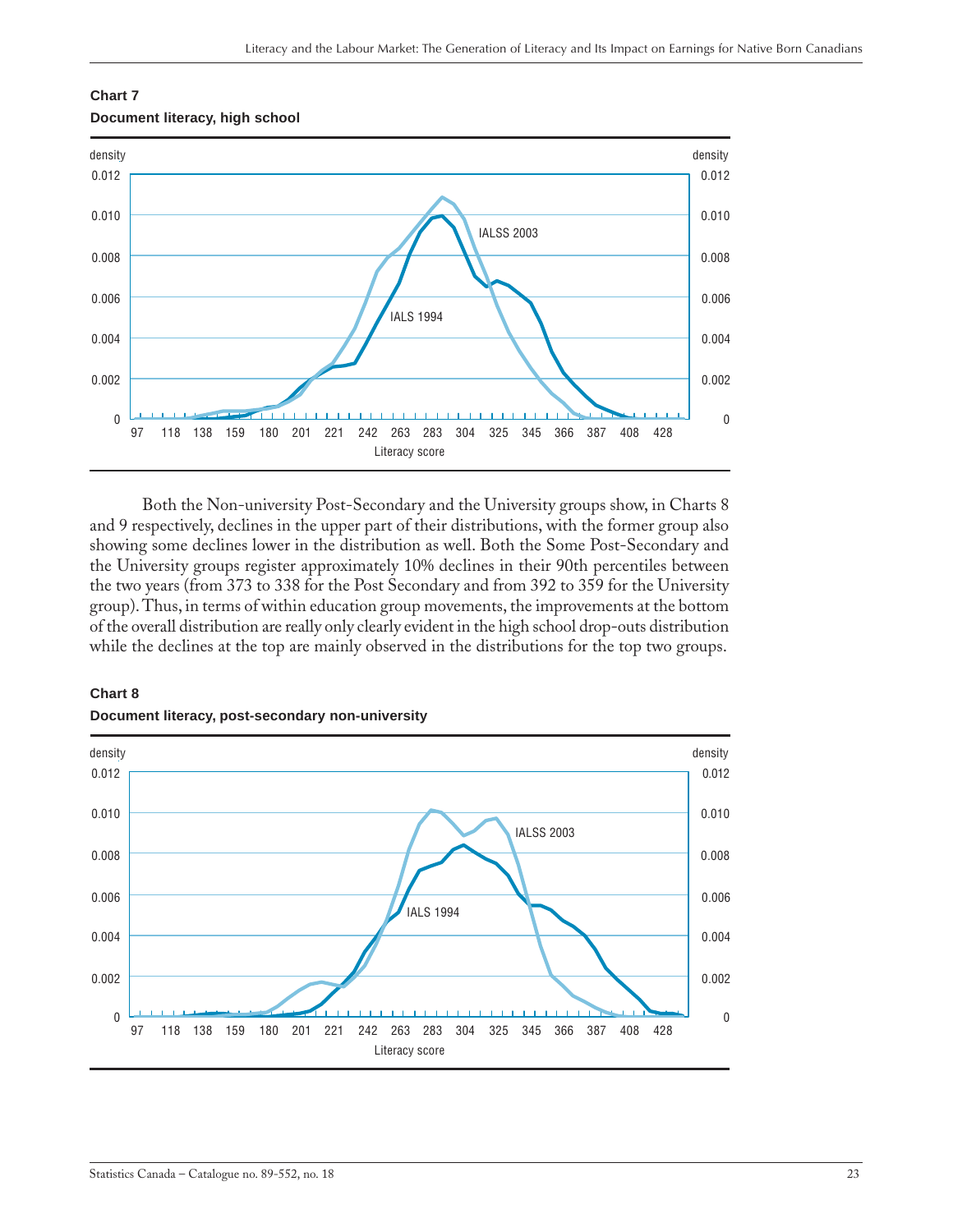

### **Document literacy, university**

<span id="page-23-0"></span>**Chart 9**

The changes observed for the overall distributions may, in part, also stem from changes in the educational composition of the population between the two years. The replacement of older, less educated cohorts with younger, more educated ones shifts the educational distribution. Thus, the proportion of the population with a Bachelor of Arts rises from 17% in 1994 to 21% in 2003. This improvement undoubtedly plays a role in the improvement in the lower tail of the overall distribution. It is difficult to see, however, how this change could cause the declines at the top of the distribution. If a person of the same underlying ability was a high school graduate in the oldest cohort but a university graduate in the newest cohort then if we were to replace the former with the latter, one would expect the overall distribution to either improve (if university education increases literacy) or stay the same (if it does nothing). Even the change at the top of the distribution for university graduates is unlikely to be related to an expansion of the university educated pool. While the additional university graduates (those who would not have attended university in an earlier generation) are likely to be of lower ability than those who would have been university graduates in both periods, that would affect the lower not the upper part of the university educated distribution.

In Charts 10 through 13, we present density plots for each year for specific birth cohorts, as defined earlier. Note that this contrasts with Charts 2 through 5, where we examine the same people of the same age in the two surveys. The Chart 2-5 comparisons thus present comparisons across cohorts (at the same age) while the Chart 10 through 13 comparisons follow individual cohorts through time.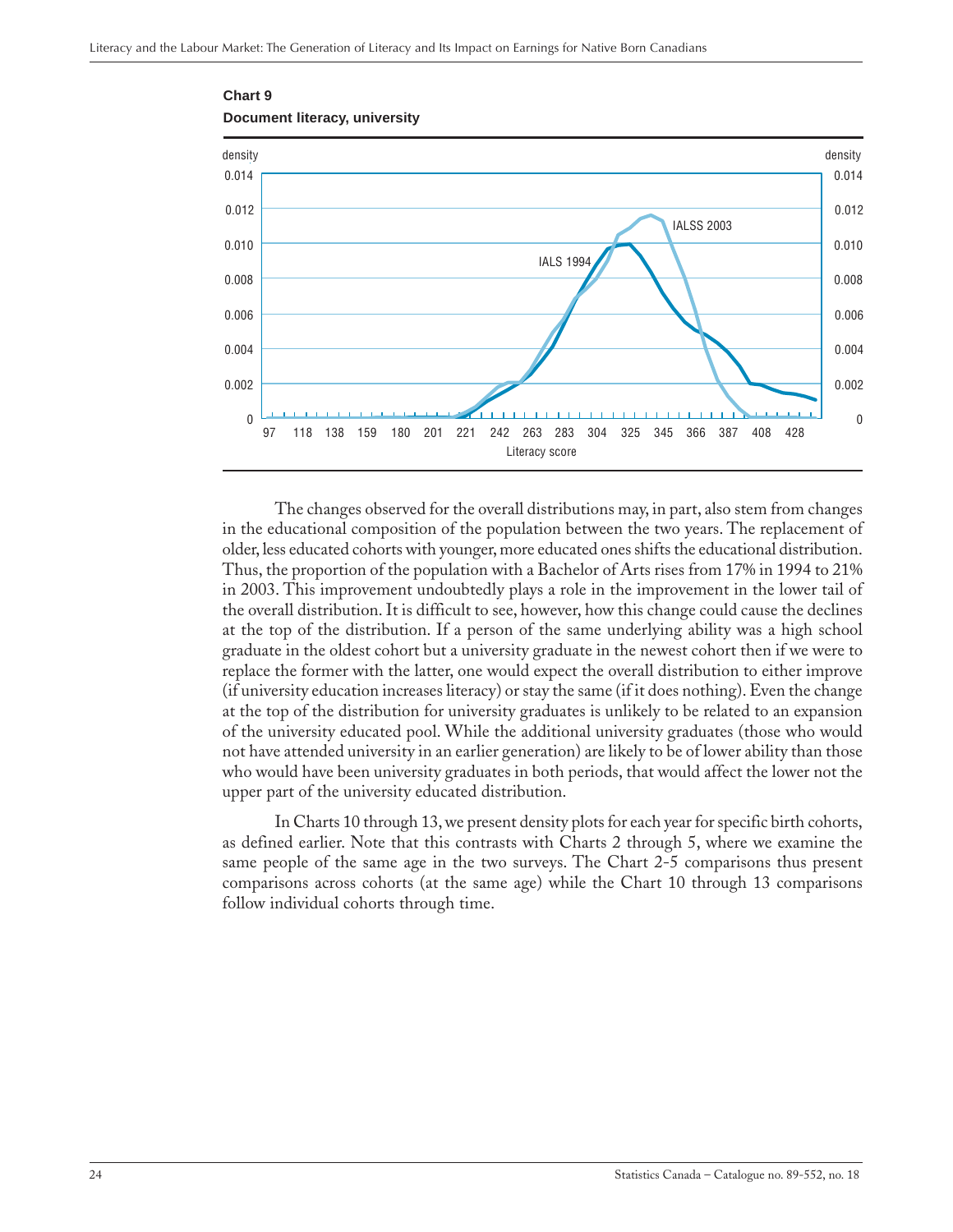#### <span id="page-24-0"></span>**Chart 10**





#### **Chart 11**

#### **Document literacy, age 36 to 45 in 1994**

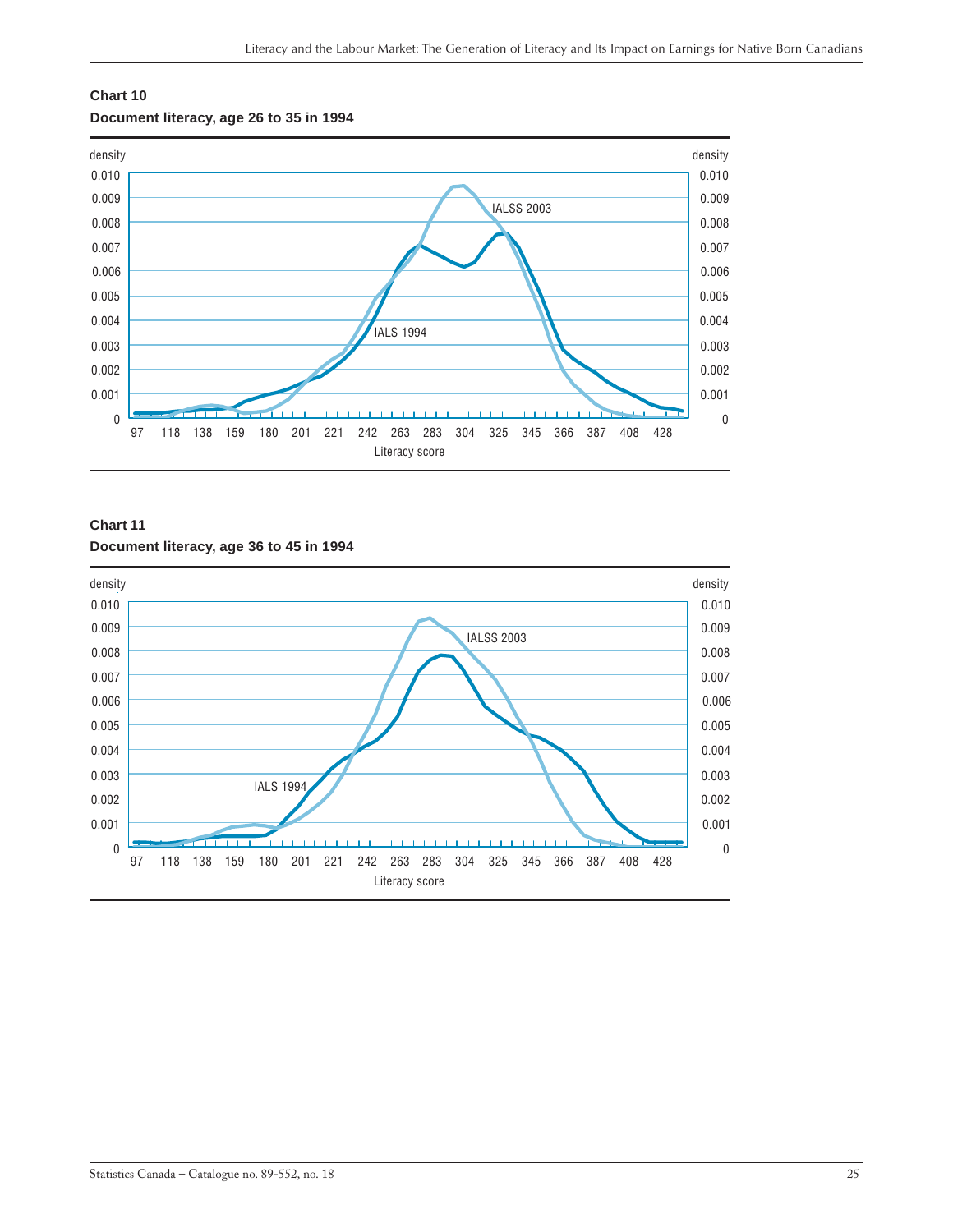

#### <span id="page-25-0"></span>**Chart 12 Document literacy, age 46 to 55 in 1994**

#### **Chart 13 Document literacy, age 56 to 65 in 1994**

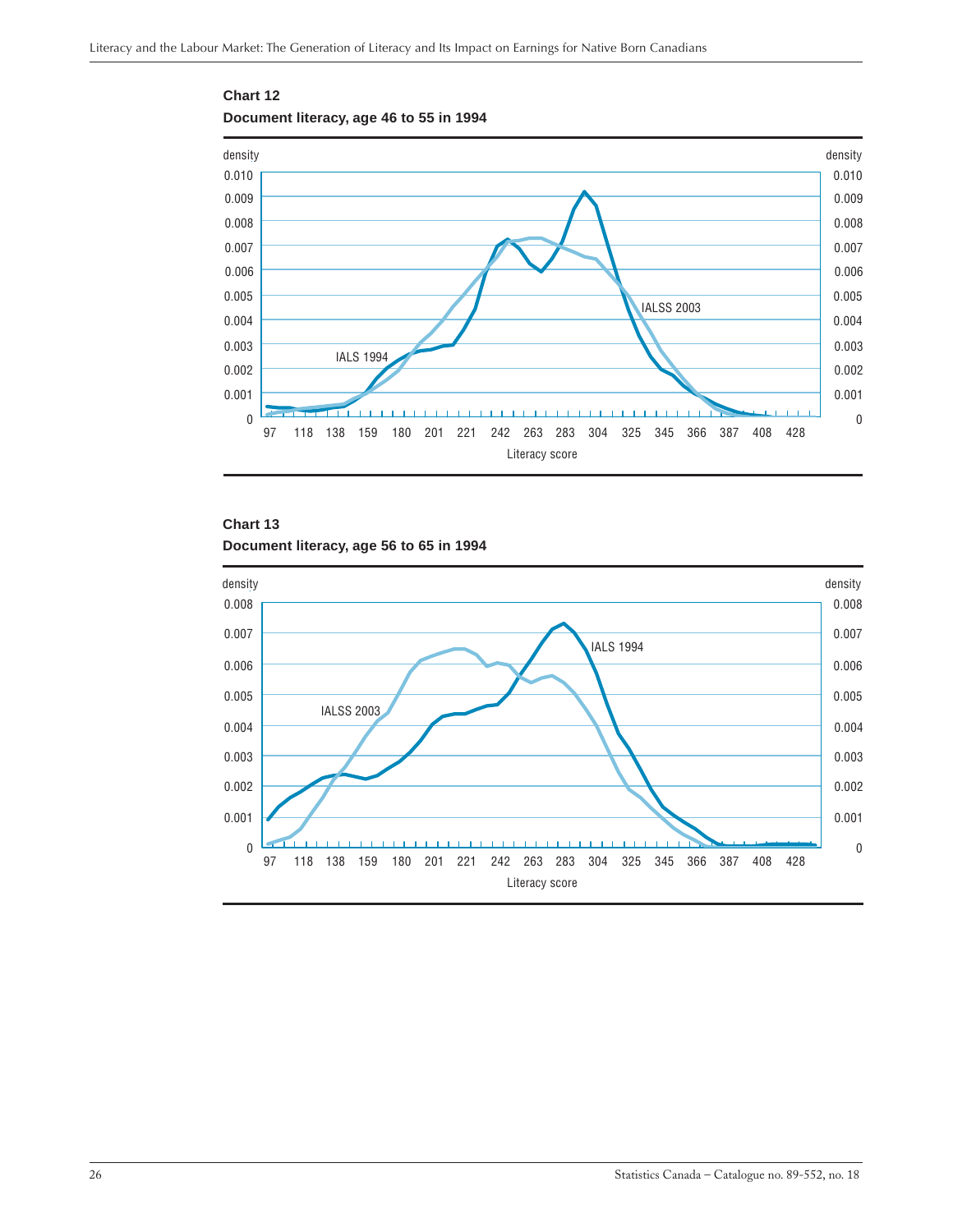<span id="page-26-0"></span>Chart 10 shows the plots for the cohort which was age 26 to 35 in 1994 and 35 to 44 in 2003. The plot indicates little difference at the low end of the distribution for the two years but a clear worsening at the top end. In fact, the 10th percentile of the literacy distribution increases from 223 to 232 for this cohort while the 90th percentile falls from 363 to 344. The cohort that was age 36 to 45 in 1994 shows a very similar pattern, plotted in Chart 11. In contrast, the densities for the cohort that was 46 to 55 show, if anything, an improvement from 1994 to 2003 (Chart 12). The 10th percentile for that cohort increased from 187 to 200 and the 90th percentile increased from 320 to 328 between the survey years. Again, this is important for considerations of the comparability of data since it shows that this cohort answers the full range of questions essentially as well (or slightly better) in 2003 as in 1994. The differences in patterns across cohorts would be very hard to rationalize simply as being due to more difficult top level questions being asked in 2003 than 1994. A more likely explanation of the patterns is that literacy skills deteriorate after leaving school but that the rate of deterioration declines with age.

Finally, in Charts 14 through 16 we plot densities following a particular education/ cohort group. Here, we define wider cohorts in order to ensure enough observations. Chart 14 shows the plots for those with less than a high school education. There is clear evidence of deterioration over time in literacy skills at all levels above about the 10th percentile. The same is also true for the high school graduates in Chart 15. The university graduates (shown in Chart 16) show mixed changes up to about the median but, again, clear deterioration above that point. Thus, there is evidence of deterioration of higher level literacy skills for all education groups.



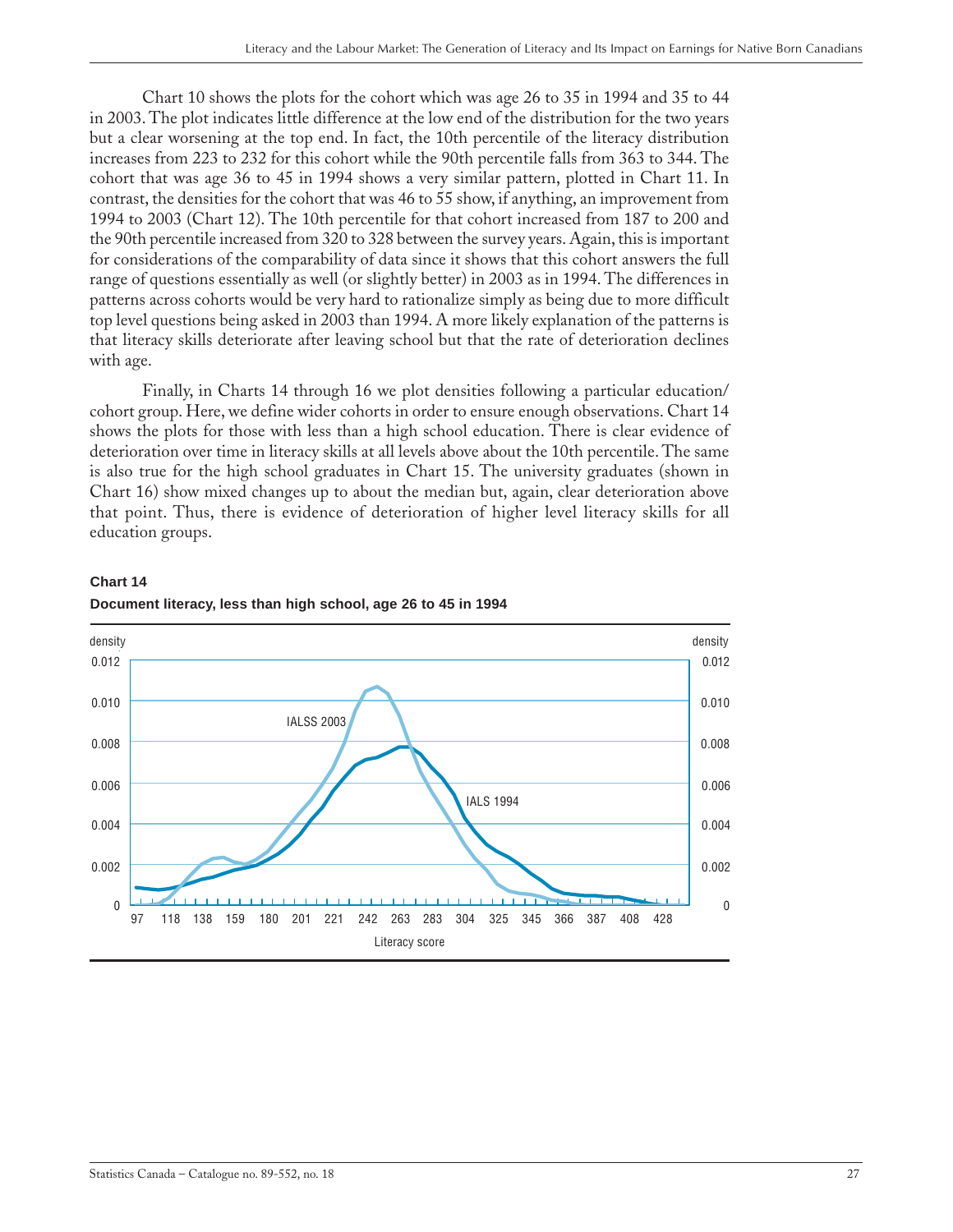

<span id="page-27-0"></span>

### **Chart 16 Document literacy, university, age 26 to 45 in 1994**

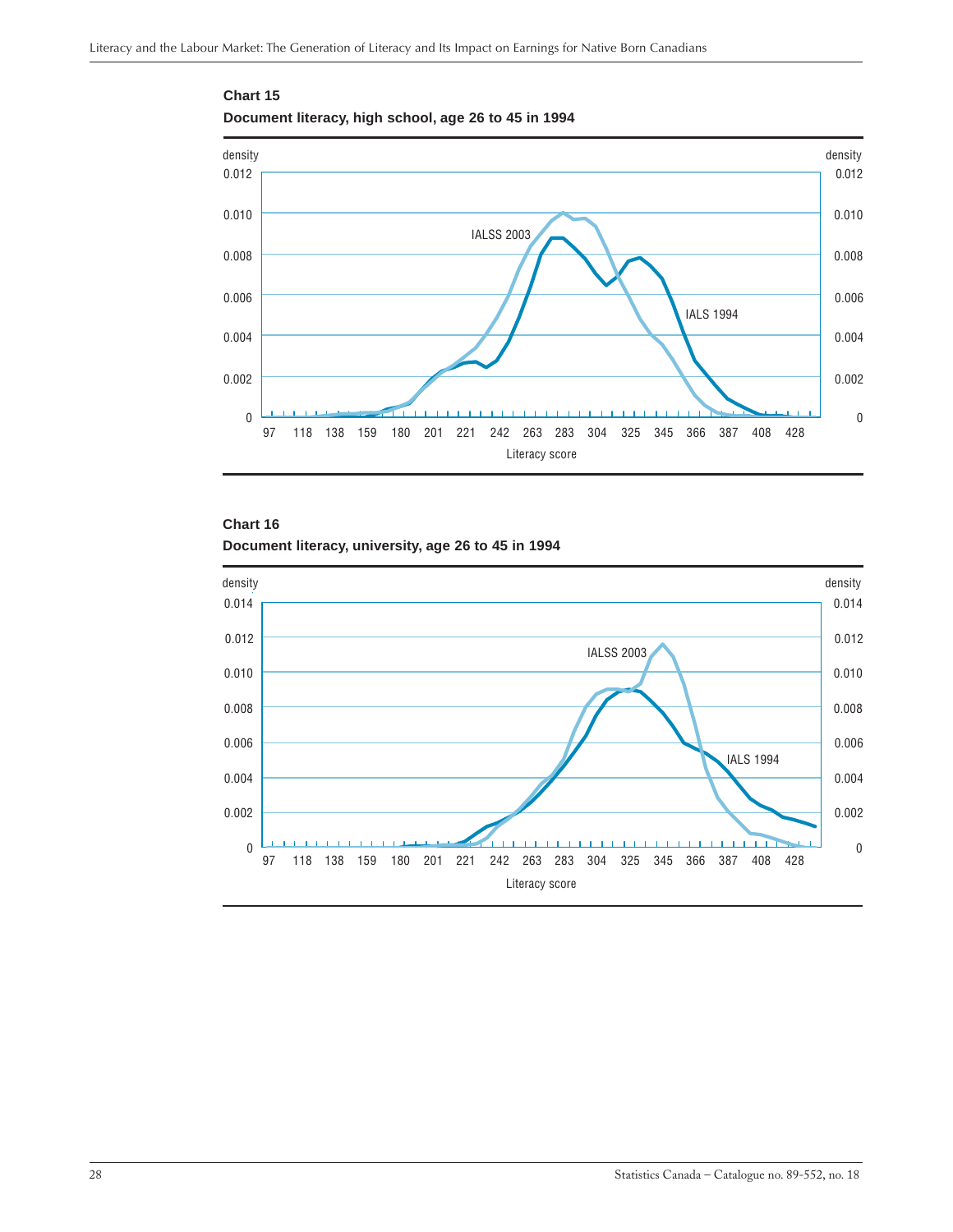<span id="page-28-0"></span>To pursue these issues of ageing and cohort effects further, we estimate a series of regressions in which we pool the IALS 1994 and the IALS 2003 data and include cohort dummy variables in our standard specification. The public use version of IALS 1994 does not contain a continuous age variable so we adjust our standard specification by using age dummy variables instead of age and age squared variables. We report the results from this specification using simple OLS estimation in the OLS column of Table 4. Note that all of the following specifications include the parental education and immigrant status variables. In all cases, these variables exhibit the same patterns as in earlier estimation (with low parental education having a negative impact but the remaining variables not being significant) and we do not report them for the sake of brevity. As in the earlier specification, the schooling variables enter strongly and significantly. The schooling effect is larger than we witnessed in earlier tables. This is evident once we include the cohort dummy variables. Essentially, the schooling variable in the earlier specifications was partly picking up the cohort effects shown here: older cohorts have both less schooling and higher literacy, leading to an under-estimate of the true impact of schooling.

#### **Table 4**

#### **Pooled regressions including cohort effects**

| Variable                                        | <b>OLS</b>                                         | Standard<br>error                        | 10 <sub>th</sub><br>quantile                    | Standard<br>error                        | Median                                               | Standard<br>error                        | 90th<br>quantile                                    | Standard<br>error                         |
|-------------------------------------------------|----------------------------------------------------|------------------------------------------|-------------------------------------------------|------------------------------------------|------------------------------------------------------|------------------------------------------|-----------------------------------------------------|-------------------------------------------|
| Years school<br>School squared<br>Female        | $0.083***$<br>$-0.002***$<br>$-0.0087$             | (0.0067)<br>(0.002)<br>(0.0058)          | $0.13***$<br>$-0.0033***$<br>$-0.0064$          | (0.0052)<br>(0.0002)<br>(0.0083)         | $0.086***$<br>$-0.0021$<br>$-0.016$                  | (0.0031)<br>(0.0001)<br>(0.0049)         | $0.043***$<br>$-0.0009$ ***<br>$-0.0062*$           | (0.0028)<br>(0.0001)<br>(0.0036)          |
| Age group                                       |                                                    |                                          |                                                 |                                          |                                                      |                                          |                                                     |                                           |
| 36 to 45<br>46 to 55<br>56 to 65<br>65 and over | $-0.024*$<br>$-0.05**$<br>$-0.09***$<br>$-0.19***$ | (0.013)<br>(0.016)<br>(0.021)<br>(0.033) | $-0.0074$<br>0.0034<br>$-0.084**$<br>$-0.18***$ | (0.018)<br>(0.025)<br>(0.031)<br>(0.039) | $-0.018$<br>$-0.048***$<br>$-0.099***$<br>$-0.18***$ | (0.011)<br>(0.015)<br>(0.019)<br>(0.026) | $-0.05***$<br>$-0.12***$<br>$-0.17***$<br>$-0.3***$ | (0.0083)<br>(0.011)<br>(0.014)<br>(0.016) |
| Cohort 2                                        | $0.018*$                                           | (0.01)                                   | $-0.013$                                        | (0.018)                                  | $0.018*$                                             | (0.0097)                                 | $0.055***$                                          | (0.0078)                                  |
| Cohort 3                                        | $0.032**$                                          | (0.016)                                  | 0.031                                           | (0.025)                                  | $0.042**$                                            | (0.016)                                  | $0.082***$                                          | (0.012)                                   |
| Cohort 4                                        | $0.053**$                                          | (0.029)                                  | $0.052*$                                        | (0.032)                                  | $0.055**$                                            | (0.023)                                  | $0.13***$                                           | (0.014)                                   |
| Cohort 5                                        | $-0.01$                                            | (0.033)                                  | $-0.053$                                        | (0.039)                                  | $-0.004$                                             | (0.025)                                  | $0.11***$                                           | (0.015)                                   |
| Constant                                        | $4.97***$                                          | (0.054)                                  | $4.39***$                                       | (0.047)                                  | $4.98***$                                            | (0.025)                                  | $5.48***$                                           | (0.021)                                   |
| <b>Observations</b>                             | 14.734                                             | $\cdots$                                 | 14,734                                          | $\cdots$                                 | 14,734                                               | $\cdots$                                 | 14 734                                              | $\cdots$                                  |

not applicable

Statistically significantly different from zero at the 10% level of significance.

\*\* Statistically significantly different from zero at the 5% level of significance.

\*\*\* Statistically significantly different from zero at the 1% level of significance.

**Notes:** All specifications also include controls for parental education and immigration status (not reported).

Cohort 1 (the omitted category) consists of people who were age 26 to 35 in 1994, Cohort 2 consists of people who were 36 to 45 in 1994, Cohort 3 consists of people who were 46 to 55 in 1994, Cohort 4 consists of people who were 56 to 65 in 1994 and Cohort 5 consists of people who were over 65 in 1994.

The age and cohort group effects in the pooled OLS results show interesting patterns mirroring those seen in the charts. In particular, when we estimate our standard specification using IALS 2003 and replacing age and age squared with the age interval dummy variables, we again find a relatively flat age profile for much of the age range. In particular, the first two age dummy variables (corresponding to the 36 to 45 and 46 to 55 age groups) do not have large coefficients and do not show statistically significantly different effects relative to the base age group (the 26 to 35 age group). The older two age groups show negative effects, with the 65 and over age group dummy having a coefficient of -0.16. This fits closely with the estimated patterns using age and age squared variables. Once we include the cohort dummy variables, however, the age effects assume a continuous, downward sloping profile, with the 36 to 45 year olds having 2.4% lower average literacy and the 46 to 55 year olds having 5% lower average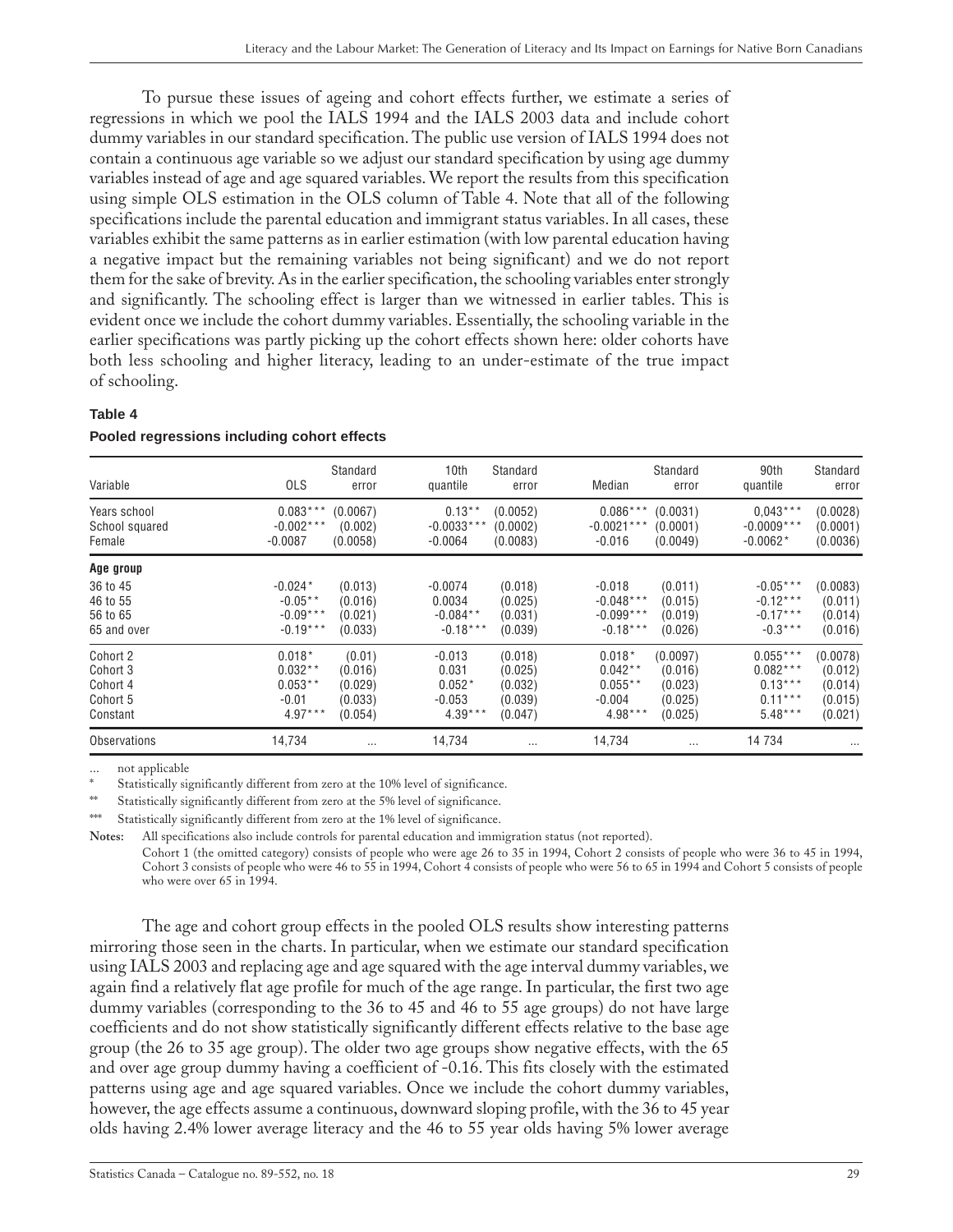literacy than the base group. At the same time, all the cohort dummies apart from the last one have significant, positive effects that increase with the cohort. The cohort that was 56 to 65 in 1994, for example, has average literacy levels that are 5% higher than those for the base cohort, which was 26 to 35 in 1994. The very oldest cohort has literacy levels that are approximately the same as the youngest cohort. Overall, the implication from these results is that the flat literacy age profile (at least up to age 55) arises from a combination of declining literacy with age and lower average literacy for more recent cohorts.

We investigate these phenomena further using quantile regressions in the remaining columns of Table 4. Quantile regressions are run using the whole sample of individuals and show how, for example, the 10th percentile of the literacy distribution conditioning on the included covariates changes as each of the covariates change marginally. Thus, the coefficient on schooling can be used to answer the question, "how does the 10th percentile of the literacy score distribution for people with 11 years of schooling differ from the 10th percentile of the literacy score distribution for people with 10 years of schooling?" Several points stand out from these regressions. First, the impact of schooling declines across quantiles: years of school have a greater impact in shifting lower quantiles than upper quantiles. In examining this evidence, it is important to take account of the second order terms since the schooling effect declines faster with additional years of school at the lowest quantile while it is closer to linear at the top. This means that schooling has a much larger effect in shifting the bottom than the top of the distribution at low years of schooling but about equal effects at the top and bottom of the distribution around 16 years of schooling. Second, the declining literacy with age effect is much larger at the top than the bottom of the distribution. Thus, as in the charts, the bottom of the distribution for various age groups is relatively similar but older age groups have much lower 90th percentiles. According to the table, for example, the 56 to 65 year old group has a 90th percentile that is 17% lower than the 90th percentile for the base (26 to 35 year old) group, controlling for education and parental education. Third, while the cohort effects are evident across the distribution, they are much stronger at the top end. Thus, the cohort who was 56 to 65 in 1994 (i.e., who were born between 1929 and 1938 have a 90th percentile that is 13% higher than that for the base group (who were born between 1959 and 1968. The intriguing question is whether this reflects a decline in effectiveness of the school system. The fact that the charts show some improvements in literacy across cohorts at the bottom end of the distribution while the regression results show declines is likely due to the fact that the latter control for education and parental education: newer cohorts have more education, as do their parents. Taken together these results may suggest that schools are doing a poorer job of imparting literacy at any given level but that there have been real benefits to the fact that successive generations have attained greater schooling.

In Table 5, we present quantile regressions for those with a high school or less education and those with a university education in order to take a closer look at education related effects. For the high school or less educated group, the ageing effects are virtually non-existent at the lowest quantiles, which perhaps reflects that there is little loss with age of very basic literacy. Also, there is evidence that the lowest quantiles for this education group have actually increased across cohorts. At the top end of the distribution, though, the results are much like the overall results in Table 4: strong declines with age combined with declines across recent cohorts. Thus, it seems possible that changes to public and high school education have been equalizing across cohorts, with improved literacy for those at the bottom being offset by not providing as good literacy training for those at the top. For the university educated, the declines with age are evident across the whole distribution. There is also evidence of declines across cohorts but these are not statistically well defined. This could be simply a sample size problem or it could suggest that the real difficulties in literacy across generations are associated with other postsecondary education rather than with university education. We need to study this point further.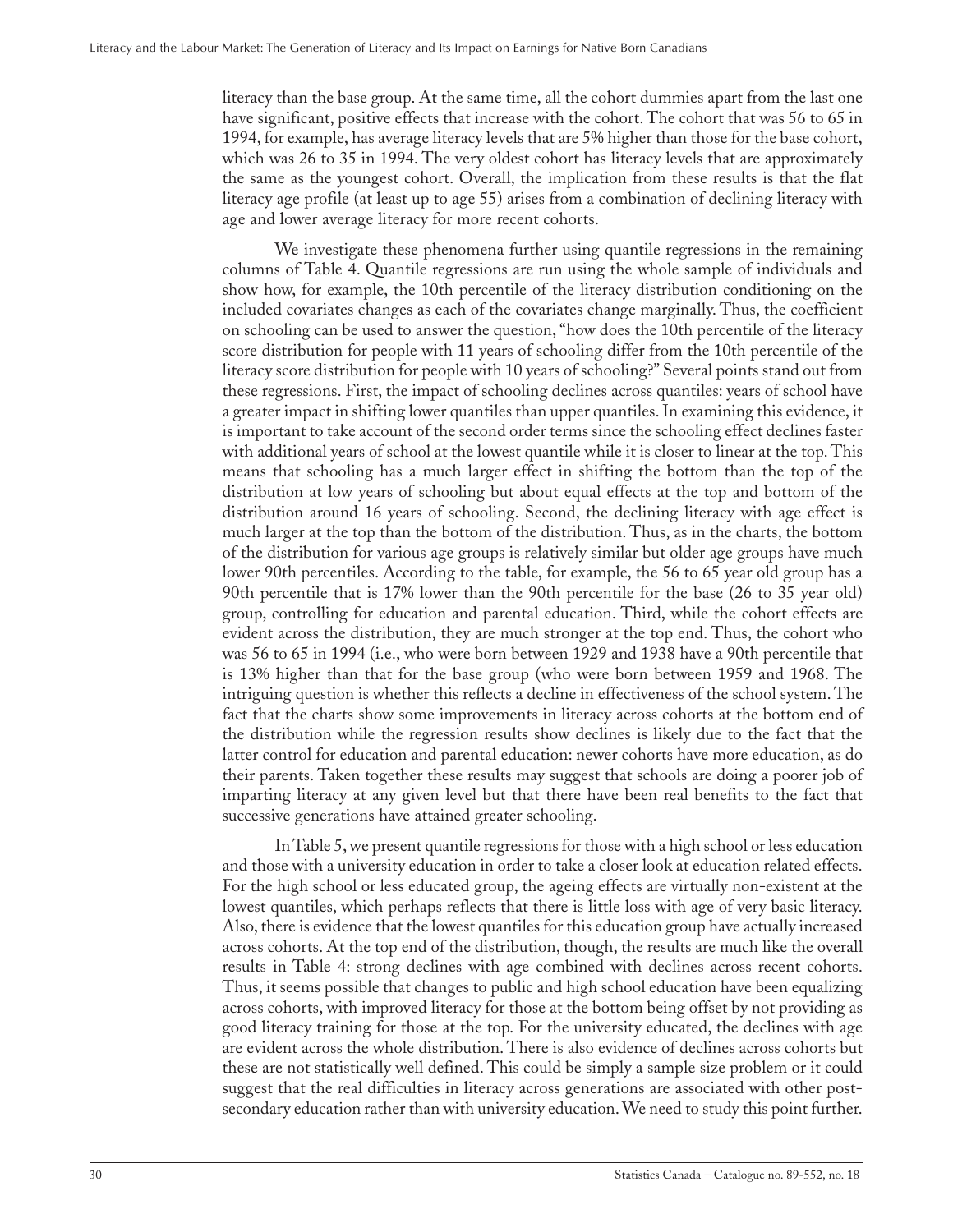#### <span id="page-30-0"></span>**Table 5**

#### **Pooled quantile regressions with cohort effects, by education group**

| Variable                                                 | High school or less                                         |                                                    |                                                       |                                                    |                                                               |                                                      |  |  |  |
|----------------------------------------------------------|-------------------------------------------------------------|----------------------------------------------------|-------------------------------------------------------|----------------------------------------------------|---------------------------------------------------------------|------------------------------------------------------|--|--|--|
|                                                          | 10th quantile                                               | Standard<br>error                                  | Median                                                | Standard<br>error                                  | 90th quantile                                                 | Standard<br>error                                    |  |  |  |
| Female                                                   | $0.064***$                                                  | (0.013)                                            | $-0.011$                                              | $-(0.0049)$                                        | $-0.0096**$                                                   | (0.0047)                                             |  |  |  |
| Age group                                                |                                                             |                                                    |                                                       |                                                    |                                                               |                                                      |  |  |  |
| 36 to 45<br>46 to 55<br>56 to 65<br>65 and over          | 0.025<br>0.019<br>$-0.032$<br>$-0.017$                      | (0.021)<br>(0.035)<br>(0.068)<br>(0.12)            | $-0.037***$<br>$\cdots$<br>$-0.11***$<br>$-0.28***$   | (0.01)<br>(0.011)<br>(0.016)<br>(0.024)            | $-0.027**$<br>$-0.11***$<br>$-0.12***$<br>$-0.24***$          | (0.012)<br>(0.015)<br>(0.024)<br>(0.027)             |  |  |  |
| Cohort 2<br>Cohort 3<br>Cohort 4<br>Cohort 5<br>Constant | 0.0053<br>$-0.053$<br>$-0.23***$<br>$-0.34***$<br>$5.45***$ | (0.013)<br>(0.053)<br>(0.068)<br>(0.11)<br>(0.027) | $0.038***$<br>0.015<br>0.019<br>$-0.027$<br>$5.76***$ | (0.01)<br>(0.017)<br>(0.021)<br>(0.027)<br>(0.011) | $0.061***$<br>$0.046**$<br>$0.044*$<br>$0.042**$<br>$5.87***$ | (0.0094)<br>(0.016)<br>(0.025)<br>(0.024)<br>(0.014) |  |  |  |
| <b>Observations</b>                                      | 9,209                                                       | $\cdots$                                           | 9,209                                                 | $\cdots$                                           | 9,209                                                         | $\cdots$                                             |  |  |  |

| Variable                                                 | <b>University</b>                                   |                                                    |                                                  |                                                     |                                                     |                                                     |  |  |  |
|----------------------------------------------------------|-----------------------------------------------------|----------------------------------------------------|--------------------------------------------------|-----------------------------------------------------|-----------------------------------------------------|-----------------------------------------------------|--|--|--|
|                                                          | 10th quantile                                       | Standard<br>error                                  | Median                                           | Standard<br>error                                   | 90th quantile                                       | Standard<br>error                                   |  |  |  |
| Female                                                   | $-0.021**$                                          | (0.01)                                             | $-0.0046$                                        | (0.0069)                                            | 0.006                                               | (0.0084)                                            |  |  |  |
| Age group                                                |                                                     |                                                    |                                                  |                                                     |                                                     |                                                     |  |  |  |
| 36 to 45<br>46 to 55<br>56 to 65<br>65 and over          | $-0.064**$<br>$-0.074*$<br>$-0.18***$<br>$-0.31***$ | (0.027)<br>(0.042)<br>(0.045)<br>(0.093)           | 0.0075<br>$-0.021$<br>$-0.092***$<br>$-0.16***$  | (0.012)<br>(0.015)<br>(0.017)<br>(0.032)            | $-0.09*$<br>$-0.12***$<br>$-0.15***$<br>$-0.15***$  | (0.05)<br>(0.022)<br>(0.026)<br>(0.038)             |  |  |  |
| Cohort 2<br>Cohort 3<br>Cohort 4<br>Cohort 5<br>Constant | 0.012<br>0.043<br>0.085<br>0.12<br>$5.73***$        | (0.024)<br>(0.032)<br>(0.085)<br>(0.11)<br>(0.032) | $-0.025$<br>0.015<br>0.038<br>0.0071<br>$5.8***$ | (0.017)<br>(0.021)<br>(0.039)<br>(0.041)<br>(0.017) | 0.0071<br>0.018<br>0.011<br>$-0.12***$<br>$5.99***$ | (0.009)<br>(0.018)<br>(0.023)<br>(0.035)<br>(0.015) |  |  |  |
| <b>Observations</b>                                      | 2,163                                               | $\cdots$                                           | 2,163                                            | $\cdots$                                            | 2,163                                               | $\cdots$                                            |  |  |  |

... not applicable

\* Statistically significantly different from zero at the 10% level of significance.<br>\*\* Statistically significantly different from zero at the 5% level of significance

Statistically significantly different from zero at the 5% level of significance.

\*\*\* Statistically significantly different from zero at the 1% level of significance.

**Notes:** All specifications also include controls for parental education and immigration status (not reported).

Cohort 1 (the omitted category) consists of people who were age 26 to 35 in 1994, Cohort 2 consists of people who were 36 to 45 in 1994, Cohort 3 consists of people who were 46 to 55 in 1994, Cohort 4 consists of people who were 56 to 65 in 1994 and Cohort 5 consists of people who were over 65 in 1994.

Before leaving the cross-generational/age discussions, it is important to provide a caveat. This discussion hinges on the test scores being comparable across the IALS 1994 and IALSS 2003. There is reason to believe that this is the case (since the two share questions and the remaining questions have been scaled to allow for such comparisons, and also because of the differences in patterns across groups discussed above), but it is still a potential source of concern. The results here would be strengthened if we had access to the scores just for the 40% of questions that are common across the two surveys.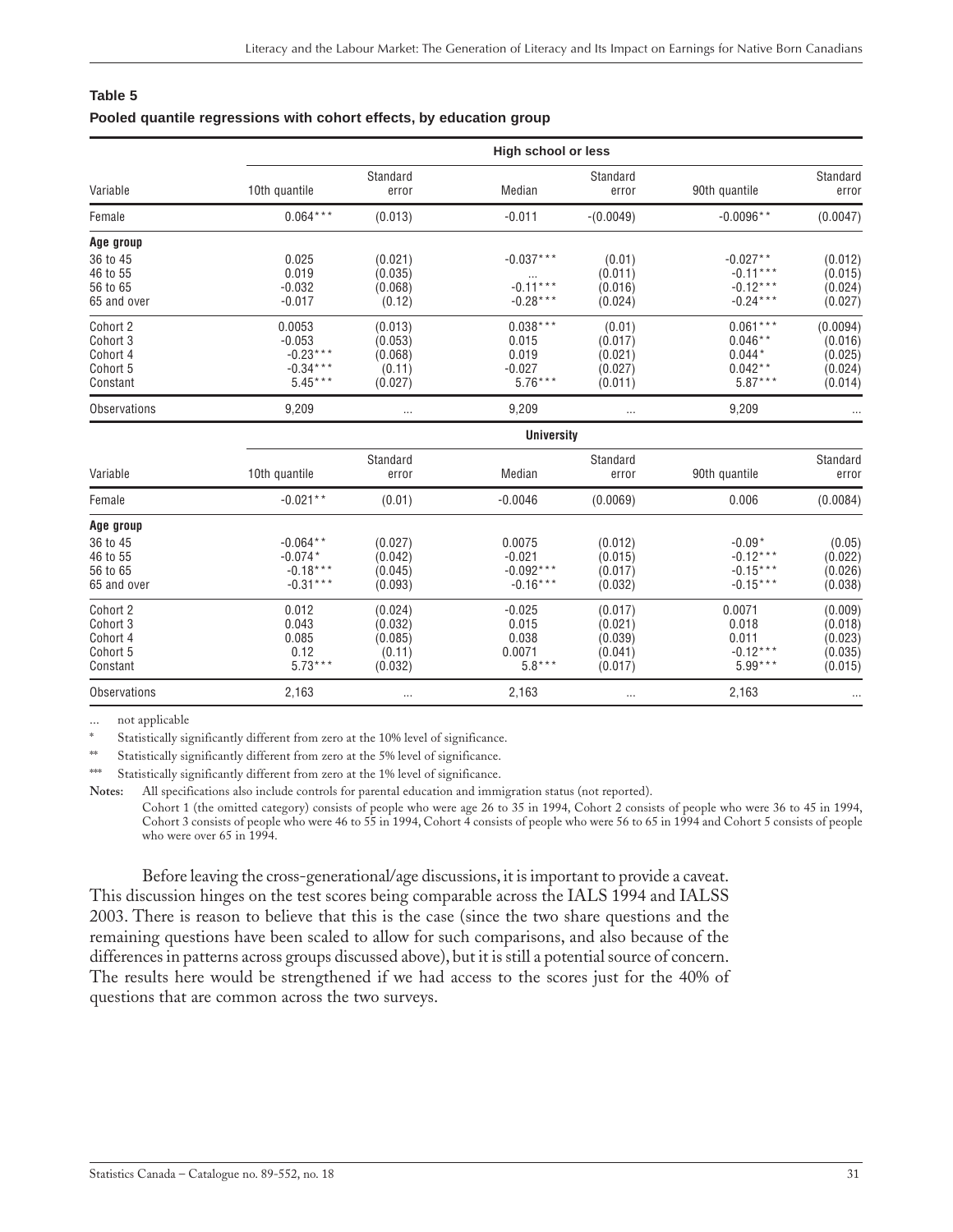### <span id="page-31-0"></span>**4.3 Post-school, work related literacy acquisition**

The results in the previous section indicate that adults lose literacy skills with years since leaving school. In this section, we investigate a "use it or lose it" model of literacy. In particular, we examine whether individuals who use literacy skills on their jobs maintain higher literacy, controlling for age. To do so, we re-run our basic specification using the IALSS 2003 including variables on literacy use at work and occupation. The literacy use at work questions ask about frequency of performing reading, writing and mathematical tasks. Thus, for reading, questions are asked about five tasks. There are also questions on five writing tasks and five math tasks. We construct dummy variables equalling 1 if the individual responded that he or she performed four or five of the reading related tasks at least once a week and similar variables for the writing and math tasks. We also constructed dummy variables corresponding to performing one to three of the tasks at least once a week for each of reading, writing and math. Finally, we constructed a dummy variable corresponding to individuals who answered that they performed all of the tasks in a given area (e.g., reading) "rarely". In the regressions, the omitted category is then people who responded that they used some of the tasks but at a frequency of less than once a week.

We present simple OLS results from the basic regression including these literacy-atwork variables plus a job tenure variable in the OLS 1 column of Table 6. In order to reduce clutter in the table, we control for but do not report the parental education and immigration. Their estimated effects are very similar to what is reported in the earlier tables. The sample includes all individuals, whether working or not. The non-workers are captured in the dummy variable corresponding to job tenure being unknown. The estimated effect of job tenure is positive and statistically significant but very small: one extra year of job tenure increases literacy by 0.06%. Thus, literacy effectively does not change with job tenure. The literacy at work variables indicate that those who use literacy intensively at work (who report performing 4 or more literacy tasks in a group at least once a week) have higher literacy. Performance of reading tasks and performance of writing tasks at work are highly correlated, with 83% of those who say they read rarely also reporting writing rarely at work. Thus, in interpreting the coefficients, it is best to add together the coefficients from the reading and writing scores. Based on this, a person who performs four or more reading and four or more writing tasks per week has approximately 3.7% higher literacy on average. At the other end, a person who rarely writes or reads at work has approximately 2% lower average literacy. These effects are large enough to be noteworthy, but are not huge. That is, there is clearly a correlation between literacy of the individual and literacy use at work, but those who use literacy skills at work are not substantially more literate. Note that we do not know which way any causality runs behind these results. Literate individuals may be more likely to be employed in high literacy jobs, or high literacy jobs may help individuals maintain their literacy, or some combination of the two. Math use is not as correlated with the other two types of literacy at work groups as they are with each other. Thus, of the people whom we classify as reading rarely, only 43% say they also use math rarely. The estimation results do not report a positive effect on document literacy from using math often at work but those who use it rarely have over 3% lower literacy than the base group.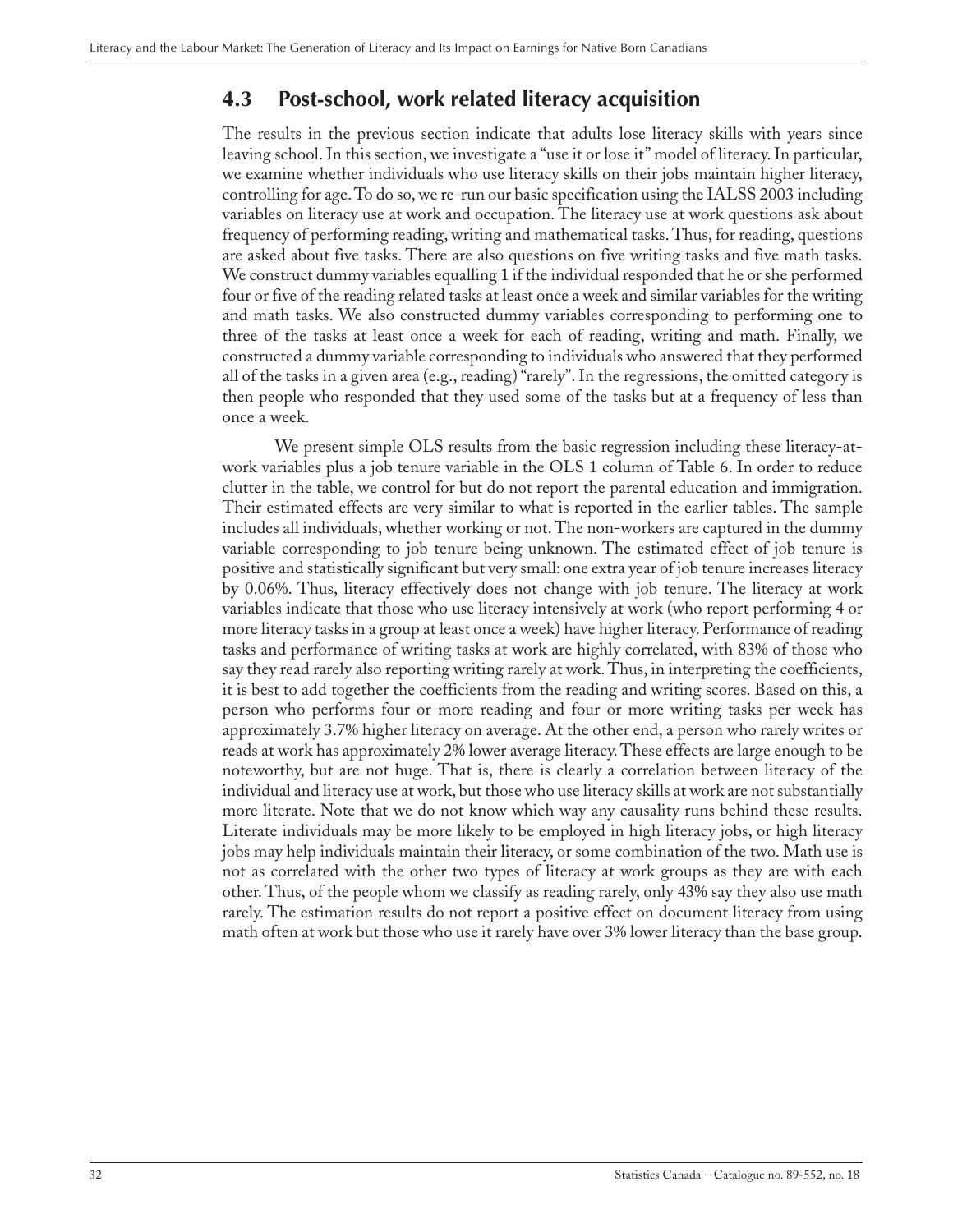#### <span id="page-32-0"></span>**Table 6**

#### **Regressions including literacy use at work and occupation variables**

| Variables                                                                                                                                                                                                                                                                                                                                                                                  | OLS <sub>1</sub>                                                                                         | Standard<br>error                                                                                 | OLS <sub>2</sub>                                                                                                                   | Standard<br>error                                                                                                       |
|--------------------------------------------------------------------------------------------------------------------------------------------------------------------------------------------------------------------------------------------------------------------------------------------------------------------------------------------------------------------------------------------|----------------------------------------------------------------------------------------------------------|---------------------------------------------------------------------------------------------------|------------------------------------------------------------------------------------------------------------------------------------|-------------------------------------------------------------------------------------------------------------------------|
| School<br>Schooling squared<br>Female<br>Age<br>Age squared<br>Tenure<br>Tenure unknown                                                                                                                                                                                                                                                                                                    | $0.047***$<br>$-0.0009***$<br>$-0.009**$<br>$0.0043***$<br>$-0.0075***$<br>$0.0006**$<br>$-0.021$        | (0.0046)<br>(0.0002)<br>(0.0046)<br>(0.0009)<br>(0.001)<br>(0.0003)<br>(0.0159)                   | $0.0478***$<br>$-0.001***$<br>$-0.01**$<br>$0.004***$<br>$-0.0072***$<br>$0.0005**$<br>0.025                                       | (0.0046)<br>(0.0002)<br>(0.0049)<br>(0.0009)<br>(0.001)<br>(0.0003)<br>(0.026)                                          |
| Literacy use at work<br>Read: At least once a week 4 or more categories<br>Read: At least once a week 3 or more categories<br>Rarely read<br>Write: At least once a week 4 or more categories<br>Write: At least once a week 3 or more categories<br>Rarely write<br>Math: At least once a week 4 or more categories<br>Math: At least once a week 3 or more categories<br>Rarely use math | $0.024**$<br>$0.019*$<br>$-0.0045$<br>0.013<br>0.013<br>$-0.023**$<br>$-0.01$<br>$-0.0062$<br>$-0.035**$ | (0.011)<br>(0.011)<br>(0.016)<br>(0.0093)<br>(0.0077)<br>(0.01)<br>(0.010)<br>(0.0097)<br>(0.015) | 0.016<br>0.015<br>$-0.0047$<br>0.0088<br>0.0098<br>$-0.021**$<br>$-0.011$<br>$-0.0064$<br>$-0.033**$                               | (0.011)<br>(0.011)<br>(0.016)<br>(0.0094)<br>(0.0078)<br>(0.01)<br>(0.010)<br>(0.0098)<br>(0.015)                       |
| <b>Occupations</b><br>Armed forces<br>Professionals<br><b>Technicians</b><br>Clerks<br>Service workers<br>Skilled agriculture<br>Craft<br>Plant and machine operators<br>Elementary occupations<br>Occupation missing<br>Constant                                                                                                                                                          | <br><br>$\cdots$<br><br><br><br>.<br><br><br><br>$5.16***$                                               | <br>.<br>$\cdots$<br><br><br><br>.<br><br><br><br>(0.04)                                          | $0.044**$<br>0.006<br>$-0.002$<br>0.006<br>$0.02**$<br>$-0.019$<br>$-0.004$<br>$-0.024**$<br>$-0.052**$<br>$-0.067**$<br>$5.19***$ | (0.016)<br>(0.0077)<br>(0.0073)<br>(0.01)<br>(0.009)<br>(0.019)<br>(0.0093)<br>(0.010)<br>(0.014)<br>(0.027)<br>(0.041) |
| <b>Observations</b>                                                                                                                                                                                                                                                                                                                                                                        | 14,527                                                                                                   | $\cdots$                                                                                          | 14,527                                                                                                                             | $\ddotsc$                                                                                                               |
| R-squared                                                                                                                                                                                                                                                                                                                                                                                  | 0.54                                                                                                     | $\cdots$                                                                                          | 0.54                                                                                                                               | $\cdots$                                                                                                                |

... not applicable

Statistically significantly different from zero at the 10% level of significance.

Statistically significantly different from zero at the 5% level of significance.

\*\*\* Statistically significantly different from zero at the 1% level of significance.

**Note:** All specifications also include controls for parental education and immigration status (not reported).

In the OLS 2 column of Table 6, we add in occupational dummy variables. Their inclusion has some effect on the literacy at work variables but mainly in increasing their standard errors due to collinearity rather than substantially reducing their estimated effects. Thus, reading and writing often at work still implies 2.5% higher literacy and doing so rarely implies 2.1% lower literacy. The base occupational group is composed of managers and relative to them, those in the professions, clerical and technical jobs all have similar literacy levels. Interestingly, so do skilled agricultural workers and craftsmen and trades workers (recall that these results hold after controlling for education). On the other hand, service workers, machine operators and elementary labourers all have significantly lower literacy. Again, though, these effects are not huge. For example, the difference in average literacy between a manager and an elementary labourer is 5%. Compare this to a difference of over 30% between a person with 12 years of education and one with 16 years of education.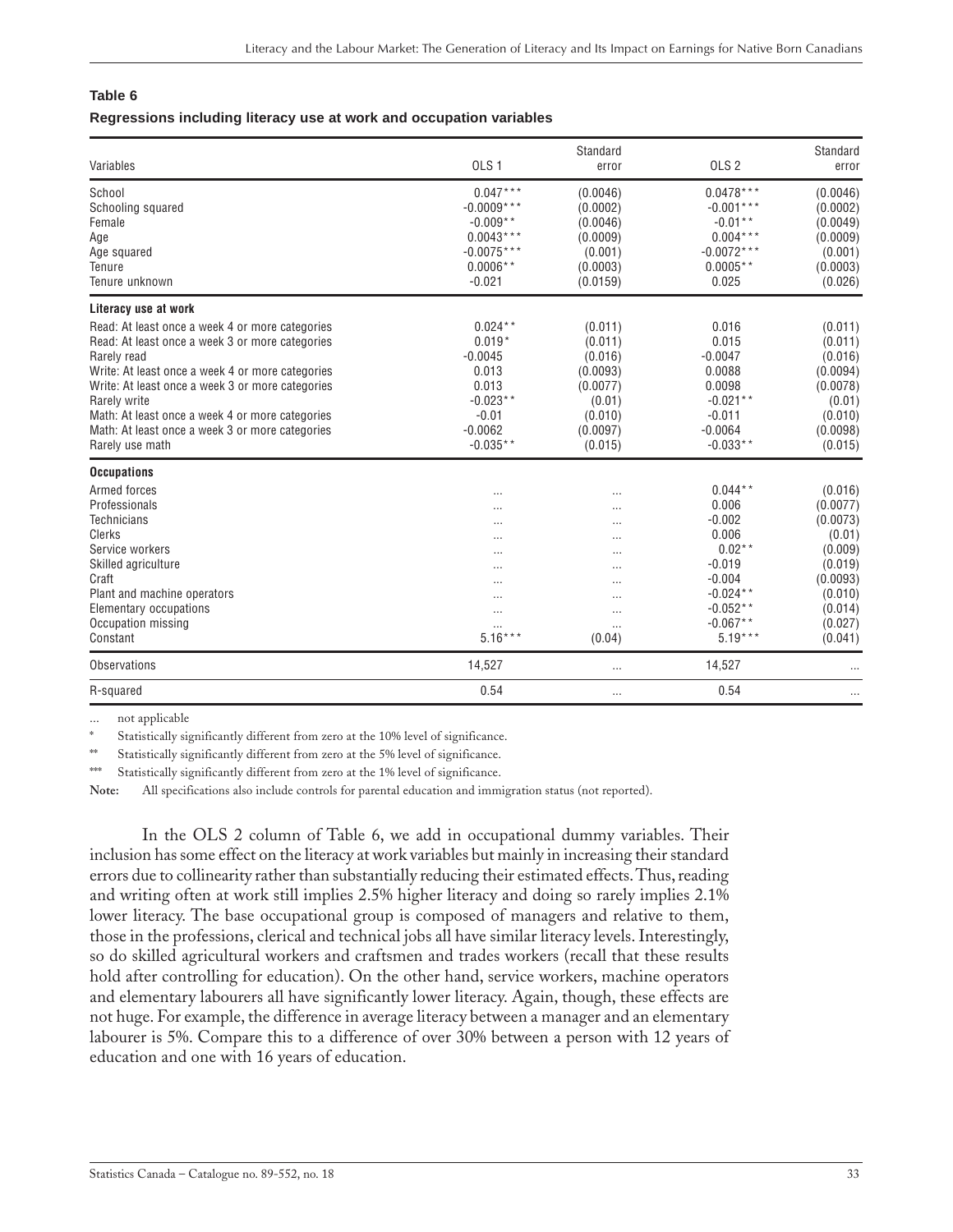As a final check on the importance of literacy use at work, we re-ran the pooled specifications but only for those in the professional, technician and clerical occupations on the assumption that these are high literacy use occupations. If being in such occupations allows one to maintain literacy then we would expect the estimated negative age profile to be less steep for this group. However, when we carry out this estimation, the estimated age coefficients are very similar to those presented for all individuals in the OLS column of Table 4. This may be because of slippage in the samples (i.e. the set of people who are in these occupations in 1994 need not be the same as those in 2003) but this is likely small relative to the strength of the result. Overall, the evidence on the impact of literacy use at work is mixed. There are clear correlations between literacy use at work and average literacy levels but these are not large relative to the impact of schooling. Also, being in a high literacy occupation does not seem to forestall the decline in literacy with age experienced by the individuals in this sample.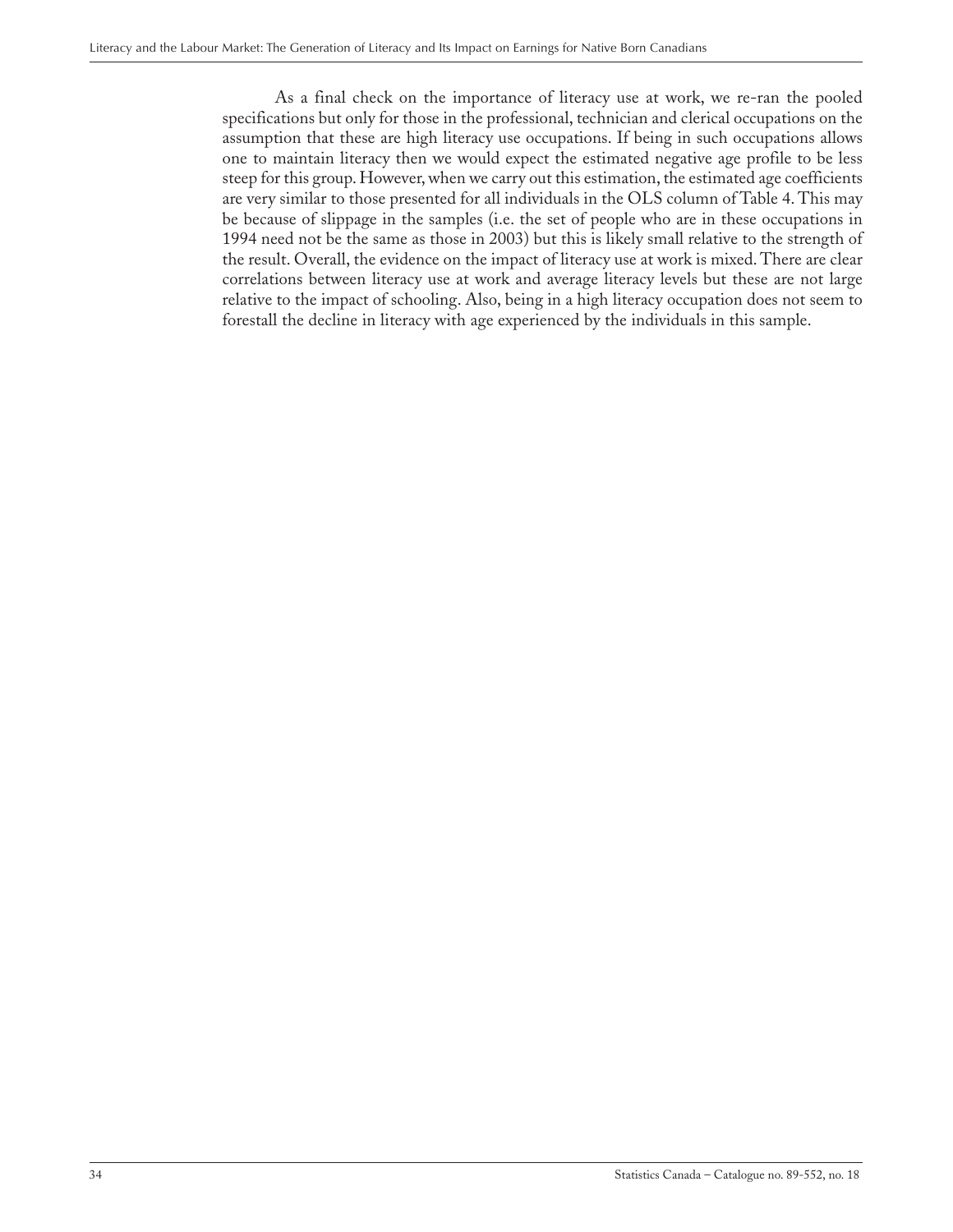## <span id="page-34-0"></span>**5. The impact of literacy on earnings**

### **5.1 A simple theoretical framework**

We now turn to examining the instrumental importance of literacy in terms of its impact on earnings. We saw in the previous section that literacy is primarily determined by schooling. This immediately raises the possibility that commonly estimated returns to schooling are in fact capturing the returns to literacy. To both represent this point and provide a framework for interpreting the earnings regressions that follow, we begin by presenting a simple hedonic model of earnings generation. The discussion that follows is based on Green and Riddell (2003).

Assume that each worker potentially possesses a range of skills and can possess each of them in varying amounts (including zero). To make the exposition simpler, we will couch our discussion in terms of three skills. Individual earnings are determined according to some function of the skills an individual possesses and puts into use, as follows:

$$
I) E_i = f (G_i^1, G_i^2, G_i^3) + \varepsilon_i
$$

where  $\mathrm{E}_\mathrm{i}$  are earnings for individual i in our sample year,  $\mathrm{G}_\mathrm{i}^{\,\mathrm{k}}$  is the amount of skill k that person i sells in the market, and  $\varepsilon$ <sub>i</sub> is a disturbance term that is independent of the skills. We think of the disturbance term as capturing either individual idiosyncratic events that are independent of the skill levels or measurement error in earnings. We interpret the f(.) function as an earnings generation function derived ultimately from an overall production function that is separable in other (non-skill) inputs. Thus, by characterizing the f(.) function, we can learn about the importance of the various skills and how they interact in production. To help in focussing ideas, we will think of  $\mathrm{G}^{\scriptscriptstyle{1}}$  as cognitive skills of the type measured in literacy tests,  $\mathrm{G}^{\scriptscriptstyle{2}}$  as other (perhaps manual) skills that are not captured in such tests and might be acquired through work experience, and  $G<sup>3</sup>$  as non-cognitive characteristics such as persistence that might be partly acquired through schooling.

Based on 1), we can construct a set of skill price functions given by,

2) 
$$
r_k = \frac{\partial f}{\partial G^k} (G_i^1, G_i^2, G_i^3), \quad k = 1,...,3
$$

Note that the prices can vary according to the complete bundle of attributes the individual sells. We are interested in characterizing this set of skill price functions. Once we have done that, we will know the relative importance of the various skills in production and also whether the different skills are complements or substitutes in production.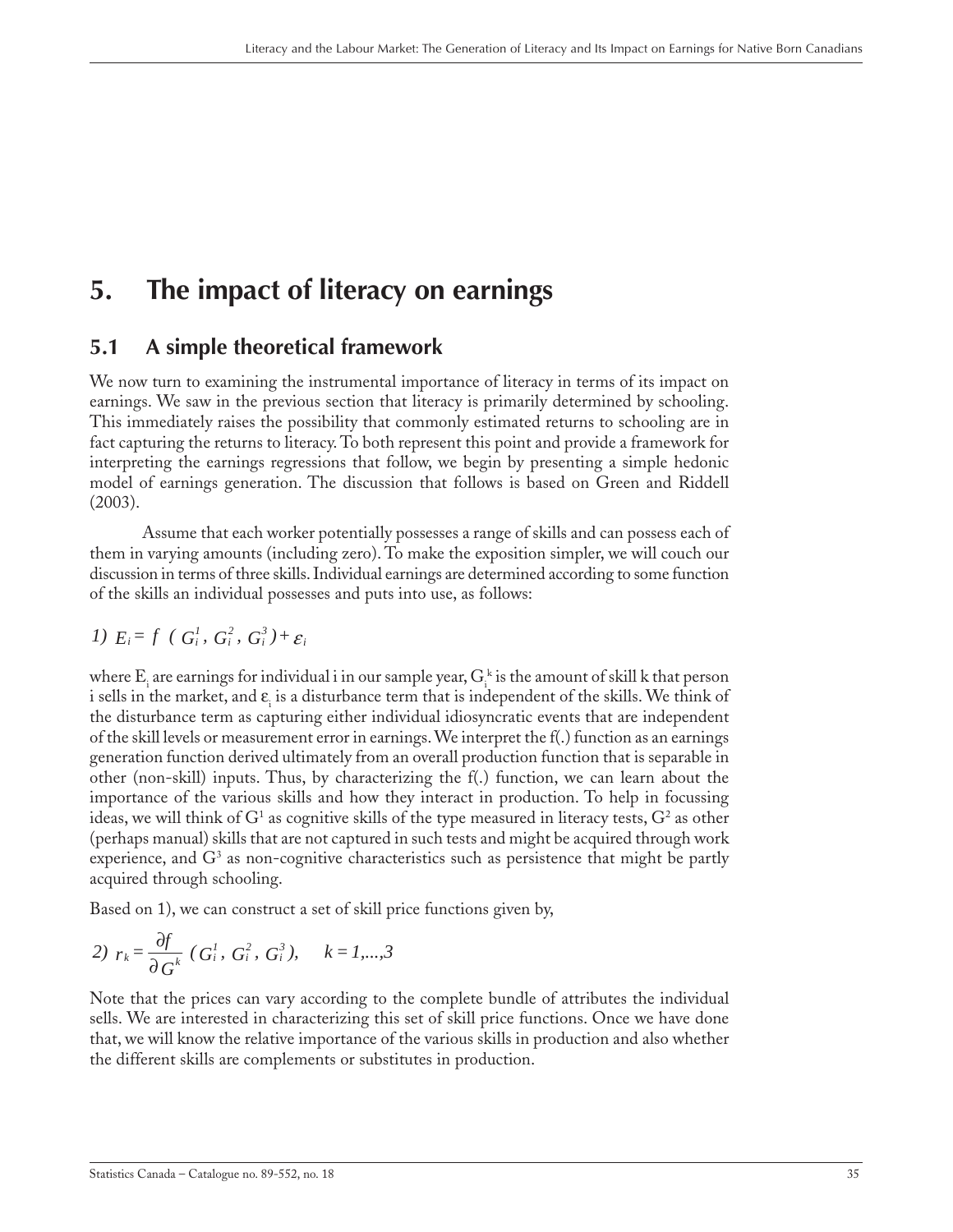Characterizing either 1) or 2) would be a relatively straightforward exercise if we observed the skills,  $G_i^k$ . Typically, of course, we do not observe them. What we do observe is some of the inputs used in generating the skills. To see how they enter our framework, consider a set of production functions for generating the skills:

3) 
$$
G_i^k = h_k
$$
 (  $\gamma r s_i$ ,  $\exp_i$ ,  $\theta_i$ )

where h indexes the attribute type, yrs corresponds to years of formal schooling, exp is years of experience in the work force and  $\theta$  is a vector of innate abilities. Note that we differentiate between abilities (which are innate) and skills (which may be acquired and are directly useful in production). The vector of abilities,  $\theta$ , may include both cognitive and non-cognitive elements. That is, non-cognitive abilities such as persistence could be useful in generating both noncognitive and cognitive skills.

If we do not observe the  $G_i^k$ s directly, we can obtain an estimating equation by substituting the equations given by 3) into 1). This then yields a quasi-reduced form specification for annual earnings given by,

4) 
$$
E_i = g(\gamma \, \text{yrs}_i, \, \text{exp}_i, \, \theta_i) + \varepsilon_i
$$

Thus, we are considering an hierarchical model in which covariates standardly used in wage regressions are inputs into skill production and these skills (plus an independent error term) completely determine wages.

Now, let us examine the partial derivatives of earnings with respect to each of the skill production inputs (e.g., schooling, experience or an element of the ability vector). The partial derivative associated with one of the inputs, x, can be expressed as,

$$
5) \frac{\partial E}{\partial x} = \frac{\partial f}{\partial G'} + \frac{\partial h_1}{\partial x} + \frac{\partial f}{\partial G^2} + \frac{\partial h_2}{\partial x} + \frac{\partial f}{\partial G^3} + \frac{\partial h_3}{\partial x}
$$

where we suppress the i subscript for simplicity. Thus, if x corresponds to years of schooling, yrs, then equation 5) says that the observed effect of an additional year of schooling reflects the effects of an extra year of education on the production of each attribute times the price paid for that attribute. It is apparent from equation 5) that with measures only of earnings and observable inputs used in producing attributes, we cannot make any statements about skill production or how skills combine in production apart from statements that either a critical combination of the derivatives on the right hand side of 5) are zero (and, hence,  $\delta E/\delta x = 0$ ) or some of them are not. If we have individual observations on a skill, e.g.,  $\mathrm{G}^{\scriptscriptstyle{1}}$ , however, we can potentially say much more.

With  $\mathrm{G}^{\scriptscriptstyle{1}}$  observed, our quasi-reduced form earnings function becomes:

6) 
$$
E_i = g^*(G_i^1, yrs_i, \exp_i, \theta_i) + \varepsilon_i
$$

The derivative of this function with respect to  $\mathrm{G}^{\scriptscriptstyle{1}}$  corresponds to the attribute price function, r<sub>1</sub> - though, now we need to express the price as a function of yrs<sub>1</sub>,  $\exp_{\mathrm{i}}$ , and  $\theta_{\mathrm{i}}$ :

7) 
$$
r_i = \chi(G_i^1, yrs_i, \exp_i, a_i)
$$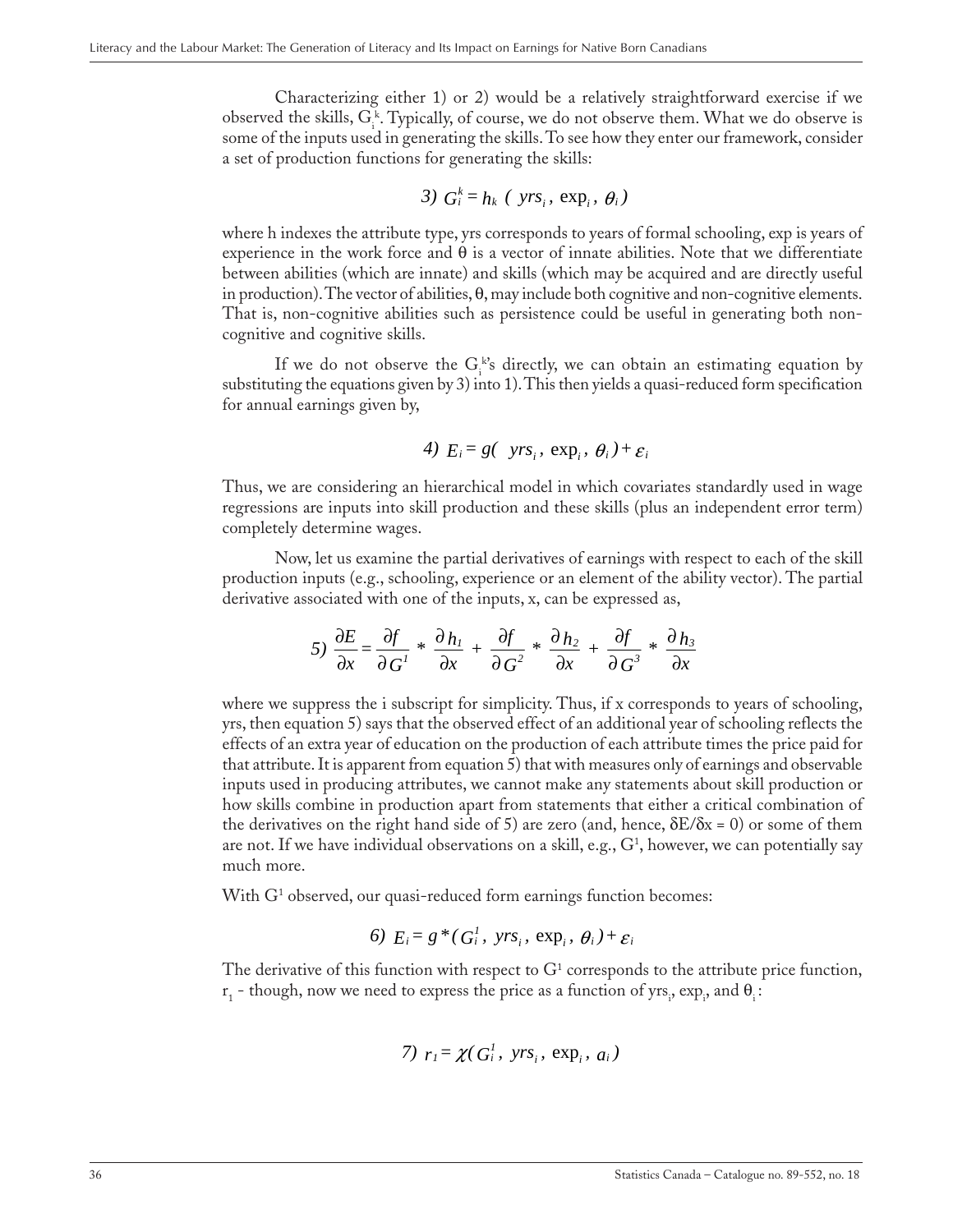<span id="page-36-0"></span>With the price function given in 7), we cannot fully specify the interactions of  $\mathrm{G}^{\scriptscriptstyle 1}, \mathrm{G}^{\scriptscriptstyle 2}$ and  $G^3$  in production but we can learn more about them. In particular, the derivatives of  $r_1$  with respect to the skill production input, x, is equal to (again suppressing the i subscript):

$$
8)\frac{\partial r_1}{\partial x} = \frac{\partial r_1}{\partial G^2} * \frac{\partial h_2}{\partial x} + \frac{\partial r_1}{\partial G^3} * \frac{\partial h_3}{\partial x}
$$

Further, we can consider the derivative of  $g^*$  in equation 6) with respect to x:

$$
9) \frac{\partial g^*}{\partial x} = \frac{\partial f}{\partial G^2} * \frac{\partial h_2}{\partial x} + \frac{\partial f}{\partial G^3} * \frac{\partial h_3}{\partial x}
$$

With observed values for the derivatives,  $\delta r/ \delta x$  and  $\delta g^* / \delta x$ , we may be able to place restrictions on the f function. Thus, the fact that  $\delta h$  / $\delta x$  and  $\delta h$  / $\delta x$  appear in all these functions raises the possibility of putting restrictions on the production functions for the non-observed skills based on sign and significance patterns in the observed derivatives. With these restrictions in hand, we may further be able to place restrictions on the  $\delta r$ <sub>1</sub>/ $\delta G$  k terms. In our framework, these latter terms reflect interactions in production of the non-observed skills with  $\mathrm{G}^{\scriptscriptstyle{1}}.$ 

We can also learn something about the production of  $\mathrm{G}^{\scriptscriptstyle{1}}$  from the differences between the derivatives, 5) and 9). These derivatives (e.g., the derivative of earnings with respect to schooling first not conditioning and then conditioning on  $G^1$ ) differ by the term  $\delta f / \delta G^1 * \delta h_1 /$ δx. Thus, the difference between these observed derivatives reflect the extent to which the coefficient on, for example, schooling in a standard earnings regression reflects the channel of added schooling generating added earnings through added cognitive skill creation. Given that we observe  $\mathrm{G}^{\scriptscriptstyle{1}}$  directly, we can go further and derive insights into the production of  $\mathrm{G}^{\scriptscriptstyle{1}}$  (as reflected in the  $\delta h_1/\delta x$  terms) through direct estimation. That is essentially what we did in the previous section, where our main conclusions were that literacy is primarily produced through formal schooling and deteriorates with time after the person leaves school. The latter effect may be offset to some (likely relatively minor) extent by having a job that uses literacy skills.

Note that, as expressed in equation 7), the skill price facing an individual will be a function of the ability vector,  $\theta$ <sub>:</sub>. In terms of our framework, this implies that the impacts of elements of the  $\theta$ <sub>i</sub> vector on  $r_1$  can be written as in equation 8) with x replaced by the relevant element of  $\theta_i$ . That is, if we could observe  $\theta_i$ , we could learn more about the interactions of the various skills in production. In terms of empirical implementation, the fact that  $r_1 = \delta E / \delta G^1$ could vary with unobservables points to the use of quantile regressions since they effectively allow us to observe derivatives of earnings with respect to observable variables at the different values of the unobservables that generate the various conditional quantiles. Moreover, if  $\theta$ were a scalar rather than a vector, the h() functions were monotonic in  $\theta$ <sub>i</sub> and the f function were monotonically increasing in skills then increasing quantiles of the earnings distribution, conditional on  $G^1$ , yrs and exp, would be associated with increasing values of  $\theta$ <sub>i</sub> and we could sign  $\delta r_1/\delta \theta$  based on how  $\delta E/\delta G^1$  varies across increasing conditional earnings quantiles.

### **5.2 Estimation results**

We present estimation results from mean regressions using the log of weekly wages in Table 7. We run the regressions on a restricted sample that includes only individuals with weekly wages that are over \$50 and below \$20,000 per week to eliminate a few extreme outliers. We also cut out the self-employed because their earnings will not fit in a model of the type outlined above without making further extensions to include returns to capital. The OLS 1 column shows the results from a standard regression with a female dummy, years of schooling, experience and experience squared as covariates. The results are extremely standard in terms of their magnitudes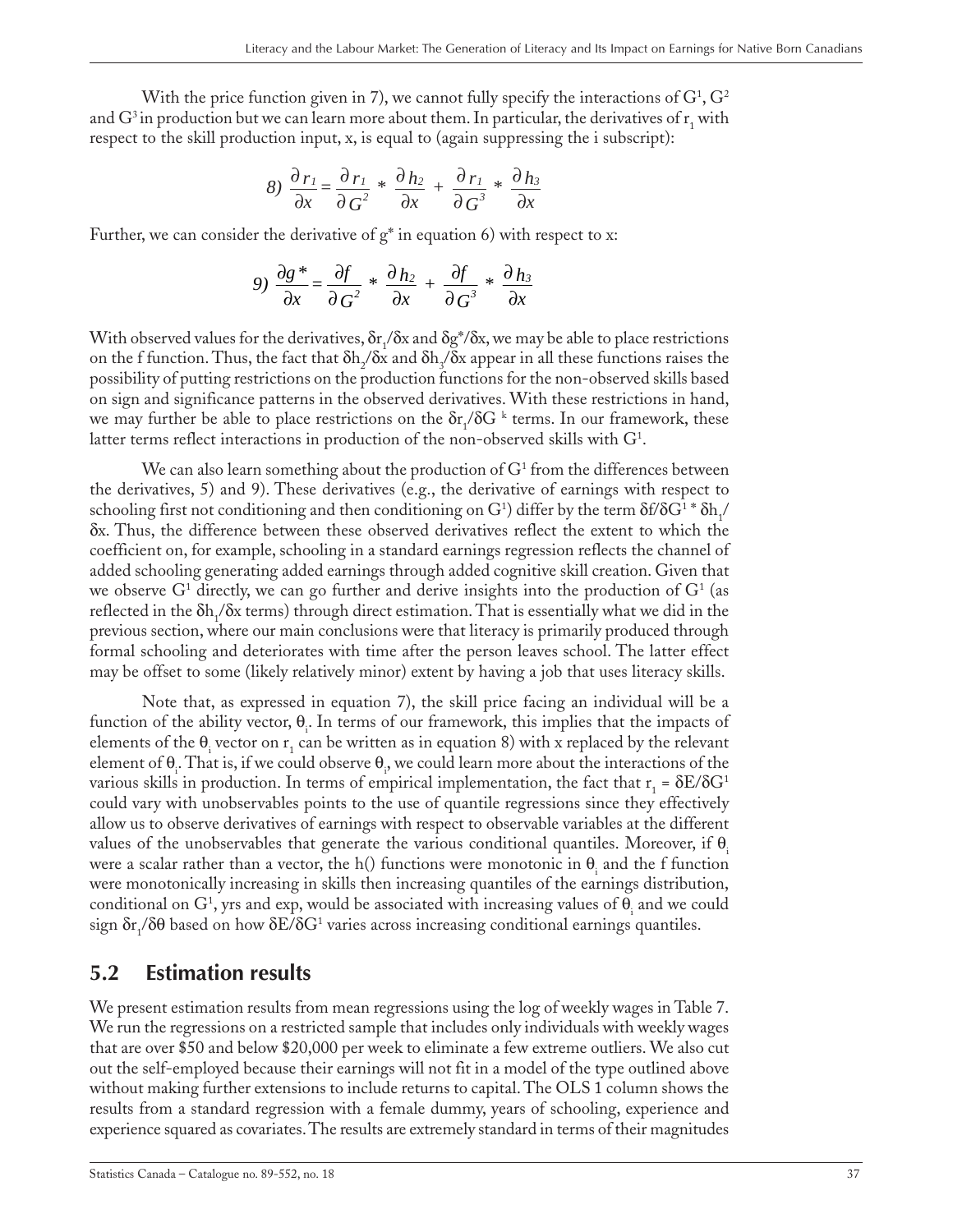<span id="page-37-0"></span>and sign patterns (see Card (1999) for a review of the very large relevant literature). In the OLS 2 column, we add our average literacy variable. This variable is the simple average of the 4 literacy scores. We take this approach because this is what is suggested by our factor analysis of the scores. Essentially, that analysis indicates the scores are highly collinear. We have estimated specifications in which we include all 4 scores separately. In those estimations, Document literacy enters statistically significantly with a coefficient of 0.0021, Numeracy enters statistically significantly with a coefficient of 0.0011 and Problem Solving and Prose literacy have smaller, not statistically significant and offsetting coefficients. Note that these significant separate effects essentially add up to the estimated coefficient on average literacy presented in Table 7. This suggests that Numeracy may have separate effects from the other three types of literacy and that its effects are smaller than whatever is being captured (primarily) in the document score.

#### **Table 7 Earnings regressions**

|                                                                                                     | OLS <sub>1</sub>                                                               | Standard<br>error                                                  | OLS <sub>2</sub>                                                                  | Standard<br>error                                                 | IV <sub>1</sub>                                                               | Standard<br>error                                                | IV <sub>2</sub>                                                                  | Standard<br>error                                               |
|-----------------------------------------------------------------------------------------------------|--------------------------------------------------------------------------------|--------------------------------------------------------------------|-----------------------------------------------------------------------------------|-------------------------------------------------------------------|-------------------------------------------------------------------------------|------------------------------------------------------------------|----------------------------------------------------------------------------------|-----------------------------------------------------------------|
| Female<br>Years of school<br>Experience<br>Experience squared<br>Average literacy score<br>Constant | $-0.41***$<br>$0.087***$<br>$0.067***$<br>$-0.0011***$<br>$\cdots$<br>$4.8***$ | (0.024)<br>(0.0042)<br>(0.0035)<br>(0.0001)<br>$\cdots$<br>(0.077) | $-0.4***$<br>$0.069***$<br>$0.067***$<br>$-0.0011***$<br>$0.0026***$<br>$4.28***$ | (0.024)<br>(0.0047)<br>(0.0035)<br>(0.0001)<br>(0.0003)<br>(0.10) | $-0.4***$<br>$0.07***$<br>$0.068***$<br>$-0.0012***$<br>$\cdots$<br>$5.04***$ | (0.024)<br>(0.013)<br>(0.0041)<br>(0.0001)<br>$\cdots$<br>(0.16) | $-0.4***$<br>$0.05***$<br>$0.068***$<br>$-0.0012***$<br>$0.0032***$<br>$4.34***$ | (0.024)<br>(0.017)<br>(0.004)<br>(0.0001)<br>(0.0007)<br>(0.10) |
| Observations                                                                                        | 7.768                                                                          | $\cdots$                                                           | 7.768                                                                             | $\cdots$                                                          | 7,768                                                                         | $\cdots$                                                         | 7,768                                                                            | $\cdots$                                                        |
| R-squared                                                                                           | 0.38                                                                           | $\cdots$                                                           | 0.4                                                                               | $\cdots$                                                          | 0.38                                                                          | $\cdots$                                                         | 0.39                                                                             | $\cdots$                                                        |

not applicable

Statistically significantly different from zero at the 1% level of significance.

Adding average literacy to our standard earnings regression leads to a reduction in the derivative of log earnings with respect to education from 0.087 without the literacy variable to 0.069 when it is included. This is a reduction of about 20%, suggesting both that literacy skills play an important role in the returns to education and that education has a substantial impact on earnings over and above the impact related to production of literacy skills. This effect, however, is noticeably smaller than observed in the IALS 1994 (Green and Riddell (2003)). This may reflect a more flawed earnings measure in the earlier dataset.

In contrast to the effect on the schooling coefficient, the coefficients on the experience variables are unchanged when we introduce the literacy variable. This is a direct reflection of the fact that literacy generation is not related to age or experience in the cross-section. In terms of the framework set out above, experience does not enter the literacy skill production function and so the first term on the right hand side of equation 5 is zero. The implication is then that the derivative with respect to experience is the same whether or not we condition on literacy. In fact, however, we have seen that age does enter the literacy production function in a negative way but it is offset by cohort effects that are declining across recent generations. If the IALS 1994 had a comparable earnings measure and we could estimate a pooled cohort regression of the type we estimated for literacy in the previous section then we would see that literacy does have an impact on those estimated coefficients. In particular, a standard finding that earnings increase with age for a given cohort estimated without the inclusion of the literacy variable would be converted to an even steeper slope with the inclusion of the literacy variable.<sup>9</sup> The implication is that any increase in earnings with age must be due to an even more substantial increase in returns to non-literacy skills of a type that are acquired through working since literacy skills themselves are actually declining.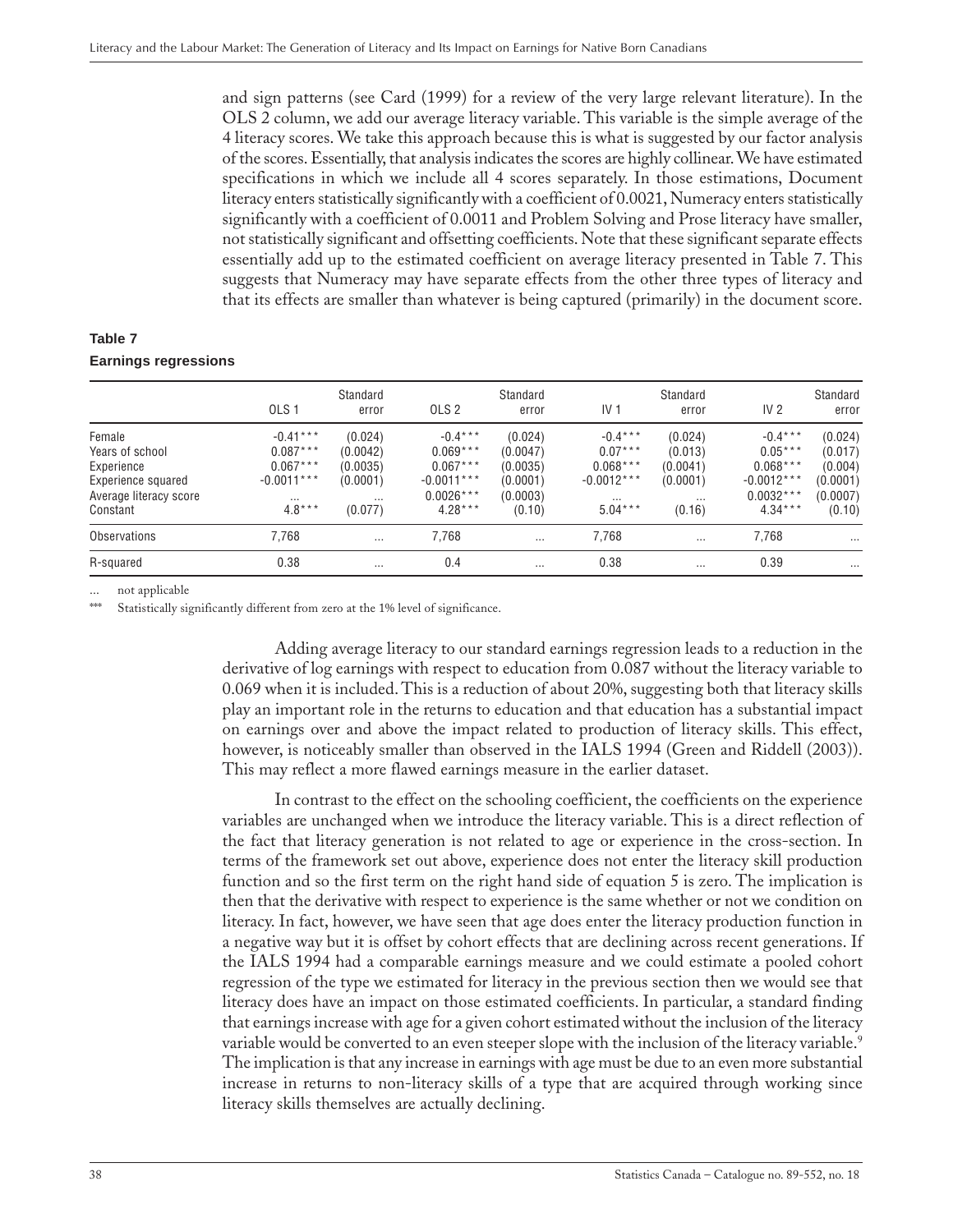<span id="page-38-0"></span>Finally, the direct impact of literacy skills on earnings is substantial. A 25 point increase in the average literacy score (the equivalent of about 1/2 of a standard deviation in the literacy score distribution) has an impact equivalent to an extra year of schooling.

As mentioned in our theoretical discussion, our estimation may be affected by standard omitted variables bias. In particular, the error term in the regression may include various types of ability which are correlated with the included variables. Typically, ability is assumed to affect both schooling choices and earnings, leading to biased estimates. Given our specified model, if we assume that unobserved cognitive abilities only affect the generation of cognitive skills and other, non-cognitive abilities do not affect the generation of cognitive skills then literacy will not be correlated with the error term and does not, itself, represent an endogeneity problem. However, we still need to address the potential endogeneity of schooling. We do this using province in which the individual resided and interactions of it with age as our instrument as we did in the literacy estimation. As before, we control for province of current of residence at the same time. In fact, all of the specifications include controls for current province whose effects are not reported in the table for the sake of brevity.

The results from instrumenting for schooling when the literacy variable is not included are reported in the IV 1 column of Table 7. Instrumenting reduces the coefficient on schooling slightly, which is suggestive of endogeneity problems with the simple OLS estimation. In the IV 2 column, we repeat this exercise but also include the average literacy effect. The instrumenting yields a somewhat smaller schooling coefficient than in the simple OLS results in the OLS 2 column. As in the simple OLS estimates, introducing the average literacy score reduces the schooling coefficient by approximately 20%. The literacy score coefficient itself rises somewhat but is of roughly the same order of magnitude as in the OLS 2 column. Thus, our main conclusions are not altered by instrumenting.

As discussed earlier, our theoretical framework points to advantages from using a quantile regression framework. We present the results of quantile regression estimation for the 10th, 25th, 50th, 75th and 90th quantiles in Table 8. The key implications from the estimation are as follows. First, returns to both schooling and experience decline across quantiles. The finding of heterogeneity in returns to education across the earnings distribution has been observed by previous authors. Buchinsky (1997) finds returns to education that rise across quantiles for all experience groups. Arias et al. (2001) estimate similar quantile regressions using US twins data and incorporating approaches to address endogeneity. With non-IV estimation, they find that the coefficient on education rises from the 10th to the 50th percentile but does not change across the upper portion of the distribution. When using instruments to address measurement error and twins status to address ability bias, their estimated schooling coefficients appear relatively similar across the distribution but are not very precisely estimated in the tails.

| laple o |                                      |  |
|---------|--------------------------------------|--|
|         | <b>Quantile earnings regressions</b> |  |

|                        | 10th<br>quantile | Standard<br>error | 25th<br>quantile | Standard<br>error | Median      | Standard<br>error | 75th<br>quantile | Standard<br>error | 90th<br>quantile | Standard<br>error |
|------------------------|------------------|-------------------|------------------|-------------------|-------------|-------------------|------------------|-------------------|------------------|-------------------|
| Female                 | $-0.48***$       | (0.048)           | $-0.46***$       | (0.032)           | $-0.36***$  | (0.020)           | $-0.36***$       | (0.021)           | $-0.36***$       | (0.032)           |
| Years of schooling     | $0.079***$       | (0.011)           | $0.065***$       | (0.0065)          | $0.069***$  | (0.0041)          | $0.067***$       | (0.0042)          | $0.057***$       | (0.0069)          |
| Experience             | $0.088***$       | (0.0063)          | $0.084***$       | (0.0041)          | $0.059***$  | (0.0025)          | $0.05***$        | (0.0024)          | $0.042***$       | (0.0036)          |
| Experience squared     | $-0.0015***$     | (0.0001)          | $-0.0015***$     | (0.0001)          | $-0.001***$ | (0.0001)          | $-0.0008***$     | (0.0001)          | $-0.0006***$     | (0.0001)          |
| Average literacy score | $0.0022***$      | (0.0007)          | $0.0032***$      | (0.0004)          | $0.0029***$ | (0.0003)          | $0.003***$       | (0.0003)          | $0.0028***$      | (0.0005)          |
| Constant               | $3.33***$        | (0.19)            | $3.67***$        | (0.12)            | $4.26***$   | (0.083)           | $4.62***$        | (0.079)           | $5.12***$        | (0.13)            |
| <b>Observations</b>    | 7.768            | $\cdots$          | 7.768            | $\cdots$          | 7.768       | $\cdots$          | 7.768            | $\cdots$          | 7.768            | $\cdots$          |

not applicable

**Table 8**

Statistically significantly different from zero at the 1% level of significance.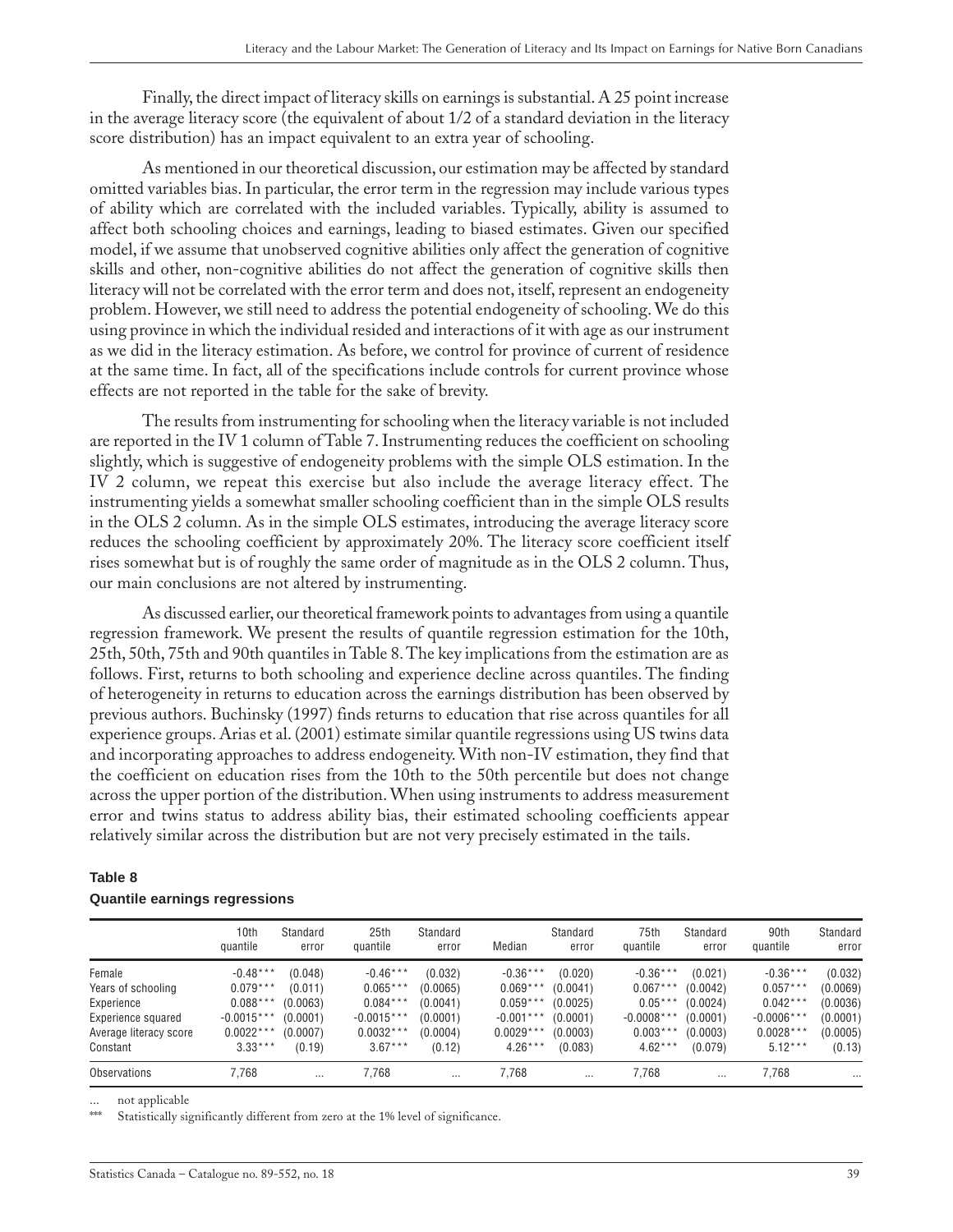Perhaps the most interesting result in Table 8 is the relative lack of variation in the coefficient on the literacy score variable across the quantiles. While the coefficient for the 10th quantile appears substantively smaller than those at the other quantiles it is not actually statistically significantly so. Moreover, if we run quantile regressions at the quantiles directly surrounding the 10th quantile (e.g., the 5th and 15th quantiles), we obtain estimated literacy effects that are almost exactly the same as those reported for the upper quantiles – the 10th quantile appears to be a bit of a statistical outlier. In the context of our theoretical model this implies that cognitive skills do not interact with other attributes in earnings generation. Thus, other attributes such as beauty (Hamermesh and Biddle (1994)) and leadership skills (Kuhn and Weinberger (2005)) may contribute to individual earnings but their contributions are not enhanced by having more literacy skills. Literacy skills are not a silver bullet that both contributes directly to earnings and increases returns to other attributes. Put another way, to the extent that leadership skills contribute to earnings and perhaps productivity, these results do not suggest that firms should target leadership training by cognitive skill level: workers with various cognitive skill levels will receive the same benefit from the training.

Finally, our estimates of the effects of literacy presented here are identical to those we found with the IALS 1994 data (Green and Riddell (2003)). In both cases, with standard specifications, the coefficient on average literacy in a median earnings regression is 0.0029. We regard this as something of a fluke, since the earnings measures in the two studies are not the same and other variables have different estimated effects in the two studies. However, the key patterns estimated using the IALS 1994 hold up, including the size of the literacy effect and the fact that the literacy effect does not vary across quantiles. As in that study, we conclude that literacy is an important determinant of earnings but that there is a great deal of earnings variation that is accounted for by other factors.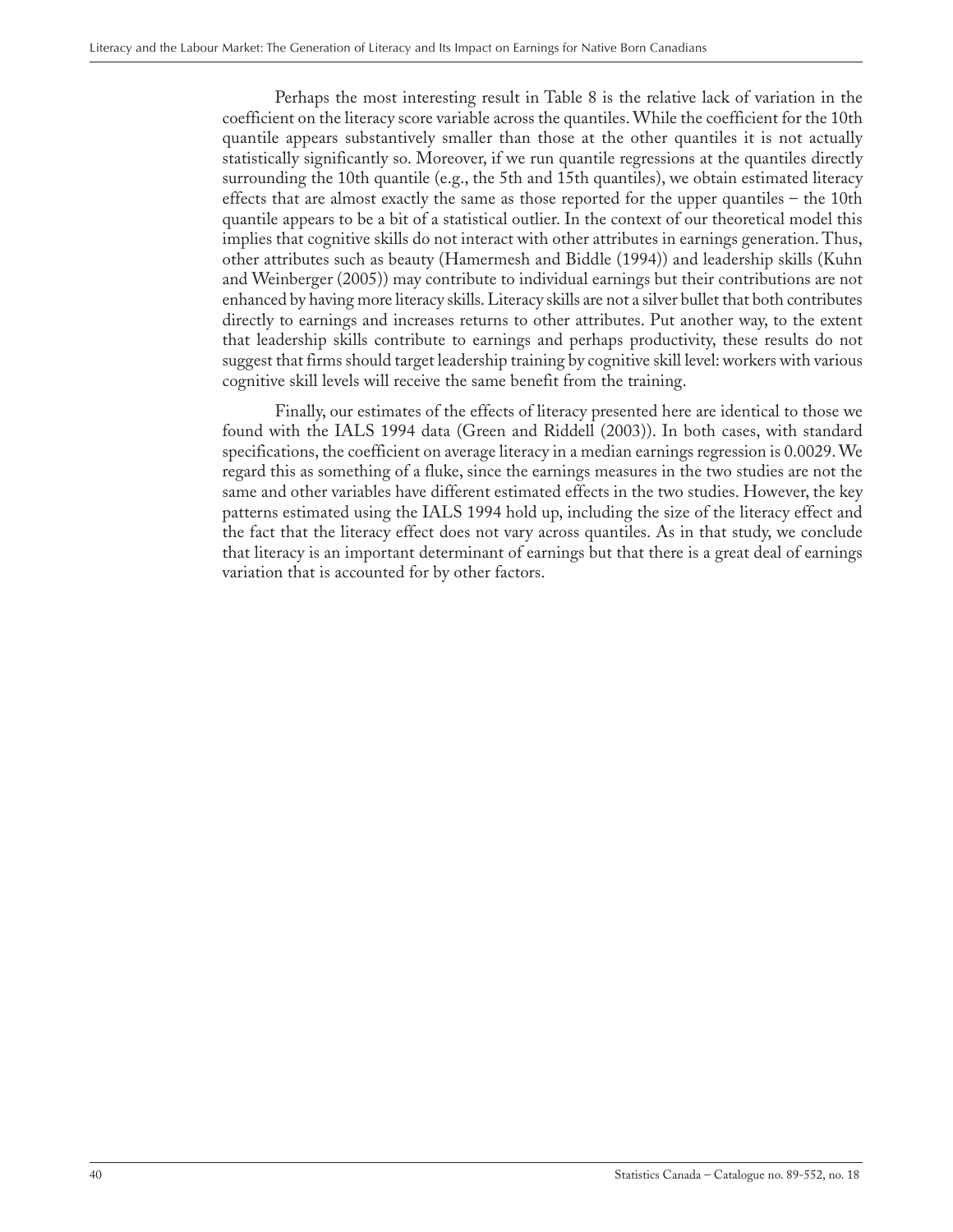## <span id="page-40-0"></span>**6. Conclusion**

In this paper, we examine literacy both from the perspective that it is an important entity in its own right and in terms of its impact on earnings. We find that literacy is considerably more equally distributed than income and that the level of literacy inequality has decreased between the time of the 1994 literacy survey and the more recent, 2003, survey. A closer examination reveals that there have been improvements in literacy at the low end of the literacy distribution but deterioration at the top end. The improvements partly reflect improved literacy among high school drop outs but appear mainly to result from improvements in the education level of the population. The declines at the top end are evident among high school graduates, university graduates and graduates of non-university post-secondary educated institutions. We find that successive birth cohorts have had poorer literacy outcomes at the top of the distribution, potentially pointing to an education system that is doing better for those at the low end but doing a poorer job of generating literacy for those at the top. We also find that literacy tends to decline with age after leaving formal schooling and that schooling itself is the prime driver of literacy. Parental education is also strongly related to literacy, but in an interesting way: having parents who are high school drop outs has a strong negative impact on literacy but there is almost no added impact from parental education rising above high school graduation. There is some evidence of a correlation of literacy with the use of literacy skills at work, suggesting (along with the declines with age) a "use it or lose it" model of post-schooling literacy, but these effects are not large.

In terms of earnings generation, literacy plays a substantial role. According to our Ordinary Least Squares estimates, a 25 point increase in the average literacy score (the equivalent of about 1/2 of a standard deviation in the literacy score distribution) has an impact equivalent to an extra year of schooling. When we introduce the literacy variable into a standard earnings regression, the coefficient on the schooling variable is reduced by approximately 20%, implying that about one-fifth of the typically measured impact of schooling on earnings arises because schooling generates higher levels of literacy. Our instrumental variables results seem to imply a more substantial role than this for literacy in accounting for returns to schooling but we need more investigation to be sure of this result. The fact that the coefficient on schooling remains strong and positive indicates, further, that schooling also affects earnings through its impact on non-cognitive traits such as leadership skills and reliable attendance at work.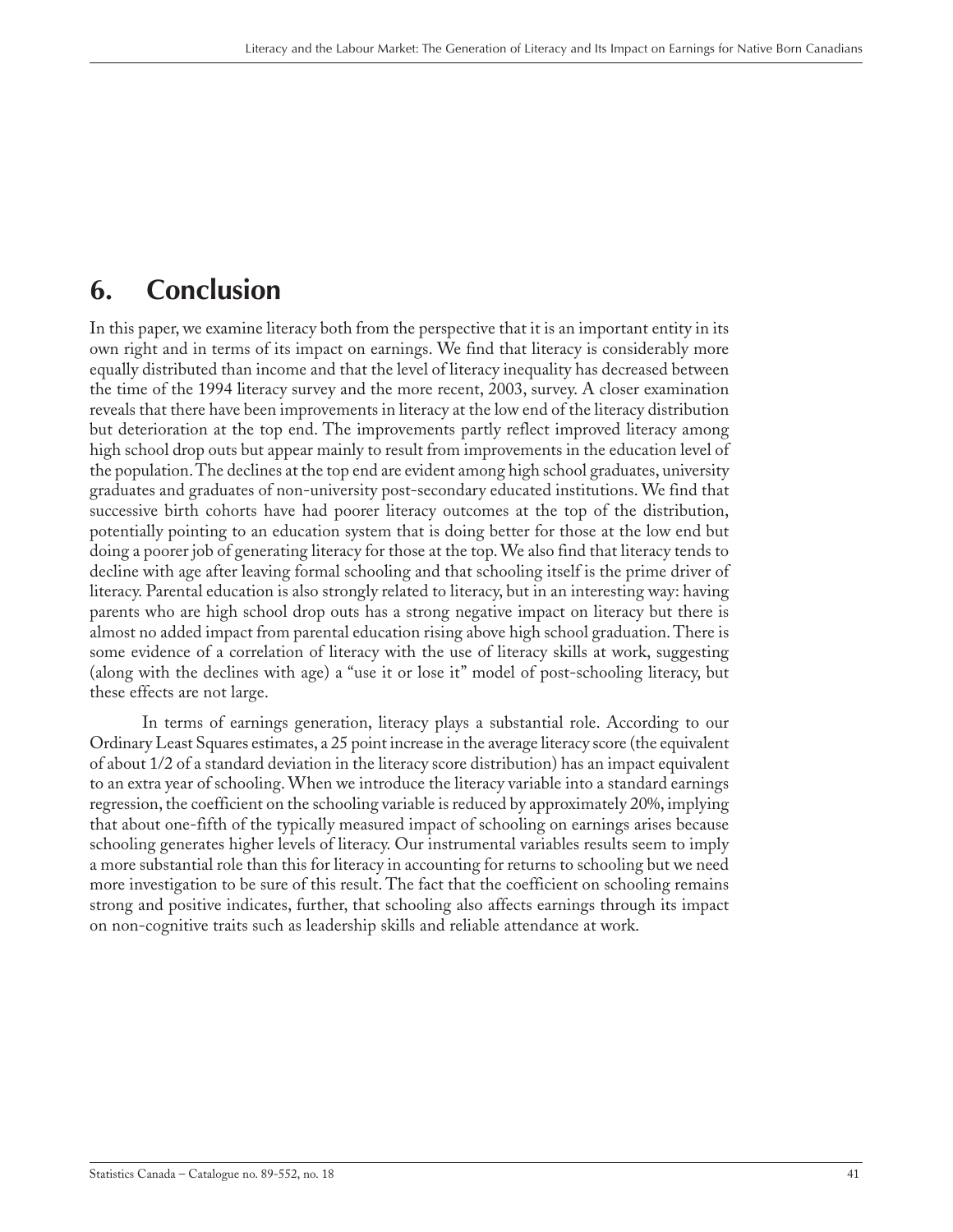### <span id="page-41-0"></span>**References**

- Aris, O., K.F. Hallock and W. Sosa-Escudero (2001). *"Individual Heterogeneity in the Returns to Schooling: Instrumental Variables Quantile Regression Using Twins Data,"* Empirical Economics (26), pp. 7-40.
- Buchinsky, M. (1997). *"Recent Advances in Quantile Regression Models: A Practical Guideline for Empirical Research,"* The Journal of Human Resources, 33(1), pp. 88-126.
- Card, D. (1999). *"The Causal Effect of Education on Earnings,"* in O. Ashenfelter and D. Card (eds.) Handbook of Labor Economics, Vol. IIIa. Amsterdam: Elsevier.
- Crompton, S. (1996). *"The Marginally Literate Workforce,"* Perspectives on Labour and Income, Statistics Canada, Summer.
- Frenette, M., D.A. Green and K. Milligan (2006). *"Revisiting recent trends in Canadian aftertax income inequality using Census data."* University of British Columbia and Statistics Canada.
- Green, D.A. and Riddell, W.C. *"Literacy and Earnings: An Investigation of the Interaction of Cognitive and Unobserved Skills in Earnings Generation,"* Labour Economics 10 (April 2003) 165-84.
- Hamermesh, D.S. and J.E. Biddle (1994). "Beauty and the Labor Market," American Economic Review, 84 (No. 5) pp. 1174-94.
- Kuhn, P. and C. Weinberger (2005). *"Leadership Skills and Labor Market Outcomes,"* Journal of Labor Economics, 23, July, 395-436.
- Sen, A. (1999). Development as Freedom. New York: Anchor Books.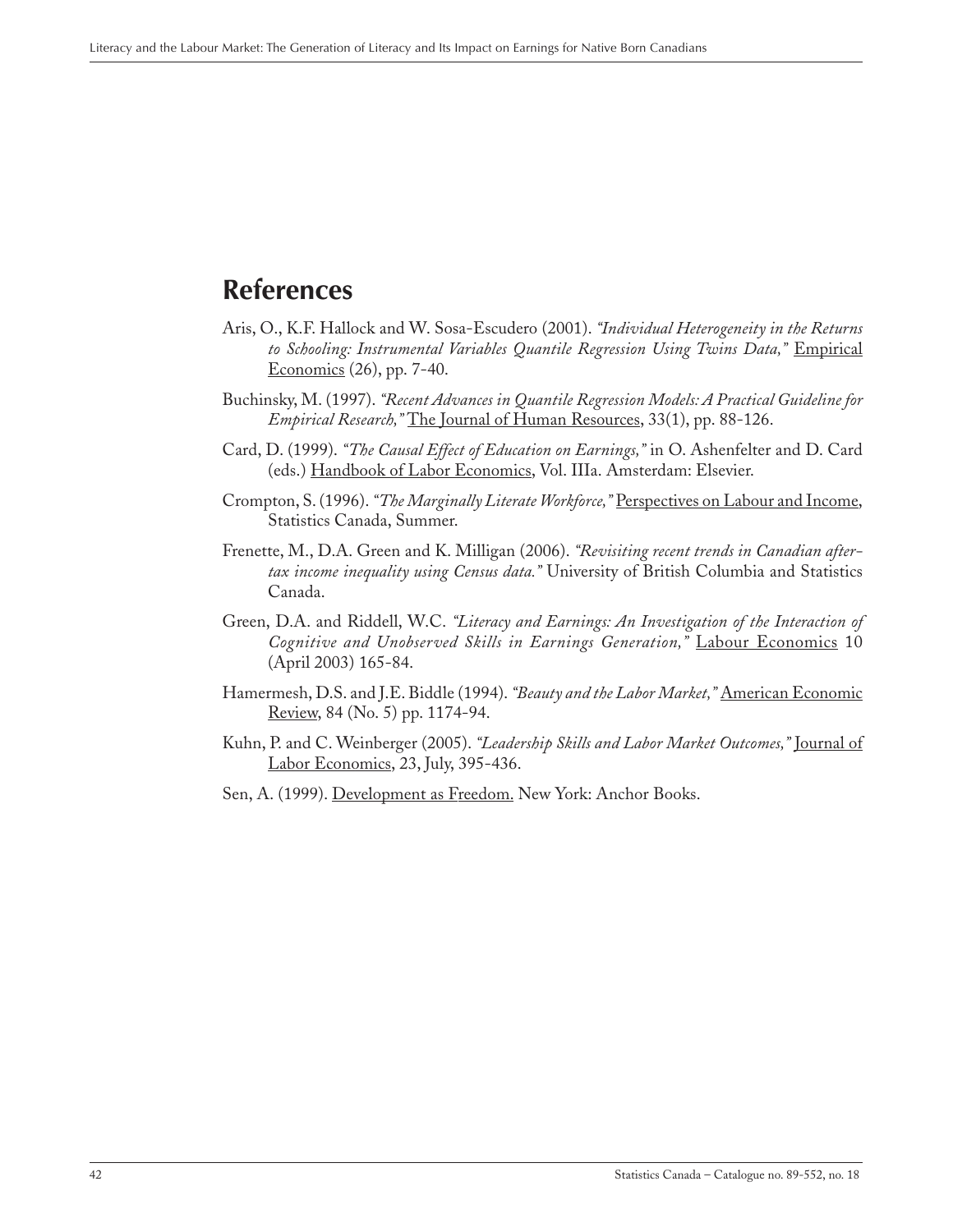## <span id="page-42-0"></span>**Appendix A**

### **Education definitions in the IALS 1994, IALSS 2003, and LFS**

In this appendix, we examine the different questions concerning educational attainment in the IALS 1994 and the IALSS 2003, comparing them to responses in the Labour Force Survey (LFS) in 1994 and 2003.

The IALS 1994 and IALSS 2003 have similar but not identical education questions. Both ask the respondent about the number of years they have gone to school, with zero years being an option. The IALSS 2003 then has a question asking whether the respondent completed high school, whether directly or by a high school equivalence test. IALS 1994 does not include this latter question. Both surveys include the question, "What is the highest level of schooling that you have ever completed?" However, they differ in the possible categories of response. The IALS 1994 has more possible categories at the sub-high school completion level but IALSS 2003 has more categories between the high school and university levels (5 compared to 1 in the IALS 1994). The latter difference raises the possibility of differences in how people who obtain trade certificates and apprenticeships are treated. These categories are explicitly listed in the IALSS 2003 question, giving even high school drop outs who went on to get other certificates the chance to record a higher level of education. With the shorter list in the IALS 1994, where the relevant category is the very general sounding "completed non-university Post-Secondary, one might imagine that respondents might neglect to mention apprenticeships, for example.

We have experimented with several education category definitions using the IALSS 2003 questions. We focus our attention on trying to match the IALS 1994 with the IALSS 2003 rather than the other way around because the education questions and categories are more extensive in the IALSS 2003. The choice of our categorization has little impact on the results we present in the body of the paper. We settled on a categorization in which we classify individuals who respond that they have not completed high school (to the direct question on that point) and state that their highest level of schooling is either less than high school, high school diploma, or some post-secondary education that did not result in a certificate or degree as having less than high school education. Our assumption in this is that these nonhigh school graduates would not have responded that their highest level of schooling was "completed non-university Post-Secondary" in the 1994 questionnaire. We classify individuals who give the same responses to the highest level completed question but state they have graduated from high school in response to the earlier question as high school graduates. Our college category includes all categories in the highest level of schooling question that are above the not-completed post-secondary category but below the bachelor's degree category. We gather all university degrees at the BA level and above together in the university category.

The resulting categorization yields the following comparison between the two datasets, where each entry in the IALS 1994 and IALSS 2003 columns shows the proportion in the corresponding category in the given year.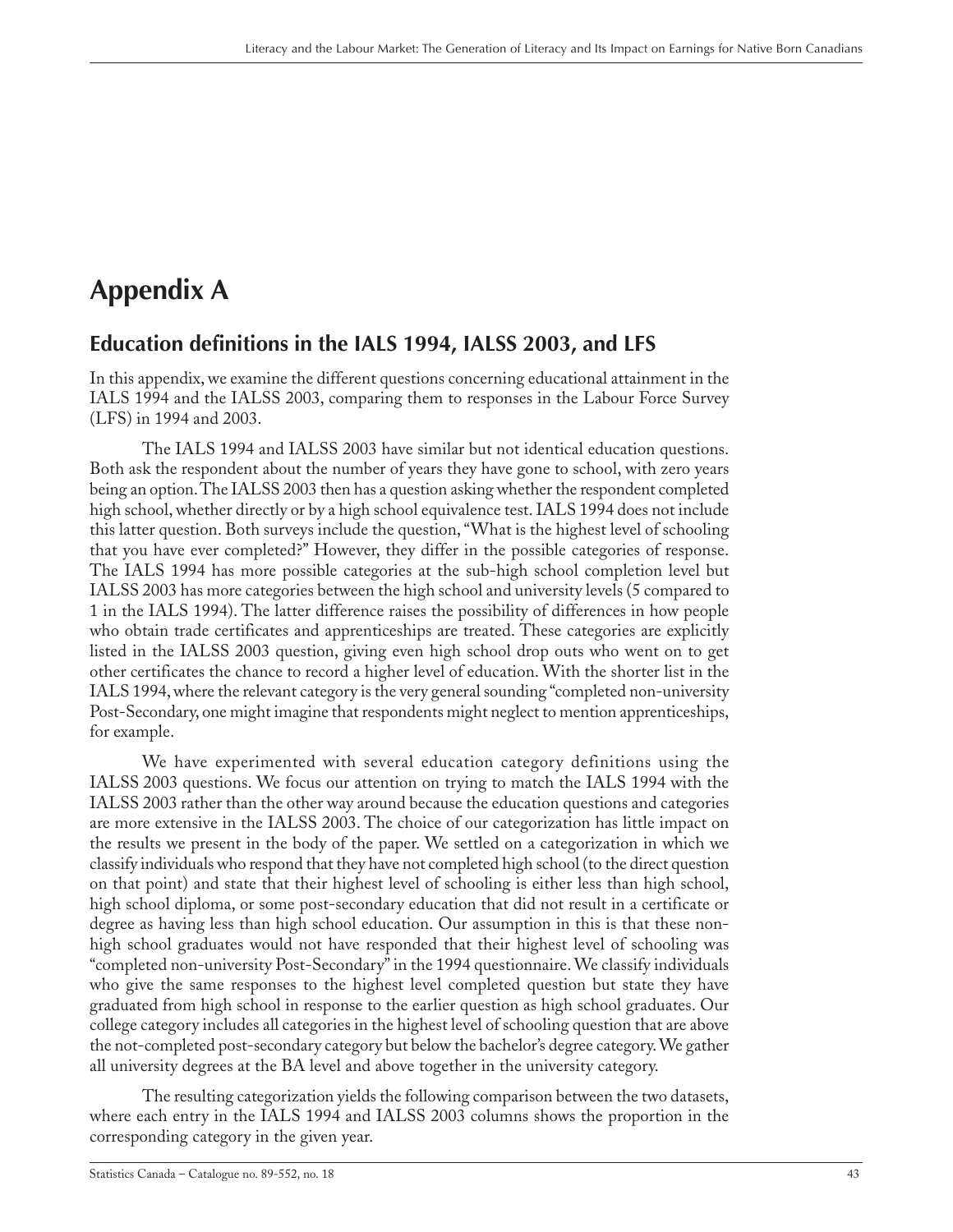### <span id="page-43-0"></span>**Table A.1**

#### **Education category comparisons: IALS and IALSS**

|                               | <b>IALS 1994</b> | <b>IALSS 2003</b> | <b>Difference</b> |
|-------------------------------|------------------|-------------------|-------------------|
|                               |                  | percent           |                   |
| Less than high school         | 36.6             | 25                | $-11.6$           |
| High school                   | 30.1             | 28                | $-2.1$            |
| Non-university post-secondary | 16.8             | 26.2              | 9.4               |
| University                    | 16.5             | 20.9              | 4.4               |

The results show a strong decline in the lowest education category and strong increases in the two post-secondary categories.

As a point of comparison, we also formed the proportion in corresponding categories from the Labour Force Survey for 1994 and 2003 as follows:

#### **Table A.2**

#### **Education category comparisons: LFS**

|                               | <b>LFS 1994</b> | LFS 2003 | <b>Difference</b> |
|-------------------------------|-----------------|----------|-------------------|
|                               |                 | percent  |                   |
| Less than high school         | 31.8            | 22.2     | $-9.6$            |
| High school                   | 26.2            | 26.4     | 0.2               |
| Non-university post-secondary | 26.9            | 31.3     | 4.4               |
| University                    | 15              | 20.2     | 5.2               |

The broad patterns are similar in terms of the declines in the proportion who have less than a high school degree and the increases in the top two categories. The proportions in the university categories are also very similar across the two types of datasets in each year. However, the LFS has much higher proportions in the some post-secondary category, particularly in the first period, and correspondingly lower proportions in the bottom two categories. From this, we draw two conclusions. First, it is not clear which type of dataset (the literacy surveys or the LFS) should be viewed as more reliable. It is worth noting, in particular, that the LFS includes responses about the target individual's education by other household members if the target individual cannot be contacted. It is not known how many observations are affected by this "proxy response" and the potential measurement errors it introduces. In the literacy surveys, on the other hand proxy response is not an issue since the target individual must necessarily be contacted directly in order for them to take the test. On the other hand, this may itself raise issues of representativeness relative to the LFS since the LFS at least has some information on people who are hard to contact directly. Second, the broad trends are similar across datasets and thus the IALS datasets seem likely to provide an accurate picture of the impact of changes in the educational composition of the population over time.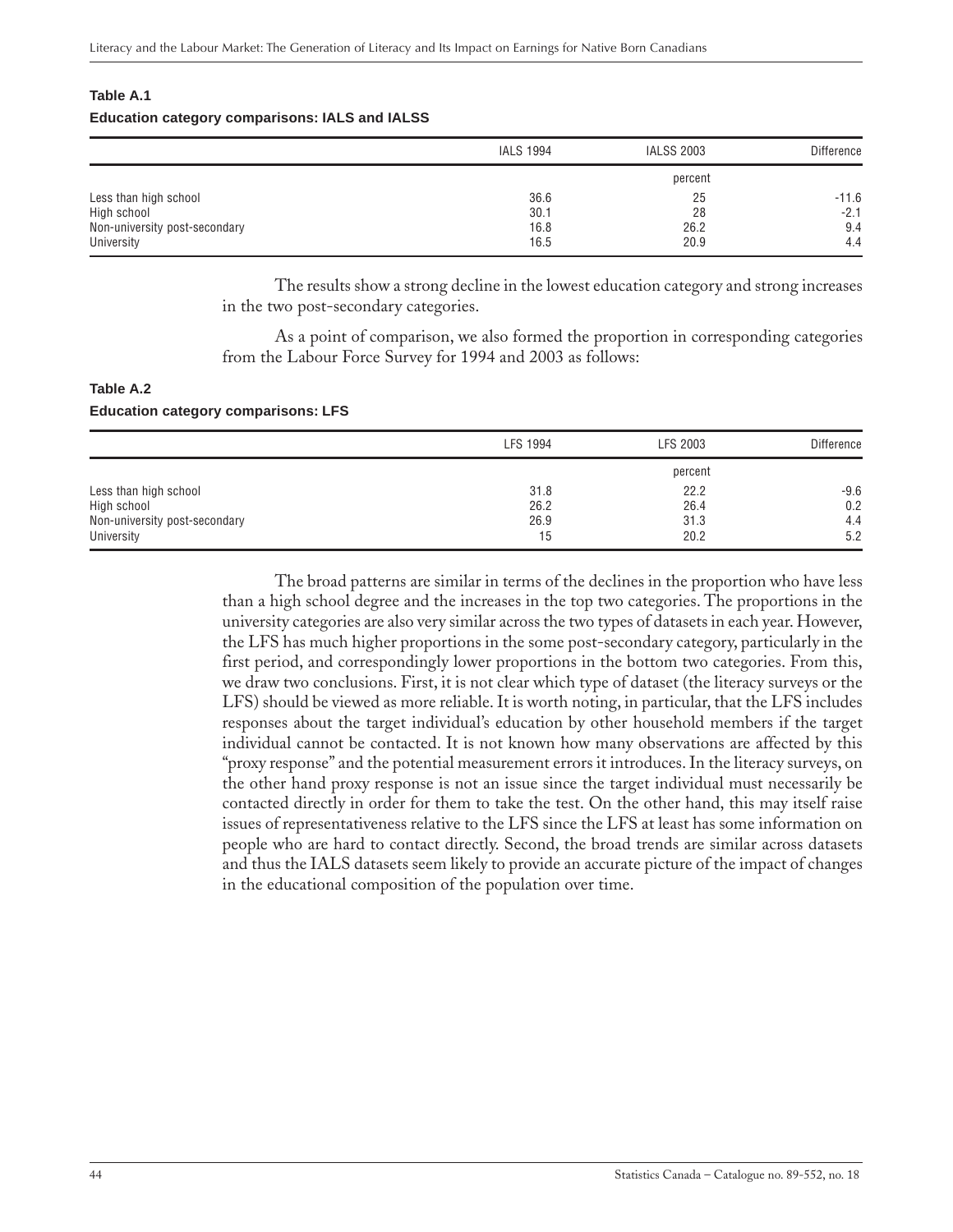## <span id="page-44-0"></span>**Appendix B**

### **First stage results for years of schooling**

#### **Table B.1**

#### **Log literacy regressions**

| Variable                                                                    | <b>OLS</b>                                        | Standard error                       |
|-----------------------------------------------------------------------------|---------------------------------------------------|--------------------------------------|
| Age<br>Age squared                                                          | $0.26***$<br>$-0.27***$                           | (0.015)<br>(0.014)                   |
| <b>Mother's education</b>                                                   |                                                   |                                      |
| Less than high school<br>Some post secondary<br>BA or more<br>None reported | $-1.01***$<br>$0.54***$<br>$0.47*$<br>$-1.56***$  | (0.13)<br>(0.14)<br>(0.26)<br>(0.20) |
| <b>Father's education</b>                                                   |                                                   |                                      |
| Less than high school<br>Some post secondary<br>BA or more<br>None reported | $-0.77***$<br>$0.5***$<br>$1.31***$<br>$-1.59***$ | (0.13)<br>(0.18)<br>(0.19)<br>(0.19) |
| Immigrant mother<br>Immigrant father<br>Constant                            | $0.44***$<br>$0.49***$<br>$8.68***$               | (0.17)<br>(0.16)<br>(0.40)           |
| <b>Observations</b>                                                         | 13,868                                            | $\cdots$                             |
| R-squared                                                                   | 0.23                                              | $\cdots$                             |

... not applicable

Statistically significant at 10% level.

\*\*\* Statistically significant at 1% level.

**Note:** Specification includes a complete set of current province of residence dummy variables, a complete set of province during high school dummy variables, and a complete set of interactions of the latter with age.